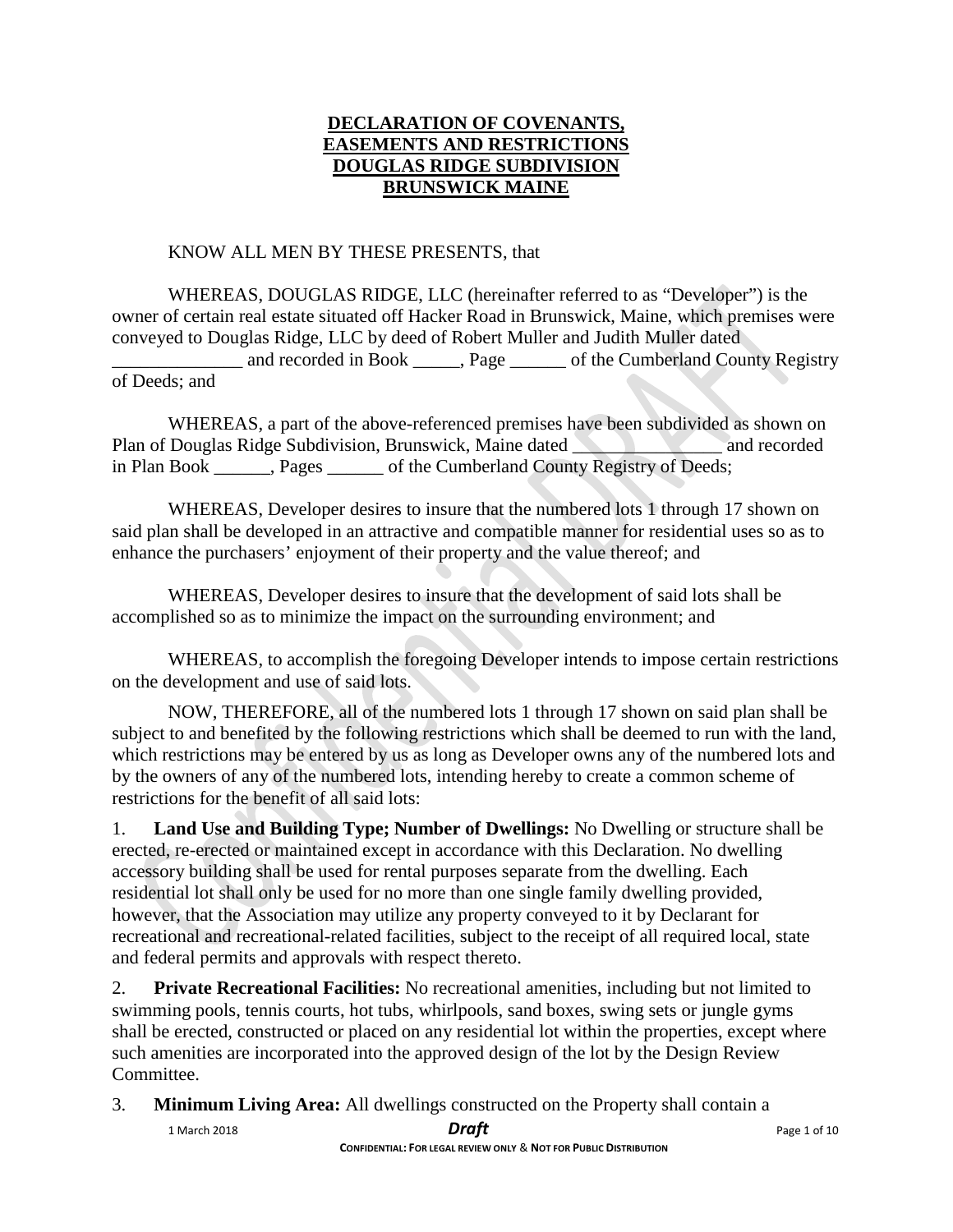minimum of 1500 square feet of living area, exclusive of basements, garages and associated dwelling accessory structures. No construction plans shall be approved unless the proposed dwelling shall include this minimum living area.

4. **Maximum Living Area:** All dwellings constructed on the Property shall contain a maximum of 2400 square feet of living area, exclusive of basements, garages and associated structures.

5. **Building Height:** No new dwelling shall be erected which is more than thirty-five (35) feet in height or whose roof line extends above the tree canopy, whichever is lesser. No dwelling accessory building shall exceed twenty-five (25) feet in height. Height shall be measured as provided in the Brunswick Zoning Ordinance. Pre- existing dwellings and other buildings may be rehabilitated and restored in accordance with their original size, scale and appearance. All construction shall be in accordance with all applicable ordinances of the Town of Brunswick, Maine.

6. **Dwelling Quality:** It is the intention and purpose of these covenants to ensure that all dwellings shall be of a quality of design, workmanship and materials which are compatible and harmonious with the natural setting of the area and other dwellings within the development. All dwellings shall be constructed in accordance with applicable government building, safety and other codes, and the Design Guidelines of the Design Review Committee. Declarant shall, as part of the design and construction approval process, have the right to approve or disapprove the general contractor, for any construction project.

7. **Location of Dwellings and Structures:** To assure that buildings and other structures will be located so that desirable view, privacy and breeze will be available to the largest number of buildings or structures built within the properties and that structures will be located with regard to the topography of the properties taking into consideration the location of large trees, structures previously built or approved and other aesthetic and environmental considerations, all dwellings, accessory buildings and other improvements constructed on any Lot shall be located within the building windows shown on the lots of the Subdivision Plan.

8. **Solar Access:** No planting of trees, or construction of obstacles blocking the sun rays falling on the originally installed house and/or garage roof solar arrays are permitted.

9. **Parking; Automobiles, Boats and Other Vehicles:** The following parking and vehicle restrictions shall apply within the Property:

- (a) No owner or resident of a Lot shall park, store or keep any vehicle which is otherwise permitted to be parked within the Property pursuant to his Declaration except wholly within the garage or driveway of the owners/residents home and further provided that any vehicle or boat stored within the Property shall be stored within the garage or other permitted accessory building within the Property with no outdoor storage permitted.
- (b) On-street parking shall occur only in areas designated for such use and intended for turnover parking where parking needs cannot be accommodated on any Lot or designated Common Areas. Guests of a Lot owner may park in designated on-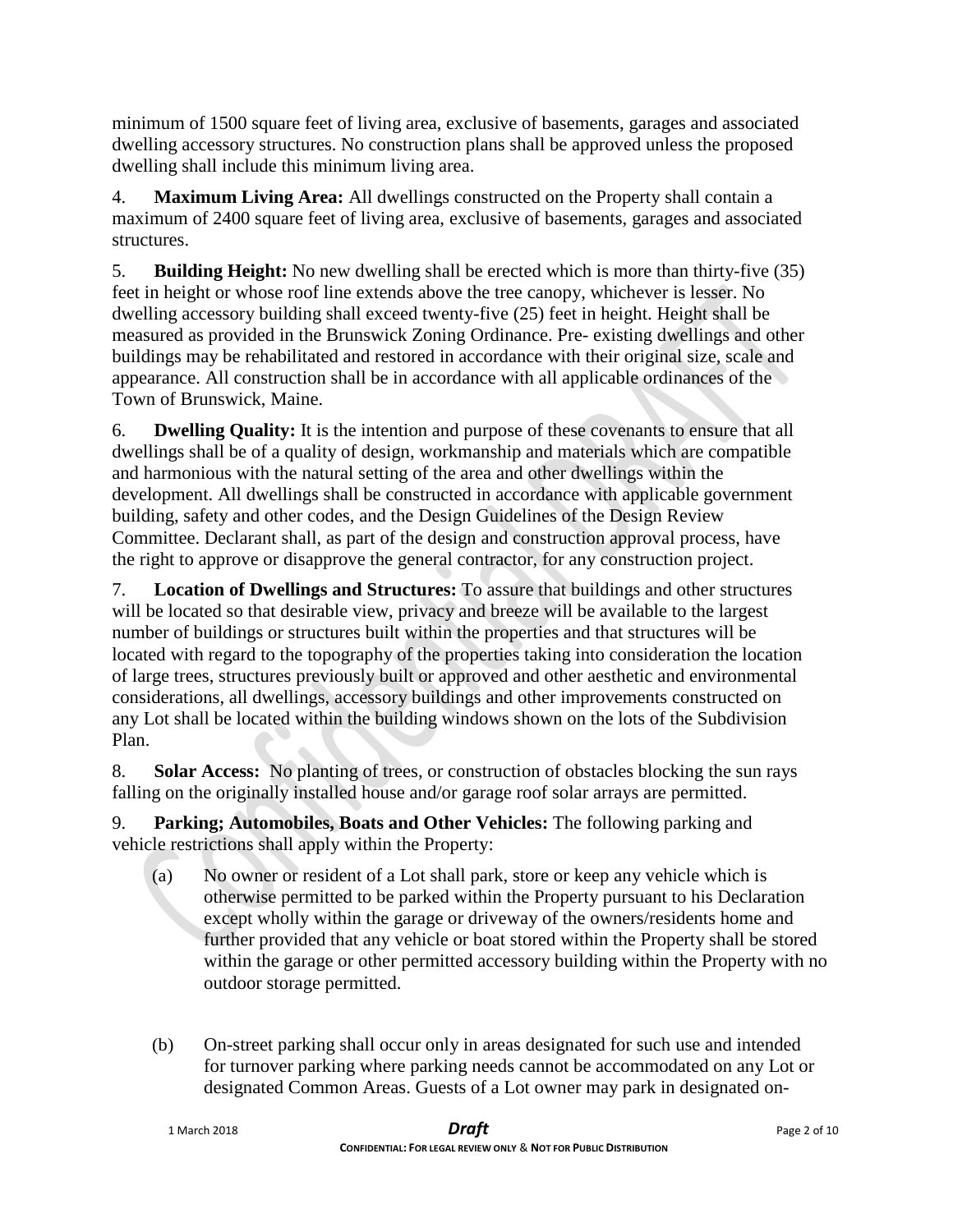street spaces for no more than forty eight (48) consecutive hours without the express written approval of the Association.

- (c) Off-street parking outside of the Lots shall occur only as specifically permitted by the Association in writing.
- (d) This section shall preclude the parking of service or delivery vehicles delivering to or servicing the Lots, unless in connection with business being conducted on a Lot.
- (e) No Owner or Resident shall repair or restore any motor vehicle, boat, trailer or other vehicle upon any portion of any Lot or upon the Common Areas, except for emergency repairs thereto and then only to the extent necessary to enable movement thereof to a proper repair facility.
- (f) For purpose of this section, "private passenger vehicle" shall mean a legally registered and inspected vehicle used primarily for passenger transportation for residents and which can be enclosed within the resident's garage. "Private passenger vehicle" shall not include any of the following:
	- (i) Vehicles originally constructed (or subsequently altered) so as to be equipped for human habitation or to which a camper shell or other similar addition has been attached;
	- (ii) Vehicles which are primarily stored (as opposed to primarily operated as a passenger vehicle), such as vehicles damaged or missing parts, or vehicles not currently registered in accordance with the Maine Motor Vehicle laws and regulations; or
	- (iii) Work vehicles with bins, ladders, ladder racks, or equipment visible to passers-by.

10. **Driveways:** All plans and specifications for driveways, culverts, pavement edging and markers shall be approved in writing by Declarant.

11. **Home Occupations:** No home occupation or profession which involves the generation of traffic, including customer vehicles and/or delivery vehicles, shall be conducted in any dwelling or dwelling accessory building unless approved by the Declarant or the Association in writing.

12. **Temporary Structures:** No trailer, tent, shack or other structure, except as otherwise permitted herein, and no temporary building or structure of any kind shall be used for a residence, either temporary or permanent. Temporary buildings or structures used during the construction of a dwelling shall be in close proximity to the dwelling and in a location approved by Declarant or the Association and such buildings or structures shall be removed upon completion of construction.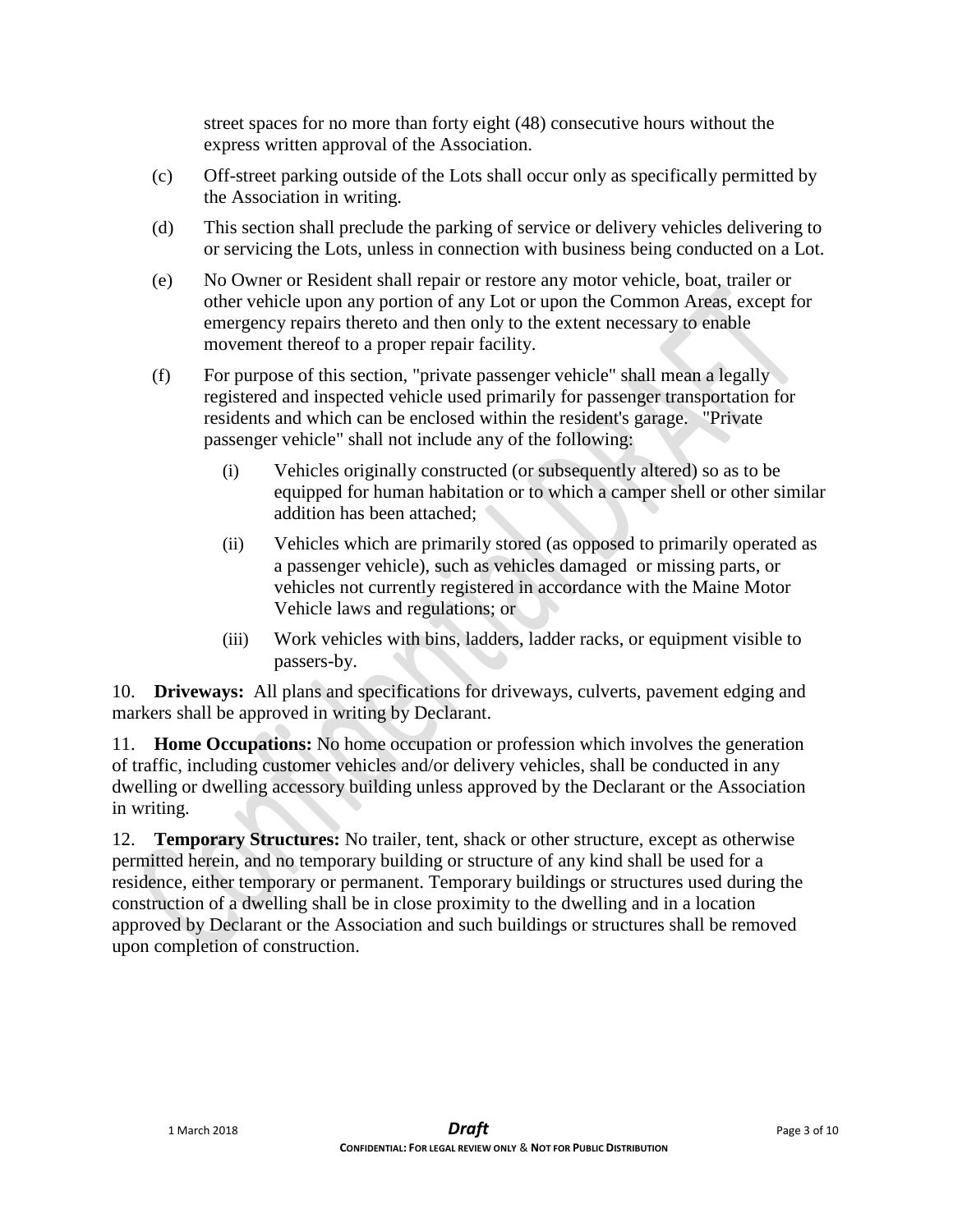# 13. **Completion of Construction:**

- (a) Construction of dwellings and, dwelling accessory buildings shall commence within one (1) year of the date the lot is sold/transferred by Declarant or when a building permit is granted by the Town of Brunswick whichever date shall later occur.
- (b) Septic System: Contractor must install an approved pre-treatment storage and septic tank with a pressure pump connected to the central septic pressure line for the lot. All tanks and pumps must be equal to or better than that specified by the Declarant or Association.
- (c) Wells: Each contractor must install a well by an approved and qualified well driller.
	- (i) Some wells require special consideration and as approved by the Department of Human Services. These wells generally fall within a 300 ft. set back from the community septic field and require a larger bore hole, with hydraulic grout.
	- (ii) Contractor must provide potable water without any significant or major water treatment. If treatment is required, contractor must provide a treatment system to ensure high quality potable water.
- (d) Upon sale of any numbered lot to a building contractor for the purpose of constructing a home thereon, such building contractor shall submit its building permit application to the Town of Brunswick within ninety (90) days after closing on such sale. Any construction undertaken shall be continued with diligence toward the completion thereof and the exterior construction of any dwelling and dwelling accessory buildings shall be completed within one ( l ) year of the date on which construction (including excavation) commences excepting fires, natural disasters and other matters beyond owner's control.
- (e) Dwellings and other dwelling accessory buildings may not be temporarily or permanently occupied until the exteriors thereof have been completed. Substantially all of the landscaping shown in plans submitted to and approved by Declarant or the Design Review Committee must be completed within ninety (90) days of completion of exterior construction unless Declarant approves an extension of such ninety (90) day period. Only one ninety (90) day extension shall be granted and all landscaping shown on said plans must be completed by the end of the extension.
- (f) As a condition of approval of proposed plans for all structures, a bond may be required by Declarant which guarantees payment of the contractor's estimated cost of installation to implement the plan, including landscape, as submitted to and approved by Declarant in writing.

14. **Signs**: Except during the initial sales phase of the Lots, or as may be waived by Declarant, no signs or advertising devices, including but without limitation, commercial, political, informational or directional signs or devices, or for sale or for rent signs, shall be erected or maintained on the residential lots, and except signs which comply with the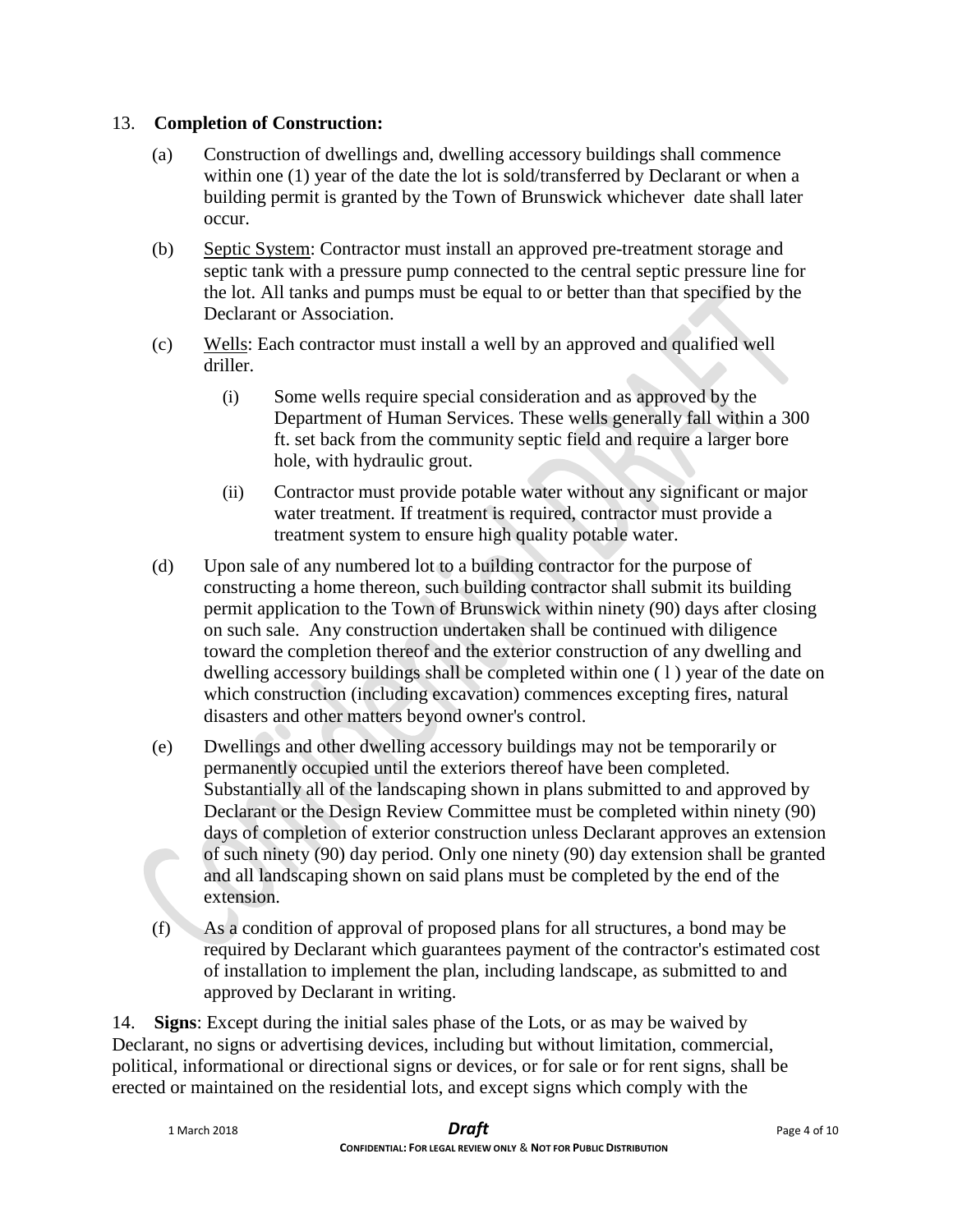requirements of the Douglas Ridge Sign Guidelines. Dwelling identification signage is limited to one sign no larger than 6" x 18" mounted on the dwelling, by or on the door or near the driveway entrance to the Lot.

15. **Trees:** Unless located within twenty (20) feet of a dwelling or dwelling accessory building or within twenty (20) feet of the approved site for such building, no trees measuring four (4) inches or more in diameter at breast height may be removed without written approval from the Design Review Committee. No trees planted by the Declarant may be removed without the express written approval of the Declarant or the Association. In the event of a violation hereof, a special fine of \$2000 per tree removed may be levied by the Declarant or the Association, as the case may be, against the responsible owner and said owner shall, to the extent practical, plant a new tree or trees of the same or different species in approximately the same location as the tree or trees wrongfully removed. Should said owner fail to replace such tree or trees, the Declarant or the Association, in addition to levying such fine, shall have the right to enter upon the property and plant a new tree or trees of the same location as the tree or trees wrongfully removed at a cost to be paid by the owner. Fines or charges pursuant to this Section shall be collected and enforced as set forth in the Lot Owner's Association By-Laws.

16. **Utility Lines:** All water, gas, electrical, telephone and other electronic pipes and lines and all other utility lines within the limits of the properties shall be installed in compliance with all applicable federal, state and local requirements, the Design Guidelines and with the consent of Declarant. All utility lines shall be maintained by the Declarant until Declarant shall turn them over to the Association, at which time the Association will have sole responsibility for maintaining the utility lines in the common areas. Declarant and/or the Association shall have access to each of the lots for purposes of maintaining utility lines, including irrigation lines, sewer lines and similar utilities installed for the benefit of a particular Lot.

17. **Maintenance of Lots:** All lots and all improvements on the lots shall be kept and maintained by the owner thereof in clean, safe, attractive and pleasant condition and in good repair, subject to the rights of the Declarant and/or the Association to provide such maintenance services consistent with this Declaration, and the Association contracts and budgets.

18. **No Noxious of Offensive Activity:** No offensive or noxious activity shall be carried on upon the properties. "Offensive or Noxious" activity or behavior shall include but not be limited to a public nuisance or nuisance per se and shall also include any behavior which is inconsistent with both the reasonable pleasurable use of the properties by owners, their lessees and guests and their reasonable expectations of vacationing, year-round living, studying, working, recreating, or enjoying sports free of excessive noise grossly disrespecting the rights of others, flashing or excessively bright lights, racing vehicles, offensive displays of public sexuality, significantly loud electronic music distractions, or other similar unreasonable behavior or activity curtailing or likely to curtail the reasonable pleasure and use of the properties by others who are not participating in such offensive or noxious activity. Athletic events, concerts, festivals, competitions or shows primarily for the use and enjoyment of the properties by owners and their guests, conducted under permit from Declarant or the Association, as the case may be, shall not constitute offensive or noxious activity or behavior unless such permit is withdrawn by Declarant or the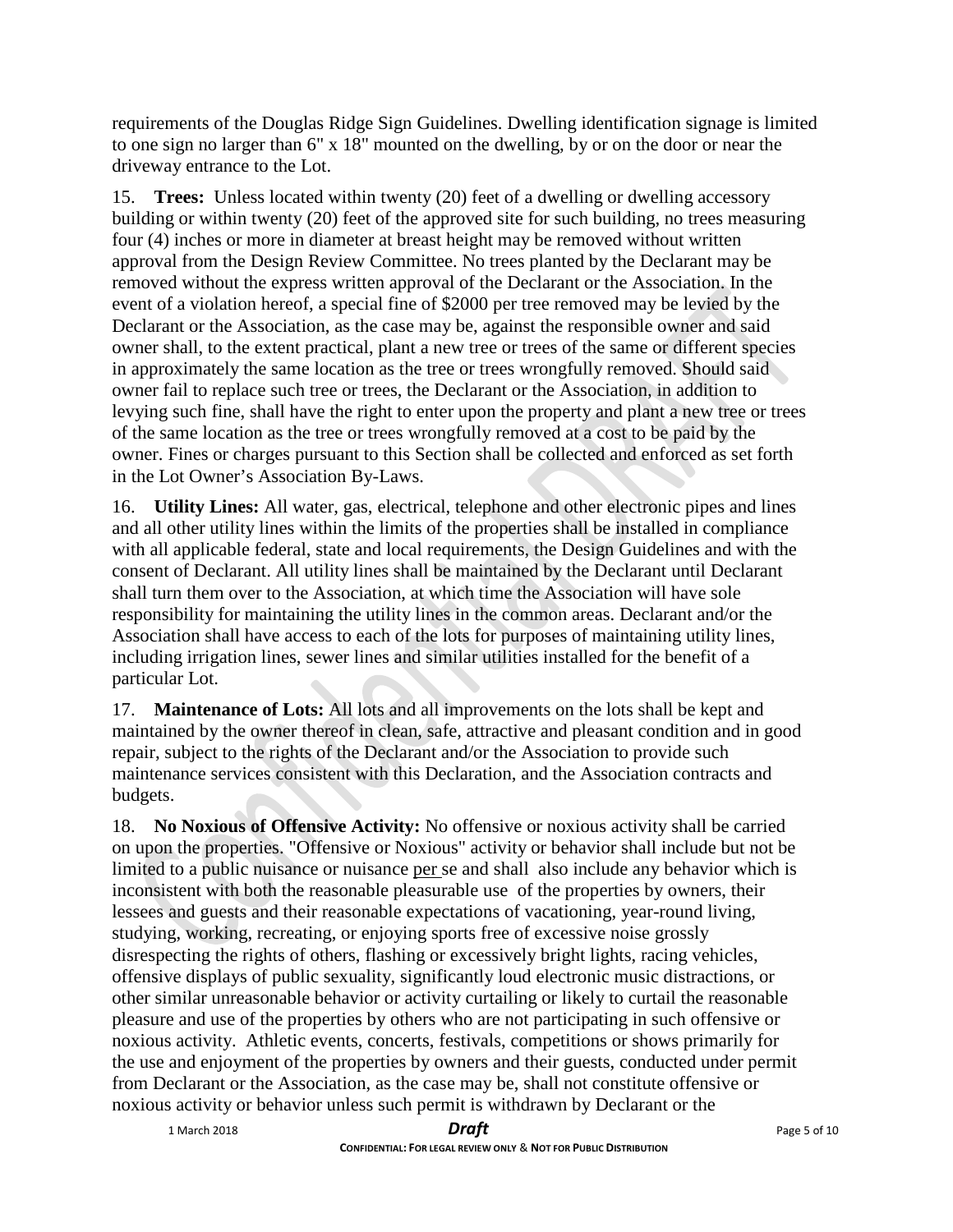Association, or its terms and conditions violated.

19. **No Hazardous Activities:** No activities shall be conducted on the properties and no improvements constructed on the properties which are or might be unsafe or hazardous to any person or property. Without limiting the generality of the foregoing, no firearms shall be discharged upon the properties and no open fires shall be lighted or permitted on the properties except within a contained barbeque unit while attended and in use for cooking purposes or within a safe and well-designed fireplace.

20. **No Unsightliness:** No Unsightliness shall be permitted upon the properties. Without limiting the generality of the foregoing, (a) any unsightly structures, facilities, equipment, tools, objects or conditions shall be enclosed within an approved building or appropriately screened from view, except equipment and tools when in actual use for maintenance or repairs; (b) no motor vehicles shall be constructed, reconstructed, repaired or abandoned upon the properties except in an enclosed garage or work space; (c) no lumber, grass, shrub or tree clippings, plant waste, metals, bulk materials or scrap shall be kept, stored or allowed to accumulate on the properties; (d) refuse, garbage or trash shall be placed and kept at all times in a covered container and such container shall be kept within an enclosed structure or appropriately screened from view; (e) hanging, drying or airing of clothing or household fabrics shall not be permitted on the properties, except for clothing lines set back into the back yards and garage doors shall not be left open for extended periods of time.

21. **Restrictions on Animals:** Usual and ordinary domestic pets may be kept on the properties, provided that dogs shall be leashed in accordance with Brunswick Ordinances and no dog runs or pens shall be maintained in the area between the dwelling and the adjacent roadway. Lot owners shall be responsible to control their domestic pets so as to prevent excessive noise being emitted from such domestic pets.

22. **No Annoying Lights, Sounds or Odors:** No light shall be emitted from any portion of the properties which is unreasonably bright or causes unreasonable glare or does not comply with the Design Guidelines; no sound shall be emitted from any portion of the properties which is unreasonably loud or annoying including without limitation, speakers, horns, whistles, bells or other sound devices, except security and fire alarm devices used exclusively to protect any of the properties or buildings. No odors shall be emitted from any dwelling or any portion of the properties which are noxious or offensive to others.

23. **Rules and Regulations:** In order to ensure the peaceful and orderly use and enjoyment of the properties, Declarant and the Association may from time to time adopt, modify and revoke in whole or in part, such reasonable rules and regulations, to be called Rules and Regulations, governing the conduct of persons on said properties as it may deem necessary, including, but not limited to, Design Guidelines, Sign Guidelines, and methods and procedures for enforcing compliance with the Declaration. In addition, the Board of Directors may from time to time adopt, modify and revoke in whole or in part, such reasonable Rules and Regulations governing conduct of persons on said properties as it may deem necessary. Said modification and revocations shall not apply to those Rules and Regulations adopted, modified or revoked by Declarant. Such Rules and Regulations upon adoption, and every amendment, modification and revocation thereof, shall be delivered promptly to each owner, the Association and the Design Review Board and shall be binding upon all owners. No such Rules or Regulations shall be established which violate the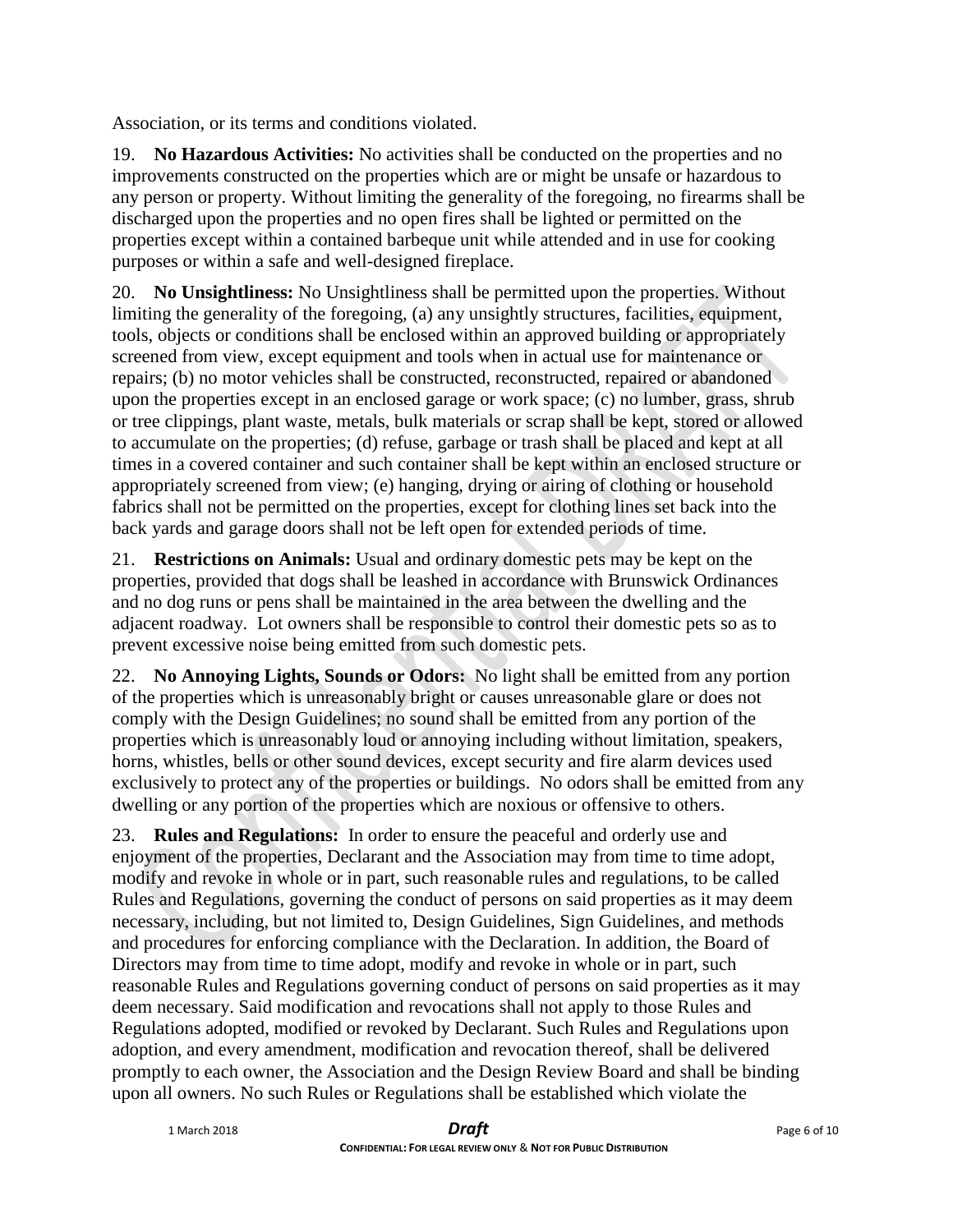intention or provisions of this Declaration or the Design Guidelines or which shall unreasonably restrict the use of the properties by the owners thereof. The Rules and Regulations of Declarant shall control and supersede any Rules and Regulations of the Association in the event a conflict exists between the Rules and Regulations of Declarant and the Rules and Regulations of the Association. Such Rules and Regulations may not amend, alter or conflict with any provisions of this Declaration or the Bylaws of the Association.

24. **Snow Storage:** Declarant shall have the right to designate areas within the properties to push, stock or store snow.

25. **Television Antennae:** No antenna or other signal receiving system shall be constructed or maintained on the properties except such system as approved and made available by Declarant.

26. **Deviations by Agreement with Declarant:** Declarant may enter into agreements with any owner, without the consent of any other owner, to deviate from any of the covenants set forth herein for reasons of practical difficulties or particular hardships which otherwise would be suffered by such owner, provided that no such deviations shall be unreasonably inconsistent with the overall plan for the harmonious development of the Property. It is the intent of this Section that such deviations be of a minimum amount or scope reasonably necessary to alleviate such difficulties or hardships. Any such deviation, which shall be manifested by agreement in writing, shall not constitute a waiver of any such covenant as to any other lots in the subdivision. No such agreement may be in conflict with any other provisions of this Declaration or the Bylaws of the Association.

27. **Lots Not Subject to General Restrictions:** Anything herein to the contrary notwithstanding Declarant reserves the right to construct and maintain on the properties structures for use by it, its successors and assigns, as an office or offices in connection with the development, sale and management of the properties and in that regard to erect and maintain signs at selected locations. Said structures shall comply with the Design Guidelines.

28. **Subdivision of Property; Time Sharing, Interval Ownership:** No lots may be further subdivided to create additional lots beyond the number permitted herein, including conversion of structures into condominium units.

1. No unit of ownership may be subdivided to permit "Time Sharing" or other "devices" to effect interval rental and ownership. For purposes of this Article, "devices" to effect interval ownership shall include but not be limited to rental and ownership arrangements, including uses of corporations, trusts, partnerships or tenancies in common in which four or more persons not members of a single household have acquired, by means other than will, descent, inheritance or operation of law, an ownership interest (directly or indirectly, equitable or legal) in the same dwelling and such owners have a formal or informal right- to-use agreement. Such "devices" to effect interval ownership may or may not be time sharing arrangements established under the Maine Time Share Act, 33 M.R.S .A. §591, et seq., as amended.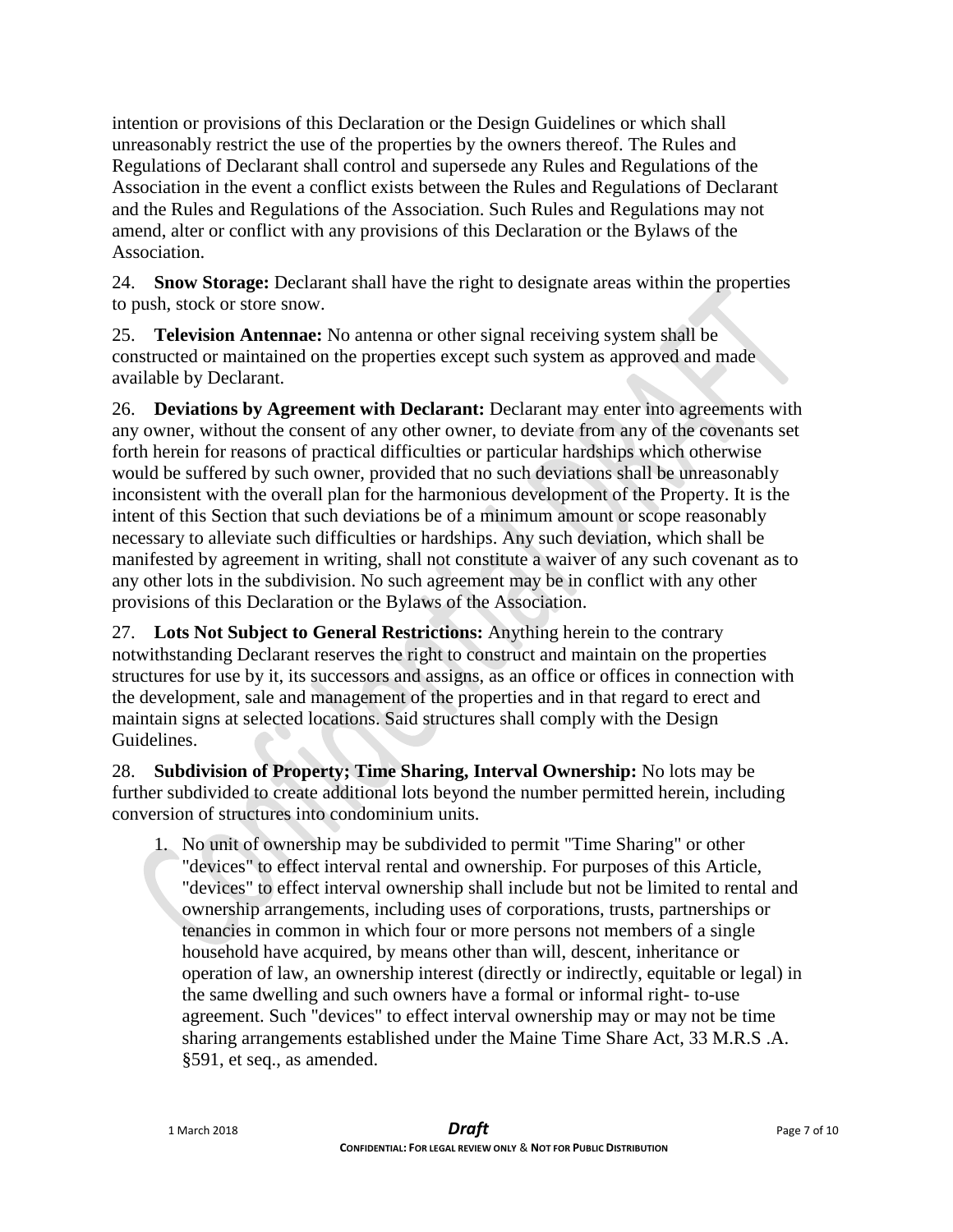29. **Drainage:** Declarant may establish reasonable regulations and restrictions pertaining to drainage or siltation originating on construction sites and parking areas, porosity of pavement materials used on roadways and parking areas and similar provisions relating to hydrological factors on properties.

30. **Landscaping:** The Association shall have the right to enter on any lot and install, remove or maintain any landscaping on that lot, if the owner shall not have installed the approved landscaping within the time allotted for completion, or shall fail to adequately maintain the landscaping in accordance with the applicable Guidelines, the costs of which shall be collected by the Association as a special assessment for any such lot.

31. **Subdivision Plan/Project Documents Compliance:** The Properties shall be constructed and constantly maintained by the Declarant and thereafter by the Association in strict compliance with the Approved Subdivision Plan and project documents.

- 1) Maine Department of Environmental Protection approved this subdivision (L-27584-NJ-D-N/L-27584-TB-B-N; 20\_\_\_-Nov-27) *With Conditions*, which must be met and managed by the Association, including:
	- *"(6.) Storm sewer grit and sediment materials removed from storm water control structures shall be disposed of in compliance with the Maine Solid Waste Management Rules."*
	- *"(7) Maintenance. The components of the storm water management system must be adequately maintained to ensure that the system operates as designed, and as approved by the department."*
	- *"(8) Recertification requirement. Within three months of the expiration of each five-year interval from the date of issuance of the permit, the permittee shall certify the following to the department."*
	- *"(a) All areas of the project site have been inspected for areas of erosion, and appropriate steps have been taken to permanently stabilize these areas."*
	- *"(b) All aspects of the storm water control system have been inspected for damage, wear, and malfunction, and appropriate steps have been taken to repair or replace the facilities."*
	- *"(c) The erosion and storm water maintenance plan for the site is being implemented as written, or modifications to the plan have been submitted to and approved by the department, and the maintenance log is being maintained."*
- 2) The storm water management system consists of two under drained soil filters and a level lip spreader discharging to a limited disturbance forested buffer and as shown on the approved Douglas Ridge Estates Subdivision Plan.
- 32. **Conservation Areas:** Any and all Conservation Areas shown on the Subdivision Plans shall be conveyed to the lot owners association once formed and shall be administered in accordance with the provisions and conditions of the Conservation Easement Deed.
	- 1) Access to the Conservation Easement Space (Space) by members of the public is granted and limited to Rose Douglas Ridge Lane to the terminus of either Little Bird Lane or Little Fawn Lane by foot only.
	- 2) Access by any other means other than on foot is prohibited including but not limited to automobile, motorized vehicles, bicycles, ATV, scooter, skates and skate boards. No parking is permitted on the roadway/lanes nor the terminus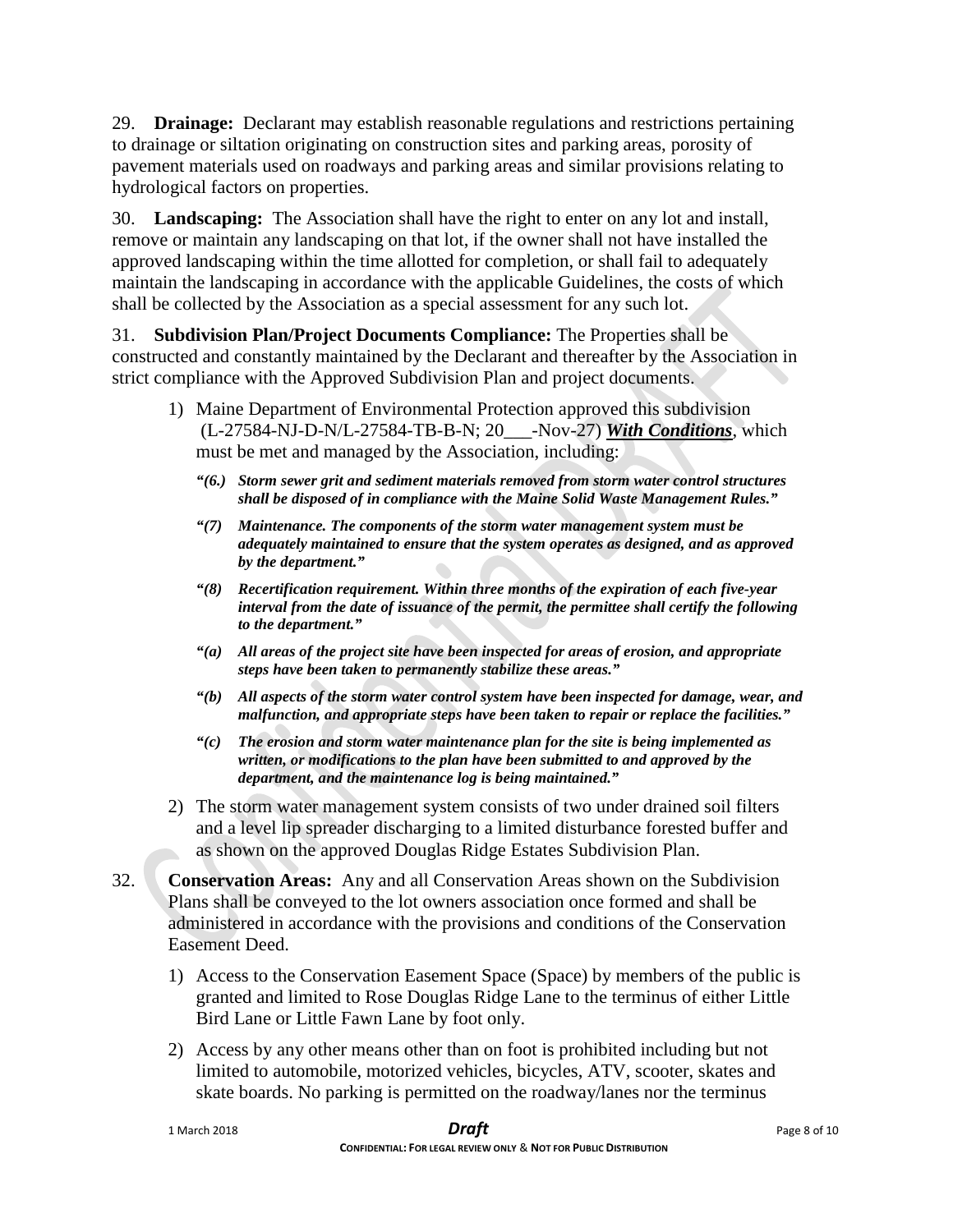"hammerheads" reserved for safety and fire apparatus when required.

3) No member of the public may enter or cross any private home owner property and must only travel along the roadways defined in (1).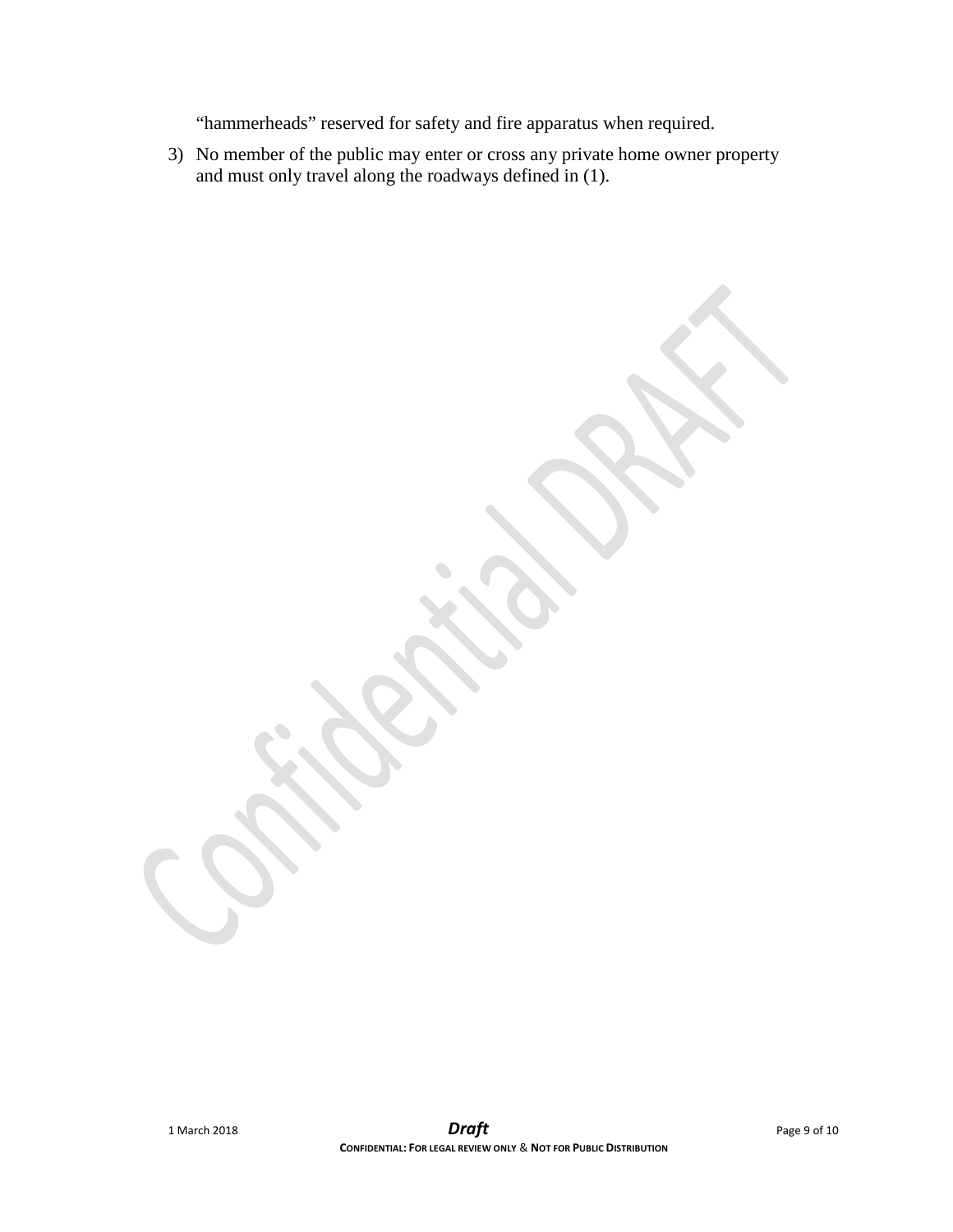IN WITNESS WHEREOF, Douglas Ridge, LLC has set its hand by its members Robert Muller and Judith Muller this \_\_\_\_\_\_\_ day of \_\_\_\_\_\_\_\_\_\_\_\_\_, 20\_\_\_.

Douglas Ridge, LLC

By:\_\_\_\_\_\_\_\_\_\_\_\_\_\_\_\_\_\_\_\_\_\_\_\_\_\_\_\_\_\_\_\_

Robert Muller, Member

 $By:$ 

Judith Muller, Member

STATE OF MAINE COUNTY OF 5.58 20\_\_\_

Personally appeared the above named Robert Muller and Judith Muller, Members of Douglas Ridge, LLC, and acknowledge the above instrument to be their free act and deed in their said capacities and the free act and deed of Douglas Ridge, LLC

Before me

Notary Public

Printed Name:\_\_\_\_\_\_\_\_\_\_\_\_\_\_\_\_\_\_\_\_\_\_\_

\_\_\_\_\_\_\_\_\_\_\_\_\_\_\_\_\_\_\_\_\_\_\_\_\_\_\_\_\_\_\_\_\_\_

My Commission Expires:\_\_\_\_\_\_\_\_\_\_\_\_\_\_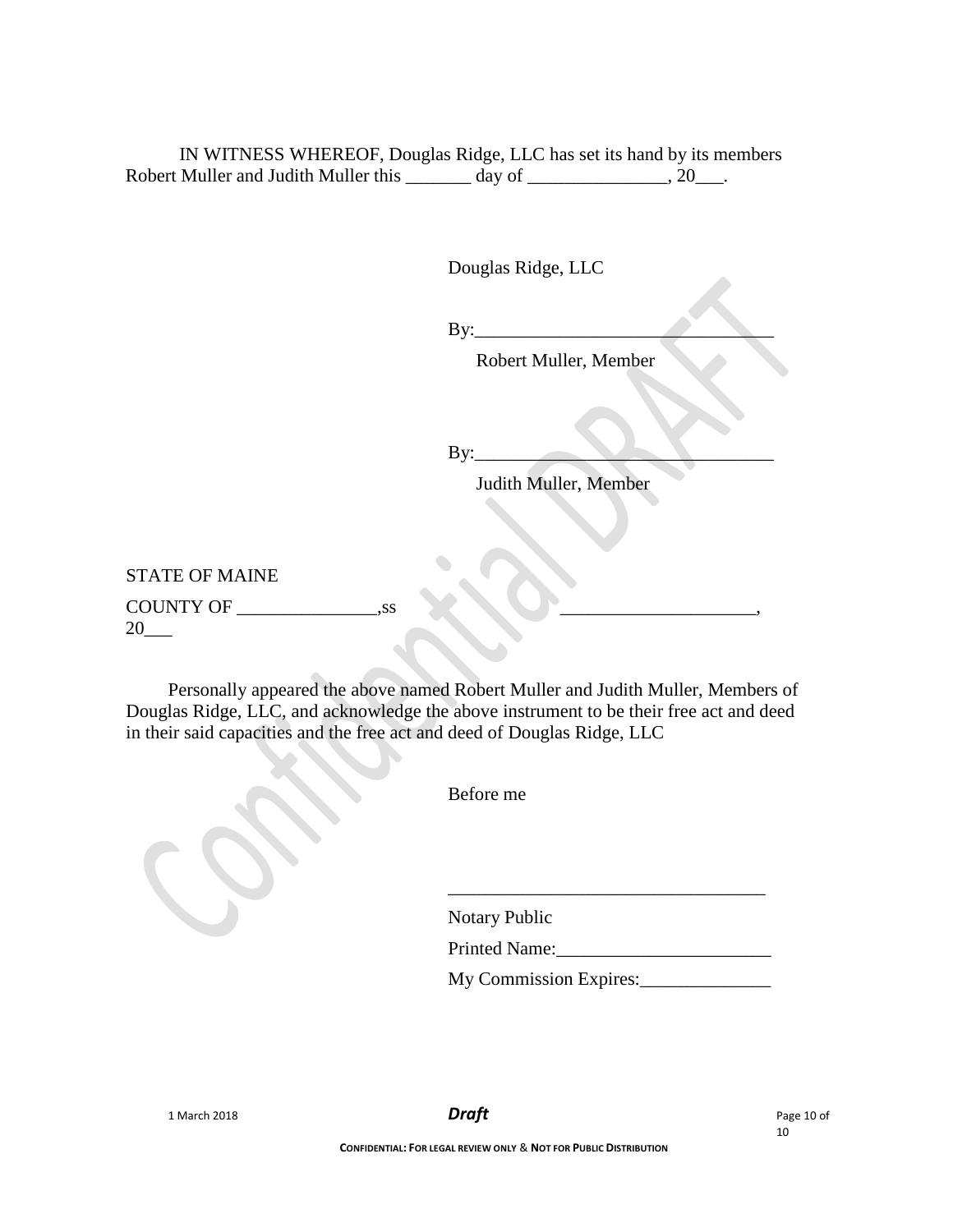### **DOUGLAS RIDGE SUBDIVISION LOT OWNERS ASSOCIATION**

### **BY-LAWS**

### **ARTICLE I Name**

The name of this corporation is the Douglas Ridge Subdivision Lot Owners Association (hereinafter referred to as the "Association").

### **ARTICLE II Purposes**

The purposes of this Corporation are as follows:

To establish an Association of lot owners for the maintenance of the common and open areas, natural buffer areas, roads, common wastewater treatment facilities, architectural review and management, and oversight and jurisdiction over best management practices for the common and open areas, natural buffer areas, roads, and common wastewater treatment facilities in the Douglas Ridge Subdivision, all as shown on the plan for Douglas Ridge Subdivision, Off Hacker Road, Brunswick, Maine dated  $\qquad \qquad$  . 2017 recorded in Plan Book  $\qquad$ , Pages of the Cumberland County Registry of Deeds. The Douglas Ridge Subdivision is hereinafter referred to as the "Subdivision".

To develop a community designed for safe, healthful and harmonious living;

To promote the collective and individual property and civic interests of all Owners of property in the Subdivision;

To aid and cooperate with the members of the Association for the enforcement of such conditions, covenants and restrictions on and appurtenant to their property as are now in existence and as any other conditions, covenants and restrictions as shall hereafter be approved by a majority vote of the members of the Association;

To levy and collect assessments and other charges against members jointly and severally as lot owners for the purpose of maintaining the common preserve areas, roads, natural buffer areas, drainage areas and common wastewater treatment and disposal facilities of the subdivision;

To exercise any and all powers that may be delegated to the Association from time to time by the owners of real property in the Subdivision;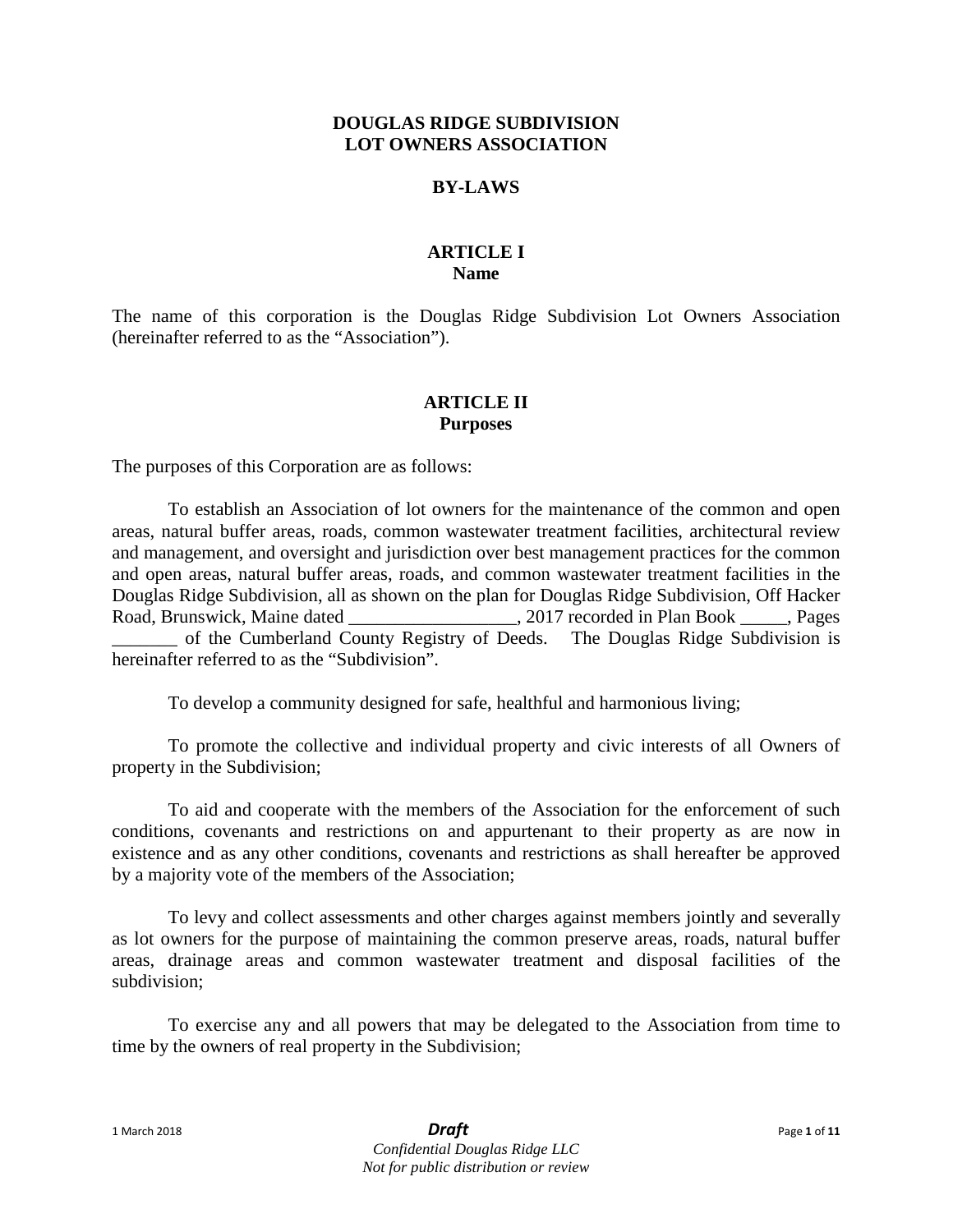To purchase, sell or otherwise convey, maintain, repair, replace and restore real and personal property;

To pledge and mortgage property of the Association;

To grant easements for utilities and services;

To take title to additional property, including property for recreational purposes;

To appoint agents, to hire employees and to make contracts;

To promulgate rules and regulations for the members of the Association;

To do any and all lawful acts necessary or convenient for the fulfillment of the foregoing purposes and to exercise all powers and purpose permitted under Title 13-B of the Maine Revised Statutes of 1964, as amended.

In addition to the specific powers, authority and responsibilities stated herein, this Association shall have all of the powers, authority and responsibilities granted to or imposed upon the Association by the laws of the State of Maine.

This Association is not organized for profit and no property or profit thereof shall inure to the benefit of any person, partnership or corporation except in furtherance of the nonprofit making purposes of the Association.

All references to the "Declarant" herein shall be deemed reference to Douglas Ridge, LLC, a Maine limited liability company with offices in Harpswell, County of Cumberland and State of Maine.

### **ARTICLE III Members**

**Section 3.1** Members of the Association shall consist of all the lot owners in the subdivision. There shall be one class of members. All lot owners shall be members and shall be entitled to one vote for each lot within the Subdivision, except for the Declarant who shall be deemed to have one (1) more vote than the number of lots in the Subdivision, or any subsequent phase thereof, owned by other than the Declarant.

**Section 3.2** Except as otherwise provided herein, membership shall not be transferable. The membership or owners of each of lot shall terminate upon a sale, transfer or other disposition, other than by mortgage, of the ownership interest of such owners in said lot, and thereupon the membership and any interest in this Association shall automatically transfer to and be vested in the next owner or owners succeeding to such ownership interest. It shall be the obligation of the new Owner(s) to forward to the Association a certified copy of the deed documenting transfer of

1 March 2018 *Draft* Page **<sup>2</sup>** of **<sup>11</sup>** *Confidential Douglas Ridge LLC Not for public distribution or review*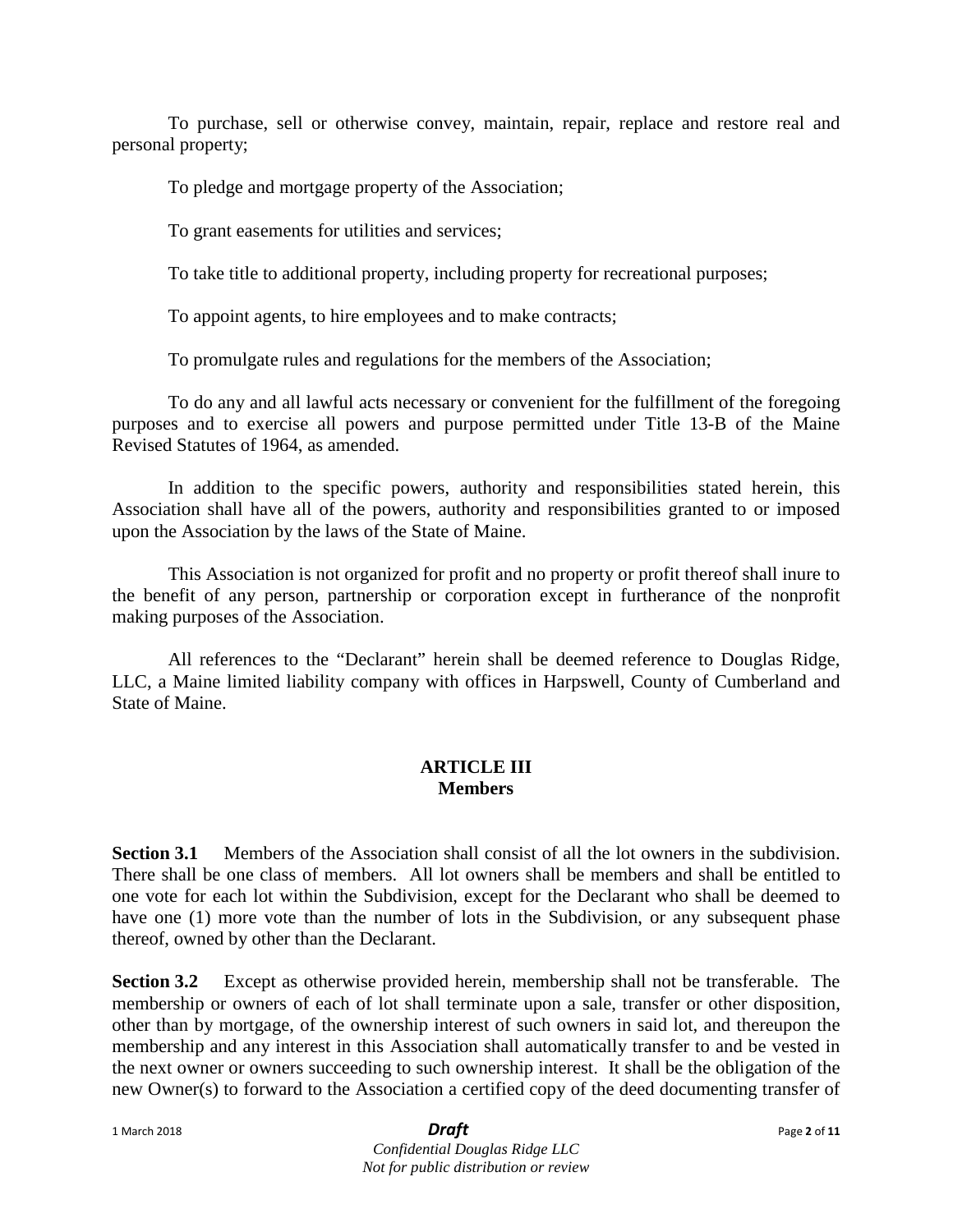ownership so the Association will be informed that the new Owner is entitled to voting rights in the Association. Said certified copy can be obtained at the Cumberland County Registry of Deeds after the deed has been recorded. The Association may, but shall not be required, to issue certificates or other evidence of membership therein.

# **ARTICLE IV Meetings of Members**

**Section 4.1** Meetings of the membership shall be held at the Subdivision or at such other place in the State of Maine as may be specified in the notice of the meeting

**Section 4.2** The annual meeting of the members shall be held each year in the month of November, beginning with the year 2017. The time and place shall be fixed by the directors of the Association. At such meetings, there shall be elected a Board of Directors in accordance with the provisions of Article V and the annual budget of the Association shall be approved. The members shall also transact such other business as may properly come before them.

**Section 4.3** It shall be the duty of the President, or in his/her absence or disability the duty of the Secretary, to call a special meeting of the members within thirty (30) days when directed by resolution of a majority of the board of directors or upon a written petition signed by fifty percent (50%) of the membership of the Association. The notice or any special meeting shall state the time, place and purpose thereof. No business shall be transacted at a special meeting except as stated in the said notice unless with the consent of three-fifths (3/5) of the voting members present at the meeting, either in person or by proxy.

**Section 4.4** It shall be the duty of the Secretary, or upon his failure or neglect then the duty of any officer or member, to mail by United States Mail, postage prepaid to each designated member of record a notice of each annual or special meeting stating the time, place and purpose of such meeting. Written notice of any annual or special meeting shall be mailed at least fourteen (14) days but not more than thirty (30) days prior to the date so set for the meeting.

**Section 4.5** The presence, either in person or by proxy, of the owners possessing at least fiftyone percent (51%) of the total authorized votes shall be requisite for and shall constitute a quorum for the transaction of business at all meetings of members.

**Section 4.6** If at any meeting of members a quorum shall not be in attendance, a majority of membership present may adjourn the meeting to a time not less than forty-eight (48) hours from the time at which the original meeting was called.

**Section 4.7** Each member shall be entitled to votes as provided in Section 3.1 above. If any member consists of more than one (1) person, the voting rights for such members shall be divided equally among the number of owners and shall be voted accordingly. Unless by express provisions of these bylaws a different vote is required, each question presented at a meeting shall be determined by majority vote of those voting members present.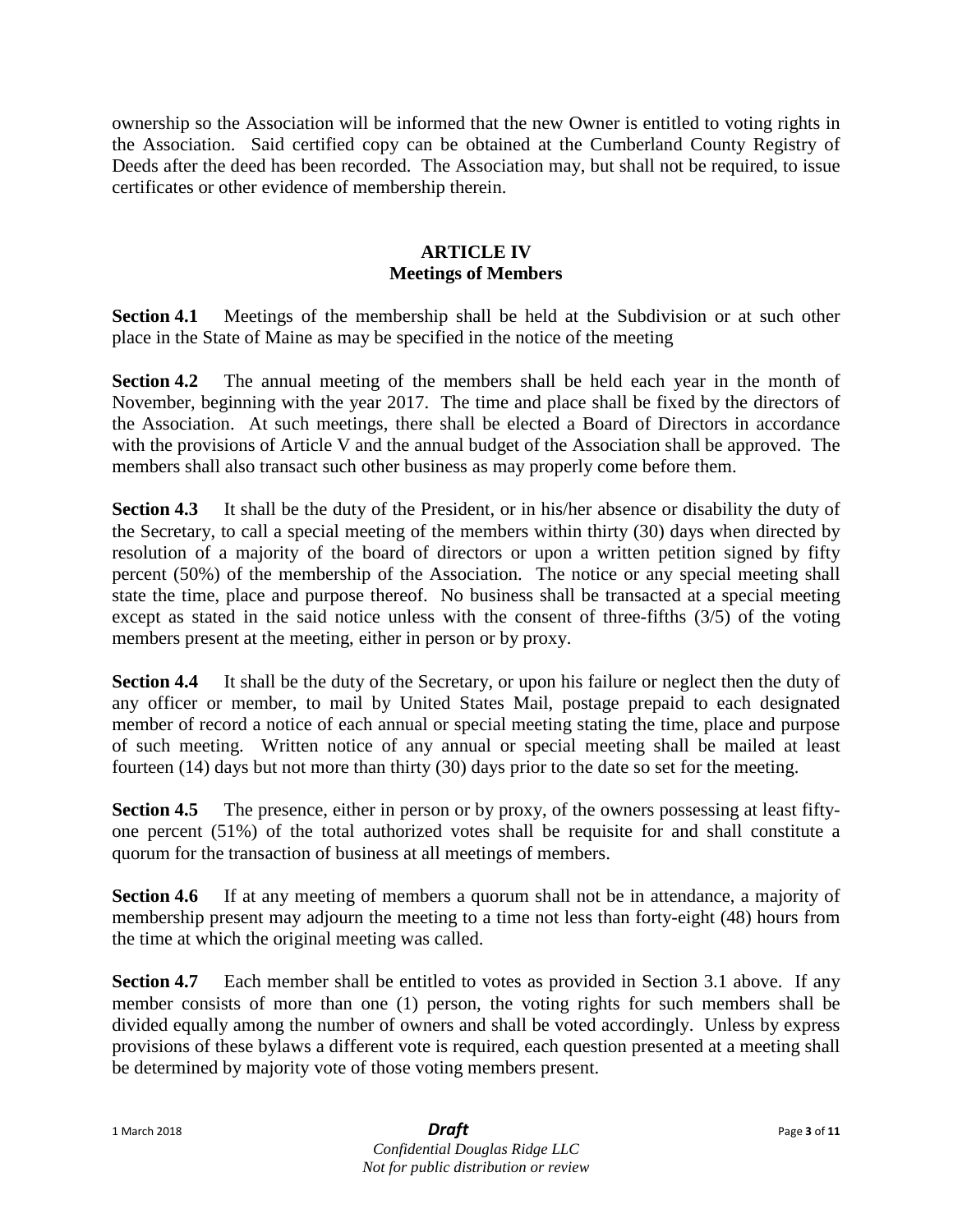**Section 4.8** The vote of any corporate, partnership or trust member may be cast on its behalf by any officer, partner, trustee or beneficiary of such member, and any such member may appoint in writing its officer, partner, trustee or beneficiary or any other member as its proxy. Each proxy must be filed with the Secretary prior to the commencement of a meeting, or at any subsequent time that delivery of proxies is required.

**Section 4.9** The order of business at all meetings of the members shall be as follows:

- (a) Roll call;
- (b) Proof of notice of meeting;
- (c) Reading of minutes of preceding meeting for approval of same;
- (d) Reports of Board of Directors or of officers;
- (e) Reports of any committees;
- (f) Election of election inspectors (when so required);
- (g) Election of Officers and Directors (when so required);
- (h) Unfinished business;
- (i) Determination and approval of annual assessments (when so required);
- (j) New business
- (k) Adjournment.

**Section 4.10** Any action required or permitted to be taken at any meeting of the members may be taken without a meeting if a written consent thereto is signed by all of the membership. The Secretary shall file such written consent with the records of the meeting of the member and such consort shall be treated as a vote of members for all purposes.

# **ARTICLE V Board of Directors**

**Section 5.1** The affairs of the Association shall be governed by a Board of Directors which shall consist of at least three (3) persons but not more than five (5) persons. Notwithstanding any other provision contained herein, the initial Board of Directors shall be comprised of Robert Muller and Judith Muller and Gregory J. Farris until such time as a numbered lot in the Subdivision has been sold, a house constructed and completed on said lot, and said lot then sold by the building contractor to a member of the public. Then and at such time as said lot is sold to a member of the public Gregory J. Farris shall resign as a Director hereunder and the lot owner, or one of them as the case may be, shall become the third member of the Board of Directors.

Declarant shall have the right to appoint, remove, and replace directors of the Association until the first meeting of members following the conveyance of seventeen (17) of the seventeen (17) approved, numbered lots in the Subdivision, to a member of the public other than a building contractor, or ten (10) years from the date of recording of the Declaration of Covenants, Easements and Restrictions for the Subdivision in the Cumberland County Registry of Deeds, whichever is the later date. Declarant shall call a meeting of the members within sixty (60) days after the seventeenth (17<sup>th</sup>) of the seventeen (17) lots has been sold as set forth above or ten (10) years from the date of recording the Declaration of Covenants, Easements and Restrictions for the Subdivision, as the case may be, for the purpose of electing new directors. Declarant

### *Confidential Douglas Ridge LLC Not for public distribution or review*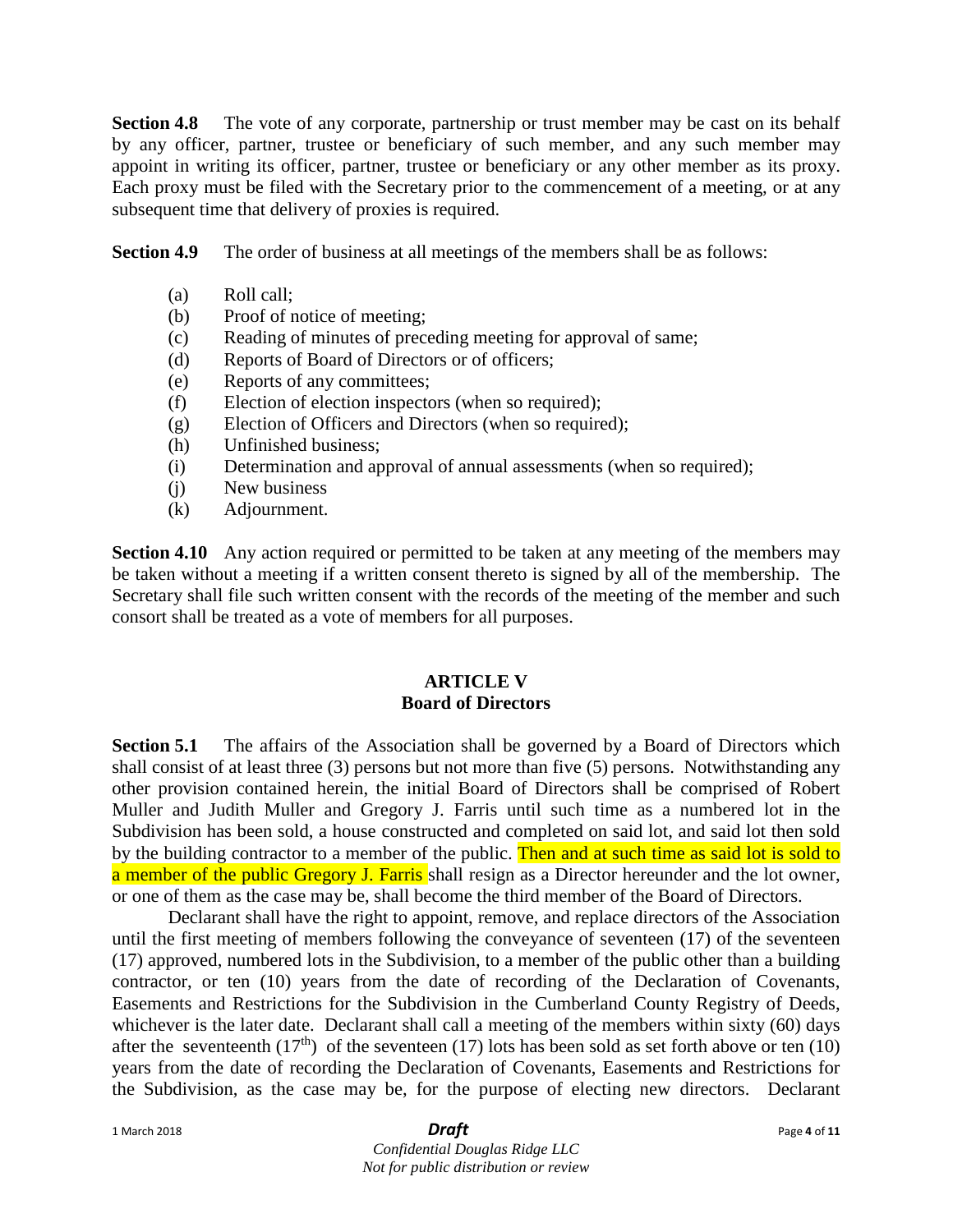reserves the right to convey control of the Association to the members at an earlier date following sixty (60) day advance notice to the members.

**Section 5.2** The Board of Directors shall have the powers and duties necessary for the administration of the affairs of the Association, and shall have all powers and duties referred to in the statutes of the State of Maine pertaining to corporations without capital stock, as amended. The powers of the Board of Directors shall include but not be limited to the following;

- (a) To elect the officers of the Association;
- (b) To administer the affairs of the Association;
- (c) To estimate an annual operating budget and the annual assessments contemplated, all for submission to the members for approval at the annual meeting, and to take all necessary or desirable action with respect to the collection from the lot owners of their respective shares of the estimated expenses as hereinafter provided;
- (d) To provide for the maintenance of the common areas, natural buffer areas and drainage easement areas, common wastewater treatment and disposal facilities and stormwater management facilities of the Subdivision;
- (e) To obtain loans and insurance to the extent necessary and desirable;
- (f) To take such other action respecting the affairs of the Association as shall be necessary or desirable to effect its efficient operation.
- (g) To appoint the members of a Design Review Committee to oversee and manage review of all construction, repairs and maintenance of appropriate aesthetics, including but not limited to landscaping, in the Subdivision. Notwithstanding the foregoing provision, Declarant shall appoint, remove and replace the members of the Design Review Committee including the ability to appoint Robert Muller and Judith Muller until such time as all fourteen (14) numbered lots in the Subdivision have been sold to other than a building contractor with a house thereon. Declarant reserves the right to convey control of the Design Review Committee to the Board of Directors prior to such time set forth above.

**Section 5.3** After the termination of the Declarant control period set forth in Section 5.1 above, the Board of Directors shall be elected by majority vote of the members. All Directors shall hold office until their successors have been duly elected.

**Section 5.4** Vacancies in the Board of Directors caused by any reason, including the failure of a Director to continue to meet the qualifications of office, shall be filled, by vote of a majority of the remaining Directors entitled to vote, at a special meeting of the Board of Directors held for that purpose promptly after the occurrence of any such vacancy, even through the Directors present at such meeting may constitute less than a quorum, and each Director so elected shall be a member of the Board of Directors for the remainder of the term of the replaced Director.

**Section 5.5** Annual meetings of the Board of Directors shall be held immediately following the annual meeting of the members and at the same place. Special meetings of the Board may be called by the President or by a majority of the board on five (5) days notice to each Director by mail. Directors may waive notice of a meeting or consent in writing to or take any action without a formal meeting.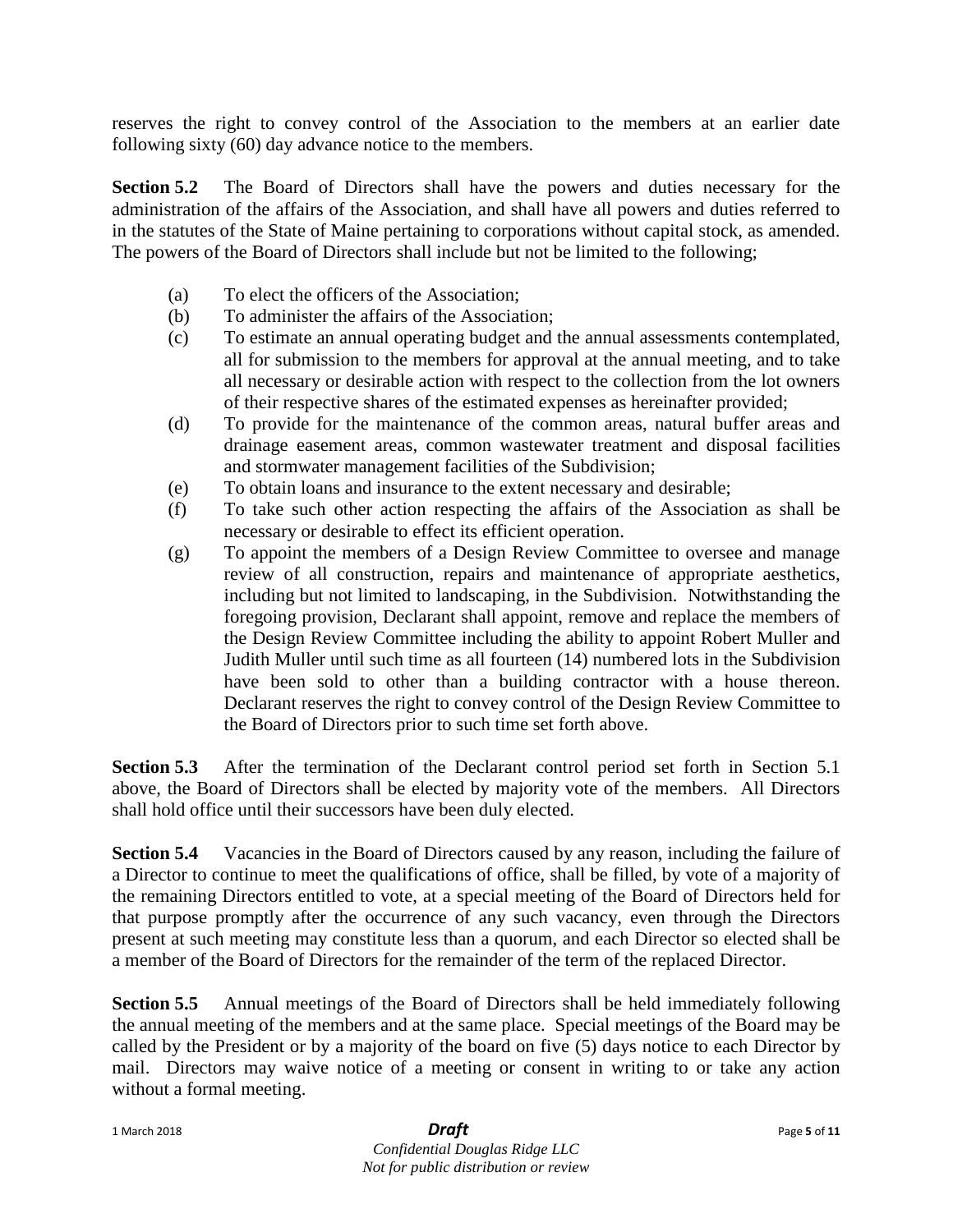**Section 5.6** At all meetings of the Board of Directors, two-thirds (2/3) of the Directors shall constitute a quorum for the transaction of business and nay action may be taken by said twothirds (2/3) of the Directors.

**Section 5.7** Any action required or permitted to be taken at any meeting of the Board of Directors may be taken without a meeting if written consent thereto is signed by all of the Directors. The Secretary shall file such written consent with the records of the meetings of the Board of Directors and such consent shall be treated as a unanimous vote of the Board of Directors for all purposes.

**Section 5.8** Any Director other than Robert Muller or Judith Muller may be removed from office by the vote of at least two-thirds  $(2/3)$  of the membership of the Association. Robert Muller and Judith Muller may not be removed until such time as 17 of the 17 numbered lots have been sold to other than a building contractor.

**Section 5.9** The members of the Board of Directors and all officers of the Association shall not be liable to the Association for any mistake or judgment, negligence, or otherwise, except for their own individual willful misconduct or bad faith. The Association shall indemnify and hold harmless all officers and members of the Board of Directors against all contractual liability to others arising out of contracts made by the Board of Directors or officers on behalf of the Association unless any such contract shall have been made in bad faith or contrary to the provisions of these bylaws.

**Section 5.10** Directors shall receive no compensation for their services except as expressly provided by a resolution duly adopted by the members of the Association.

# **ARTICLE VI Officers**

**Section 6.1** The officers of the Association shall be a President, a Secretary, a Treasurer and such assistants to these officers as the Board of Directors may deem appropriate, which officers shall be elected at each annual meeting of the Board of Directors and shall hold office at the pleasure of the Board of Directors; provided that prior to the first annual meeting of the Board of Directors the officers may be elected at any meeting of the Board of Directors.

**Section 6.2** Any officer other than Robert Muller or Judith Muller may be removed at any meeting by the affirmative vote of a majority of the members of the Board of Directors, either with or without cause, and any vacancy in any office may be filled by the Board of Directors at any meeting thereof. Robert Muller or Judith Muller may not be removed until such time as 16 of the 17 numbered lots have been sold to other than a building contractor.

**Section 6.3** Each respective officer of the Association shall have such powers and duties as are usually vested in such officer of a corporation without capital stock, including but not limited as follows:

1 March 2018 *Draft* Page **<sup>6</sup>** of **<sup>11</sup>** *Confidential Douglas Ridge LLC Not for public distribution or review*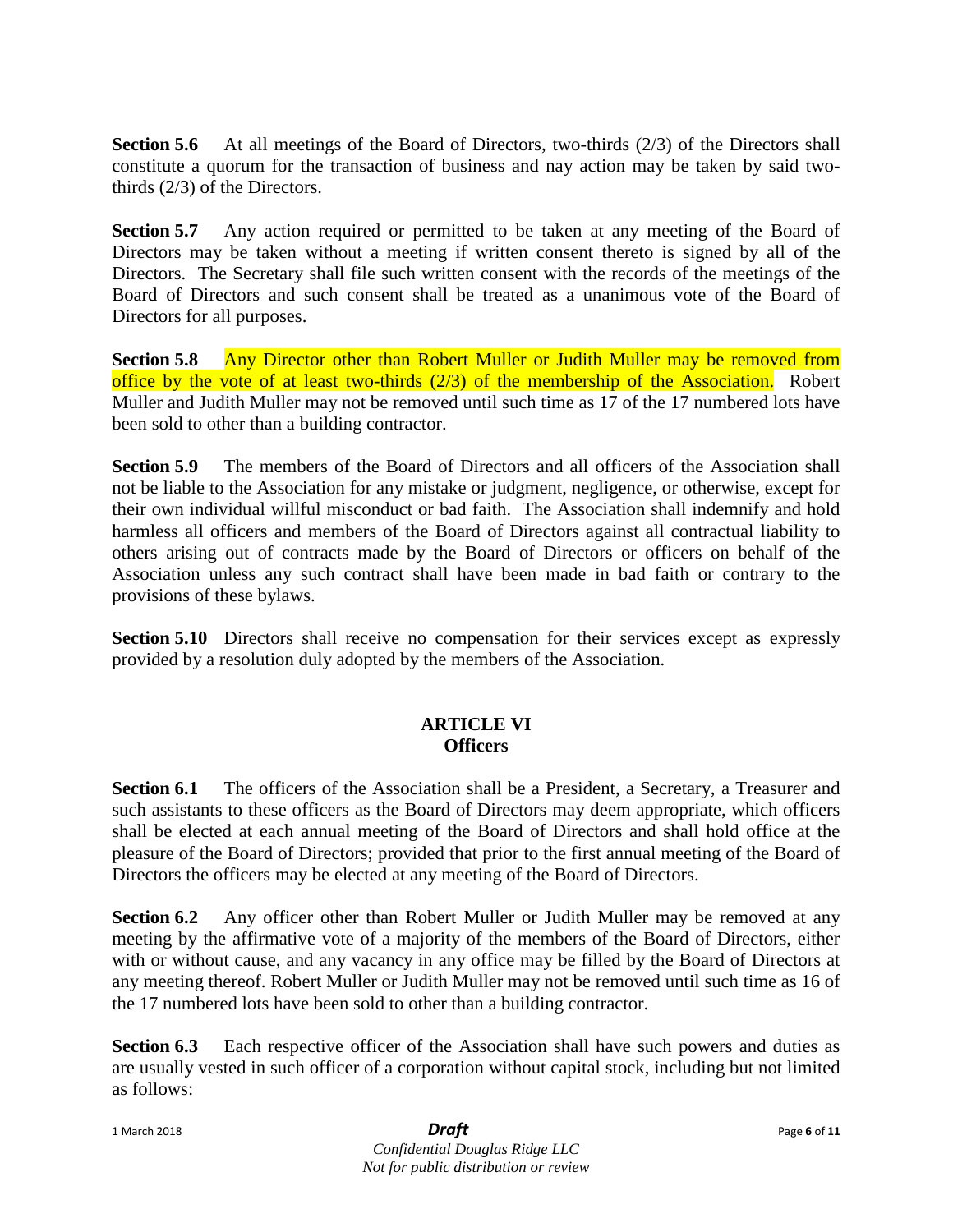- (a) The President shall be a Director and shall be the Chief Executive Officer of the Association and shall preside at all meetings of the members and of the Board of Directors.
- (b) The Secretary shall keep minutes of all meetings of the members and of the Board of Directors and shall have custody of the Association's seal and have charge of the membership transfer books and such books, papers and documents as the Board of Directors may prescribe;
- (c) The Treasurer shall be responsible for Association funds and securities and for keeping full and accurate accounts of all receipts and disbursements in Association books of account kept for such purposes;
- (d) The Treasurer shall be responsible for Association funds and securities and for keeping full and accurate accounts of all receipts and disbursements in Association books of account kept for such purposes;
- (e) The same person may be elected and serve as Secretary and Treasurer.

**Section 6.4** The officers shall receive no compensation for their services except as expressly provided by resolution duly adopted by the Directors.

# **ARTICLE VII Operation of the Association**

**Section 7.1** The fiscal year of the Association shall begin on the first day of January of each year, except for the first fiscal year of the Association which shall begin at the date of incorporation of the Association. The commencement date of the fiscal year herein established shall be subject to change by the Board of Directors.

**Section 7.2** Books and accounts of the Association shall be kept under the direction of the Treasurer.

**Section 7.3** The Association shall perform and be responsible for the maintenance and necessary improvements of the common preserve areas, roads, natural buffer areas, common septic field infrastructure, stormwater control devices, sand filters and infrastructure and drainage areas of the Subdivision. Assessments by the Association upon the lots and the owners thereat shall be used for establishing necessary reserves and working capital, and for such other purposes as shall be permitted by the bylaws of the Association or as shall be deemed appropriate by the Board of Directors (hereinafter collectively referred to as "Common Expenses").

**Section 7.4** No later than thirty (30) days prior to each Annual Meeting of the members of the Association, the Board of Directors shall estimate the Common Expenses for the following fiscal year and shall present such estimate to the members at their Annual Meeting as the proposed annual budget for such year. The annual assessment required to meet annual estimated Common Expenses for each subsequent fiscal year shall be approved by the members of the Association at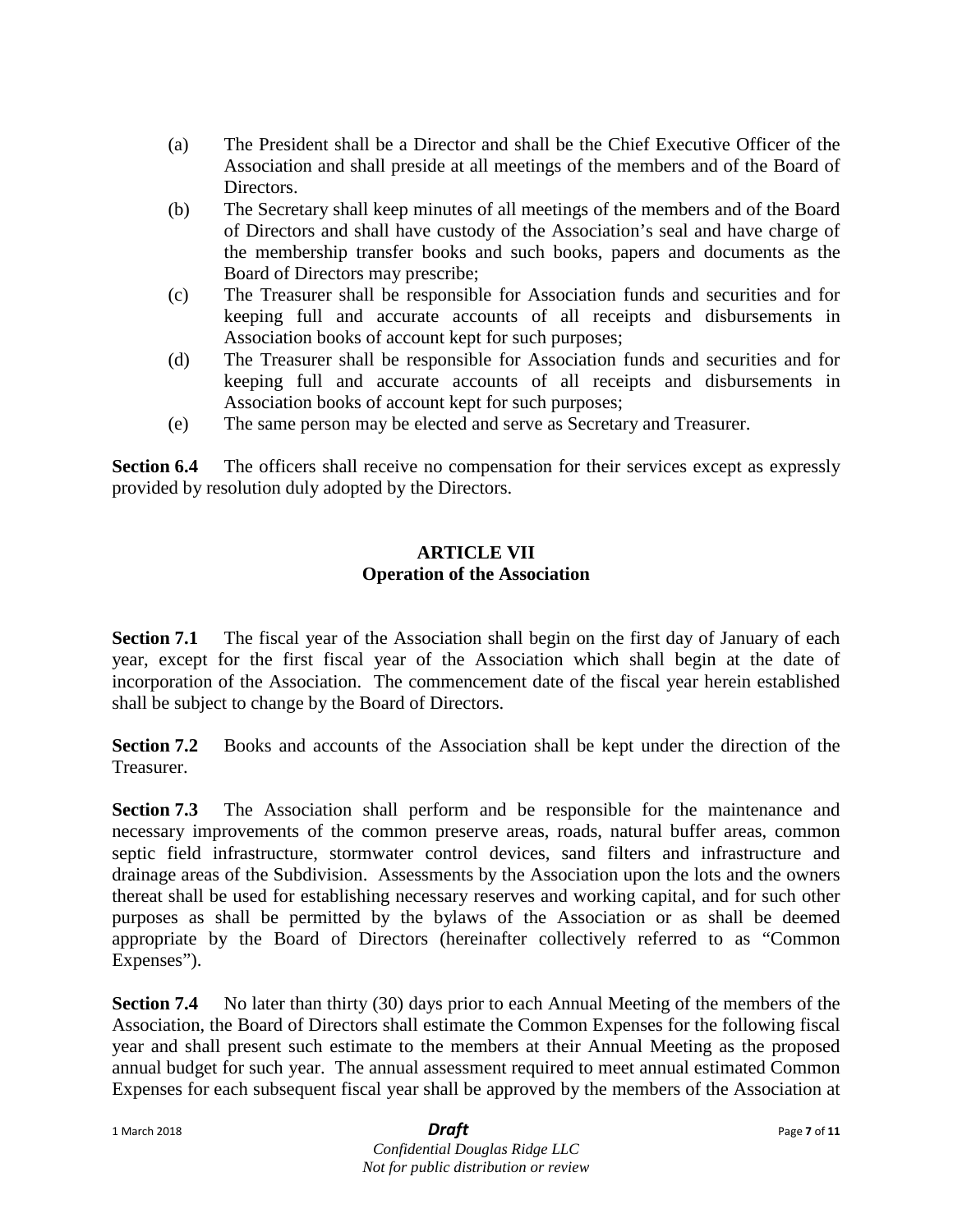their Annual Meeting held in the month of November prior to the commencement of the year to which the estimated budget of Common Expenses applies.

**Section 7.5** All assessments shall be billed no later than the second Wednesday in December each year by the Treasurer sending the bills therefore to the respective owners at the address recorded in the Secretary's records either personally or by placing the bill in the United States Mail, postage prepaid, addressed to the lot owner as aforesaid. All sums so assessed and billed shall become due on the first day of January. Interest at the rate of 1.5% per month shall be added to the assessed amount not paid by the 15<sup>th</sup> of January and each calendar month thereafter. Any special assessment to any particular lot for special expenses of the Association attributable to said lot may be sent to the subject owners thereof at any time of the year and shall be subject to interest thereon at the rate of 1.5% per month if not paid in full within thirty (30) days of mailing thereof by the Association.

**Section 7.6** The members of the Association may from time to time at a special meeting levy additional assessments for the purposes previously provided by the same majority of votes as required for the annual assessments.

**Section 7.7** The assessments authorized hereunder billed by the Association shall be a charge on the land and shall be continuing lien upon the lot upon which such assessment is made. If the assessment to a lot owner shall not be paid within thirty (30) days after the date when due, then said assessment shall be delinquent and shall, together with interest at the annual rate of eighteen percent (18%), costs of collection and reasonable attorneys' fees, become a continuing lien on the lot(s) owned by the delinquent lot owner which shall bind the lot (s) with the buildings and improvements thereon in the hands of the delinquent then lot owner, his heirs, devisees, successors, personal representatives and assigns. The lien may be enforced in the same manner as the lien for assessments against condominium units as provided in the Maine Condominium Act, Chapter 31 of Title 33 of the Maine Revised Statues of 1964, as amended, and may, at their option, be enforced by the Town of Brunswick or the Maine Department of Environmental Protection.

**Section 7.8** In the event that any lot owner whose annual and special assessments are paid in full shall, during the year for which such assessments are paid, terminate his membership in the Association by sale of his lot(s), he shall be entitled to assign to the buyer of said lot(s) the benefit of the paid assessments.

# **ARTICLE VIII Amendment**

**These bylaws may be amended at any regular or special meeting of the members of the Association duly held in accordance with the provisions of these bylaws at which a**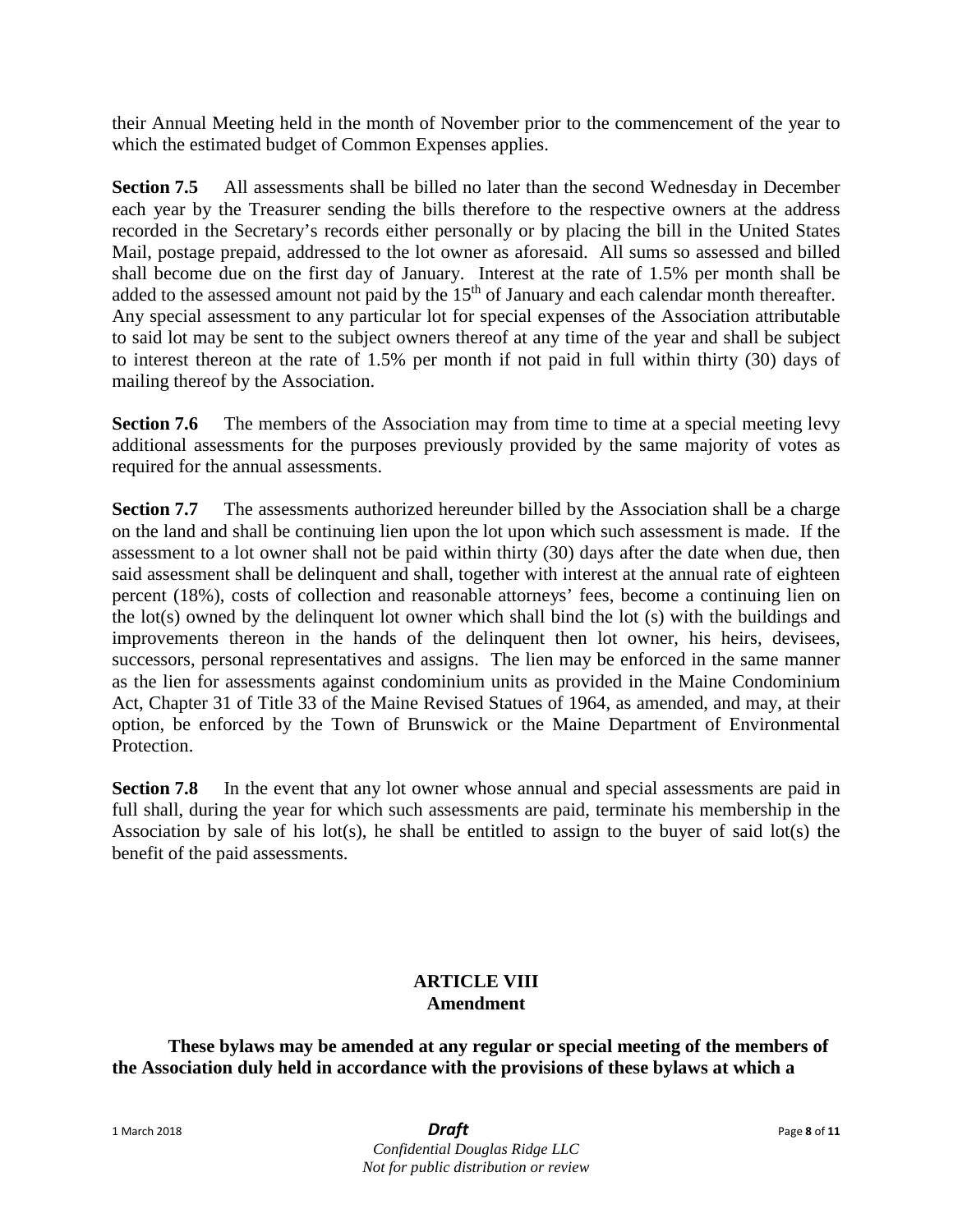**quorum shall be present in person or by proxy by a vote of the lot owners holding of record not less than two-thirds (2/3) of the votes in the Association entitled to be cast.**

# **ARTICLE IX Committees**

**Section 9.1** The Board of Directors may, by a resolution adopted by a majority of the directors then in office, designate from among its members or other lot owners one or more committees each consisting of two (2) or more directors or lot owners and may delegate to such committee or committees such duties and responsibilities as they shall deem appropriate to the extent permitted by law.

**Section 9.2** Meetings of Committees shall be held upon seven (7) days written notice given by the Secretary of the Association. A majority of the members of a committee shall constitute a quorum for the transaction of business and the act of a majority of the members of a committee present at a meeting at which there shall be a quorum shall be the act of the committee. Each committee shall keep a record of its meetings and shall report to the Board of Directors from time to time on its affairs.

### **ARTICLE X Rules, Regulations, Covenants and Restrictions**

**Section 10.1** The Board of Directors may from time to time promulgate rules, regulations and restrictions as shall be deemed necessary or appropriate to the efficient and orderly operation of the Association and shall submit those to the members for their approval. Such approval shall be given by the members in accordance with Article VIII hereof.

**Section 10.2** The provision of these bylaws, rules and restrictions and the rights and obligations established thereby, shall be deemed to be covenants, running with the land, and shall insure to the benefit of and be binding upon each and all of the lot owners and these respective heirs, representatives, successors, assigns, purchasers, lessees, grantees and mortgages. By the recording of the acceptance of a deed conveying a lot or any interest therein or any ownership interest in the property whatsoever, the person to who such lot or interest is conveyed shall be deemed to accept and agree to be bound and subject to all of the provisions herein. These Covenants and Restrictions may be recorded separately and incorporated by reference into the deed of each lot owner and may be enforced by any lot owner of record or by this Association.

**Section 10.3** The Association shall make available to lot owners, prospective purchasers, lenders and holders, insurers and guarantors of the first mortgage on any lot, current copies of the bylaws and other rules and regulations governing the Association, and other books, records and financial statements of the Association. This requirement may be satisfied by making the documents available for inspection upon request during normal business hours or under other reasonable circumstances. If copies are requested, the Declarant or Association may, but shall not be obligated to, make them available at a reasonable charge.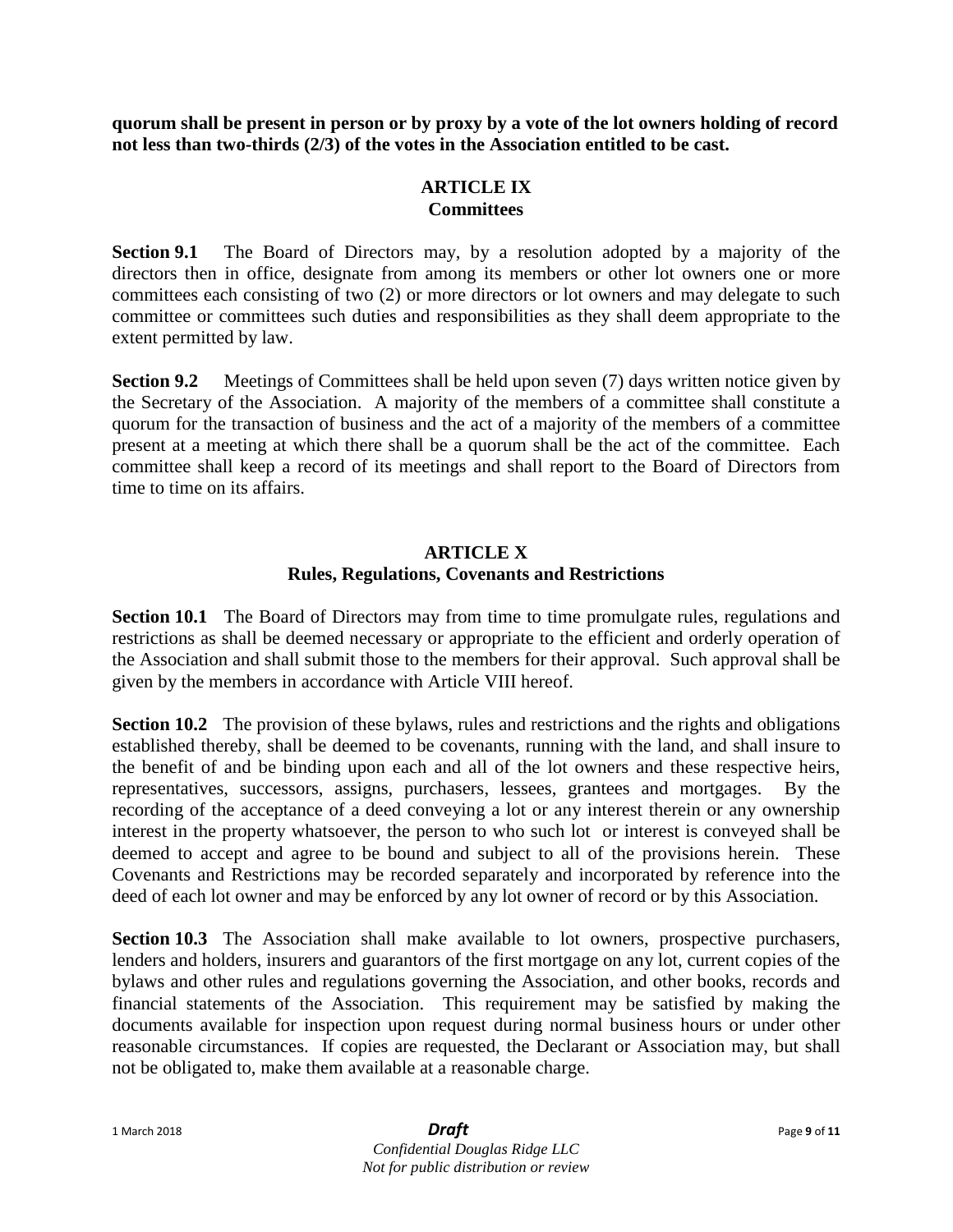**Section 10.4** These covenants and restrictions may be enforced by the Declarant, the Association, or by any lot owner or their heirs or assigns, in law or in equity for an injunction, which shall be specifically permitted despite the potential of other remedies, or for damages to compel the compliance with the terms of these covenants and restrictions. The failure to promptly enforce any of the covenants and restrictions shall not constitute a waiver.

### **ARTICLE XI Rights of Declarant**

The Declarant reserves the right until the construction, marketing and sale of all lots is completed to:

- (a) Change the size, number and location of lots and other improvements, and the size, layout and location of any lot for which a purchase and sale agreement has not been executed by the Declarant or with respect to which the purchaser is in default. The change or changes shall be effective upon the recording of an amendment to these bylaws and/or the filing of a modified site plan indicating the changes made. Any change under this paragraph shall be subject to approval by the Planning Board of the Town of Brunswick.
- (b) Locate on the premises, even through not depicted on the Plan, and grant and reserve easements and rights of way for the installation, maintenance, repair, replacement and inspection of utility lines, wires, pipes, conduits and facilities including, but not limited to, water, sewer, electric and telephone.
- (c) Connect with and make use of utility lines wires, pipes and conduits located on the property for construction and sales purposes, provided that the Declarant shall be responsible for the cost of service so used.
- (d) Construct and/or maintain a temporary structure on any lot which Declarant owns, or on a sold lot with the consent of the purchaser, for purposes of a sales and construction office. Such structure will not be subject to the restrictions set forth in the Declaration of Covenants, Easements and Restriction for the Subdivision.

### **ARTICLE XII Indemnification**

The Association shall indemnify any person who is or was a director, officer, employee or agent of the Association, or who is serving in another capacity at the request of the Association, to the extent authorized by law, and may purchase and maintain liability insurance on behalf of such persons or to protect itself against liability for such indemnification to the extent authorized by law.

# **ARTICLE XIII**

# **Miscellaneous**

1 March 2018 *Draft* Page **<sup>10</sup>** of **<sup>11</sup>** *Confidential Douglas Ridge LLC Not for public distribution or review*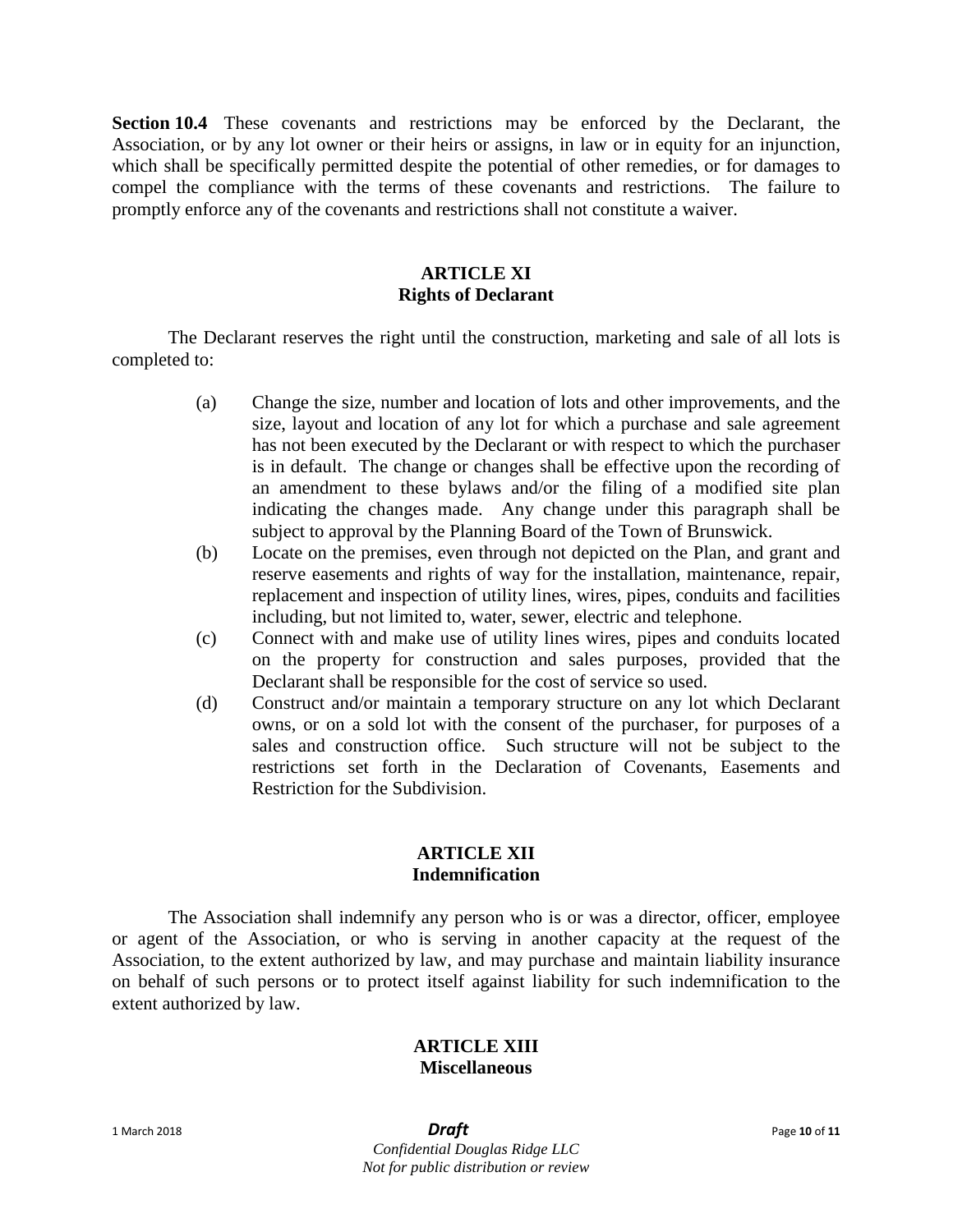**Section 13.1** The invalidity of a part of these bylaws shall not impair or affect in any manner the validity, enforceability or effect of the balance of these bylaws.

**Section 13.2** The captions herein are inserted only as a matter of convenience and not reference, and in no way define, limit or describe the scope of these bylaws, or in the intent of any provision thereof. Reference in these bylaws to Sections without reference to the document in which they are contained are references to these bylaws.

**Section 13.3** The use of the masculine gender in these bylaws shall be deemed to include the feminine gender and the use of the singular shall be deemed to include the plural, whenever the context so requires.

**Section 13.4 To the extent required by law no** change may be made to the approved Douglas Ridge Subdivision Plans by the Declarant or by the Association without the approval of the Planning Board of the Town of Brunswick.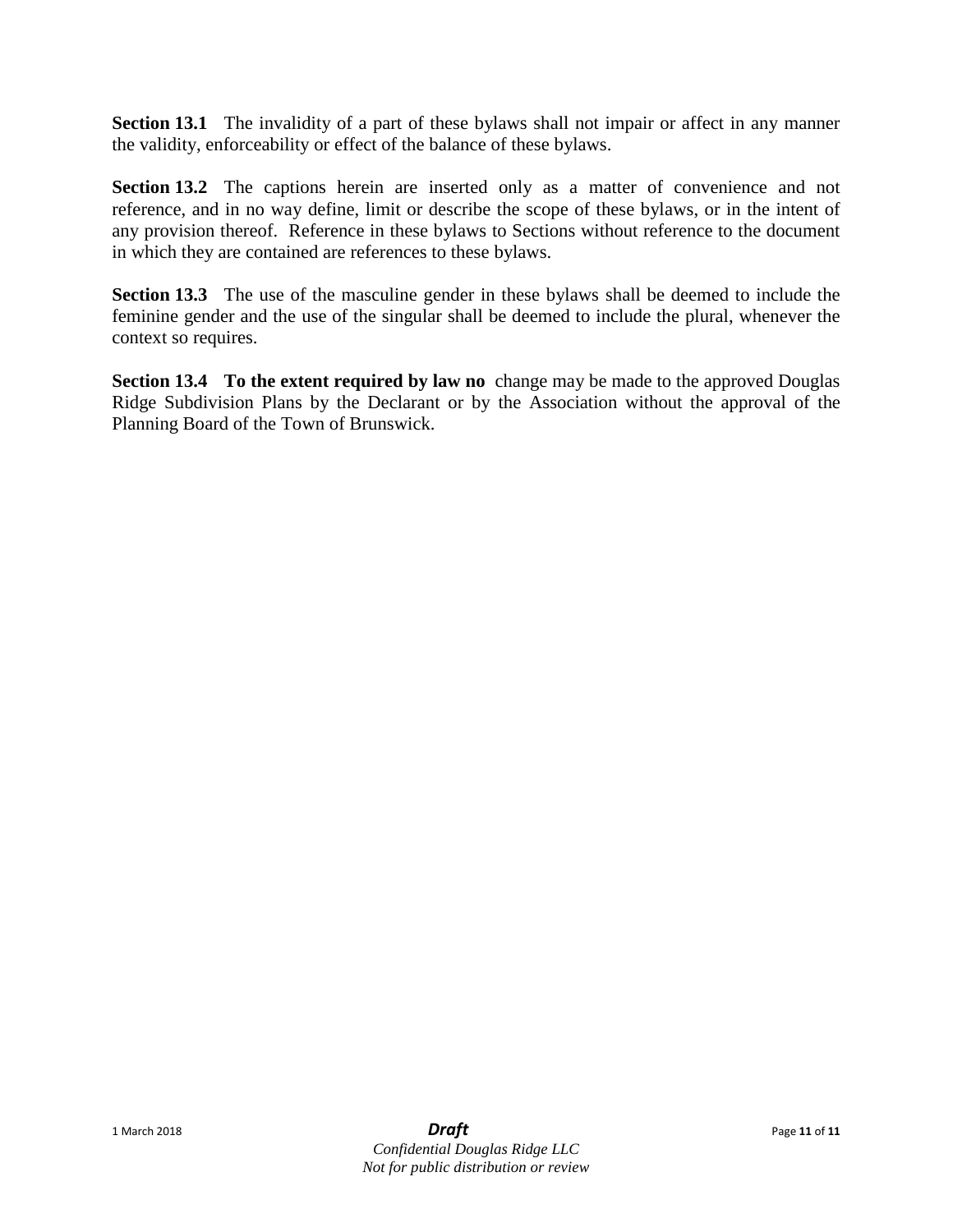# **DOUGLAS RIDGE SUBDIVISION HOMEOWNERS ASSOCIATION DESIGN REVIEW COMMITTEE GUIDELINES**

### KNOW ALL MEN BY THESE PRESENTS, that

WHEREAS, Douglas Ridge, LLC has created and recorded a Declaration of Covenants, Easements and Restrictions for Douglas Ridge Subdivision in Brunswick, Maine (hereinafter the "Declaration"), said Declaration dated \_\_\_\_\_\_ day of \_\_\_\_\_\_\_\_\_\_, 20\_\_\_ and recorded in Book \_\_\_\_\_\_, Page \_\_\_\_\_\_ of the Cumberland County Registry of Deeds;

WHEREAS, Douglas Ridge, LLC has also created a homeowner association to, inter alia, oversee and enforce the conditions, provisions and restrictions set forth in the abovereferenced Declaration;

WHEREAS, pursuant to Article IX of the Bylaws of Douglas Ridge Subdivision Lot Owners Association (hereinafter the "Association") the Board of Directors of the Association is authorized to create committees to assist in the administration of the Association's duties; and

WHEREAS, the Board of Directors has created a Design Review Committee (DRC) the purpose of which is to implement review and approval processes for all new construction, and exercise oversight of property aesthetics for all numbered lots in the Douglas Ridge Subdivision, and

WHEREAS, it is desired to establish guidelines to provide all Lot Owners with information regarding the type, color, quality and grade of materials which may be used in construction of buildings, improvements and landscaping on the subdivision lots including the size, dimensions and locations of such construction, improvements and landscaping, and the procedures for implementation and exercise of the Design Review Committee's jurisdiction.

NOW, THEREFORE, the Board of Directors creates the following terms and guidelines for the Design Review Committee:

### A. **PURPOSE OF COMMITTEE:**

The purpose of the DRC is to review and evaluate Applications for improvements to homes, structures, and properties (lots) within the Community, in accordance with the Declaration and these Guidelines. The DRC also functions as a central architectural control for the Community, in order to enhance, insure and protect the attractiveness, beauty, and desirability of the community as a whole while, at the same time, permitting compatible distinctiveness of homes within the community. The DRC will also make recommendations to the Board regarding changes or clarifications to these Guidelines or the Declaration.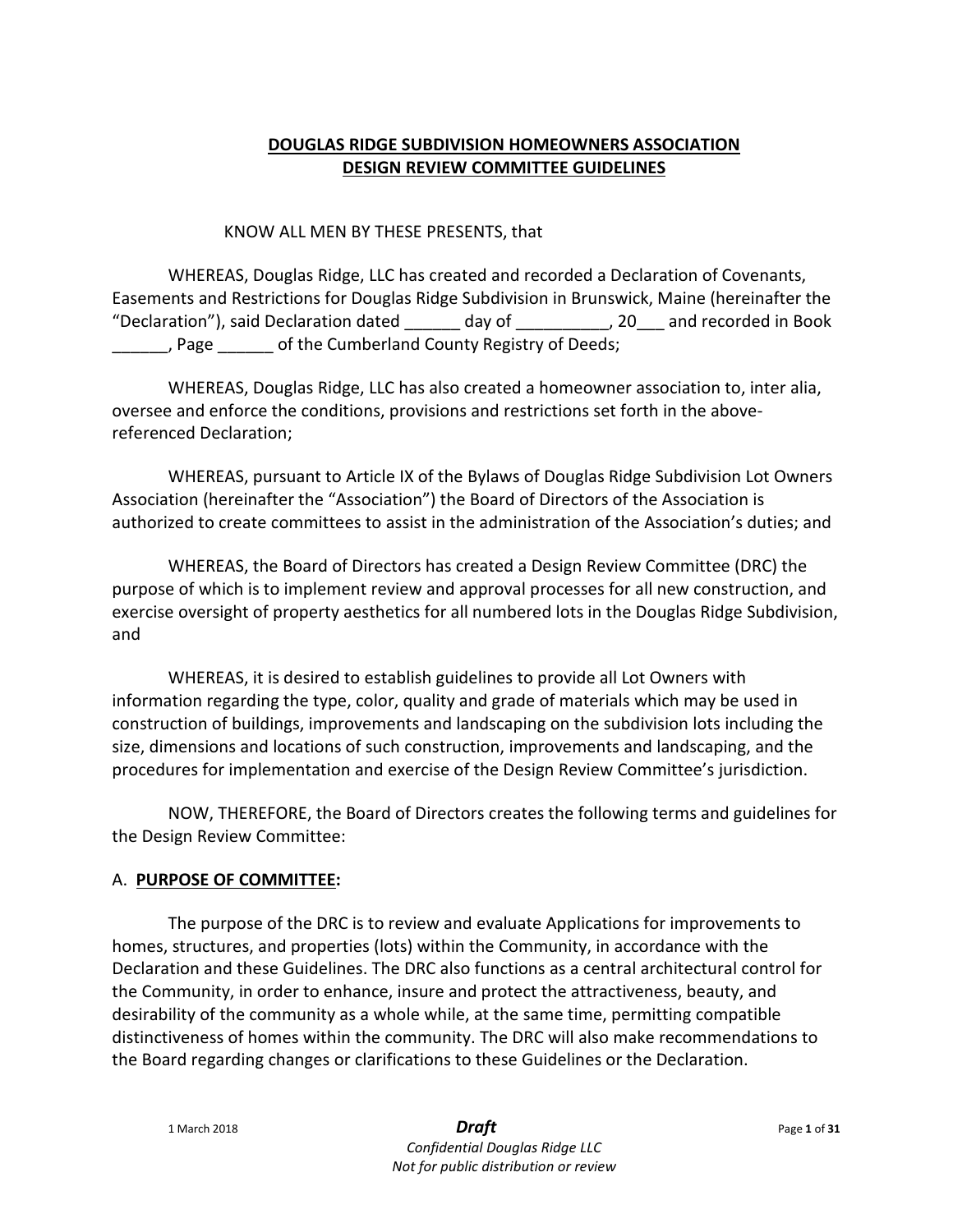### B. **REVIEW PROCEDURES:**

Plans and specifications for improvements are to be approved by the DRC in advance. No special consideration will be given in those instances when post-construction approval is requested.

### 1. An item can come before the DRC as follows:

- a. A property Owner (or his/her representative) shall submit an Application for improvement to the DRC.
- b. An unapproved improvement may come to the attention of the Board or DRC. The DRC will send a letter to the Owner requesting an Application be submitted. If no Application is received within 30 days, the DRC will report this to the Board, which will take appropriate action.
- c. If the unapproved improvement appears to be a violation of the Declaration, the initial notification/ request to the Owner will be a registered letter.
- 2. Applications for Approval:

All Applications to make any exterior changes, additions, or improvements must be submitted to the DRC in writing by completing the Application form currently in use by the DRC (Exhibit "A" is a copy of a typical Application).

Plans and specifications for any exterior change, addition, or improvement should be attached to the Application. For room additions and sunrooms, Applications must be accompanied by a detailed scale drawing or blueprint showing the three-dimensional relationship of the room addition or sunroom to the existing structure. Applications must also include a plot plan showing the location of the improvement in relation to all lot boundary lines, the residence, the easements, and the building setback lines. Applications must also include a detailed material list and include the name, address, and business phone number of the contractor or installer, if applicable. Applications may be rejected for failure to provide any of these required items. The DRC reserves the right to require certified architectural and/or engineering drawings. All Applications, additional information, or requests for appeal shall be mailed or delivered to the DRC.

The DRC reserves the right to request any additional information it deems necessary to properly evaluate any Application. In the event that the DRC requests additional information, the Application shall be considered incomplete until such information is submitted to the DRC and the ninety (90) day requirement for approval of the Application, as described in the Declaration, shall not begin until such information is received. In the event that the DRC requests additional information and the information is not received within forty-five (45) days from the date of the request, the Application shall be denied, however, the applicant may thereafter submit a new Application with the requested information to the DRC for its review.

1 March 2018 *Draft* Page **<sup>2</sup>** of **<sup>31</sup>**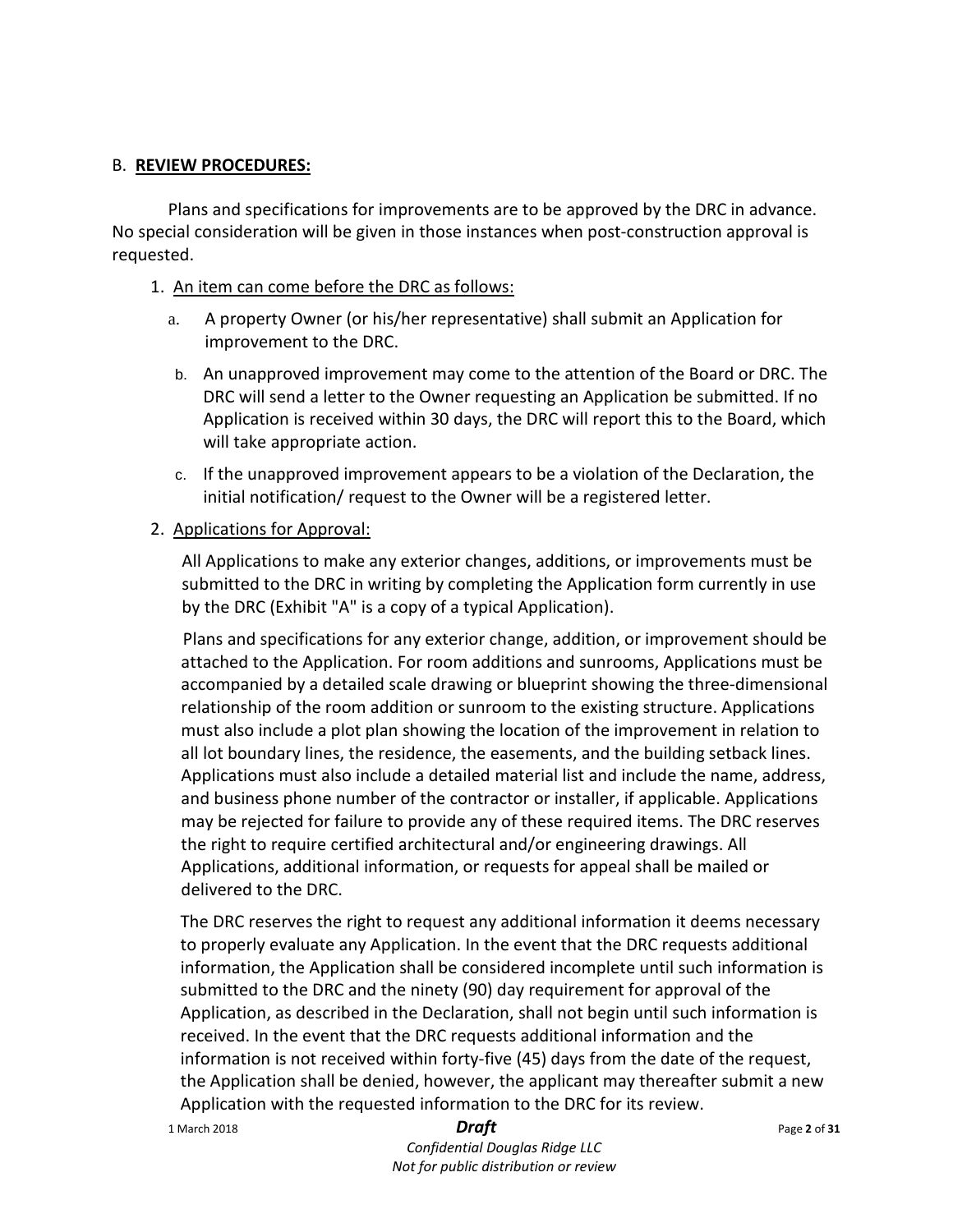# 3. DRC Decisions:

DRC members shall consider each Application for compliance with the Declaration and these Guidelines. The decision of a majority of members to approve or disapprove an Application shall be considered the decision of the DRC.

DRC decisions shall be conveyed in writing to the applicant and shall include a statement of the conditions under which the Application is approved, if any, or the primary reason(s) for disapproving the Application.

In accordance with the Declaration, any Application that is not approved or disapproved within sixty (60) days of the date of its receipt shall be deemed to have been automatically approved provided, however, that (i) any such approval shall extend only to the Improvement Guidelines and not to any of the use restrictions set forth in the Declaration; and (ii) in no event shall non-action be deemed to constitute approval of an Application for any change, addition, improvement, or any other item that would violate the Declaration. Except for any and all new, original construction on any numbered lot and unless otherwise stated in the DRC's written response, all approved exterior changes, additions or improvements shall be completed within ninety (90) days of the date construction, installation, or erection is commenced.

# 4. Board Appeals:

In the event the DRC disapproves an Application, the Applicant may submit a written appeal to the Board. The Board shall review the appeal at its next meeting following the date upon which the request for appeal is received, and notify the applicant of the Board's decision. All decisions of the Board shall be final.

### 5. Status of Applications During Appeal:

During the appeal period, the decision of the DRC on the original Application shall remain in effect. Further, an appeal of a decision of the DRC shall not be considered a new Application resulting in approval of the original Application if a response to request for reconsideration is not submitted to DRC or the Board within forty-five (45) days of the date of such decision.

# 6. Permits:

- a. After DRC approval and before construction, Applicant must obtain the appropriate governmental building permit for the Improvement on a Lot. DRC does not monitor the permit process nor does it guarantee that the permitting agencies will grant a permit for an Improvement that is approved by the DRC. Accordingly, all DRC approvals are contingent on permitting approval.
- b. Applicant is advised to obtain DRC approval before submitting for permit. The permitting agencies are separate from the DRC, and their approval does not equate to DRC approval.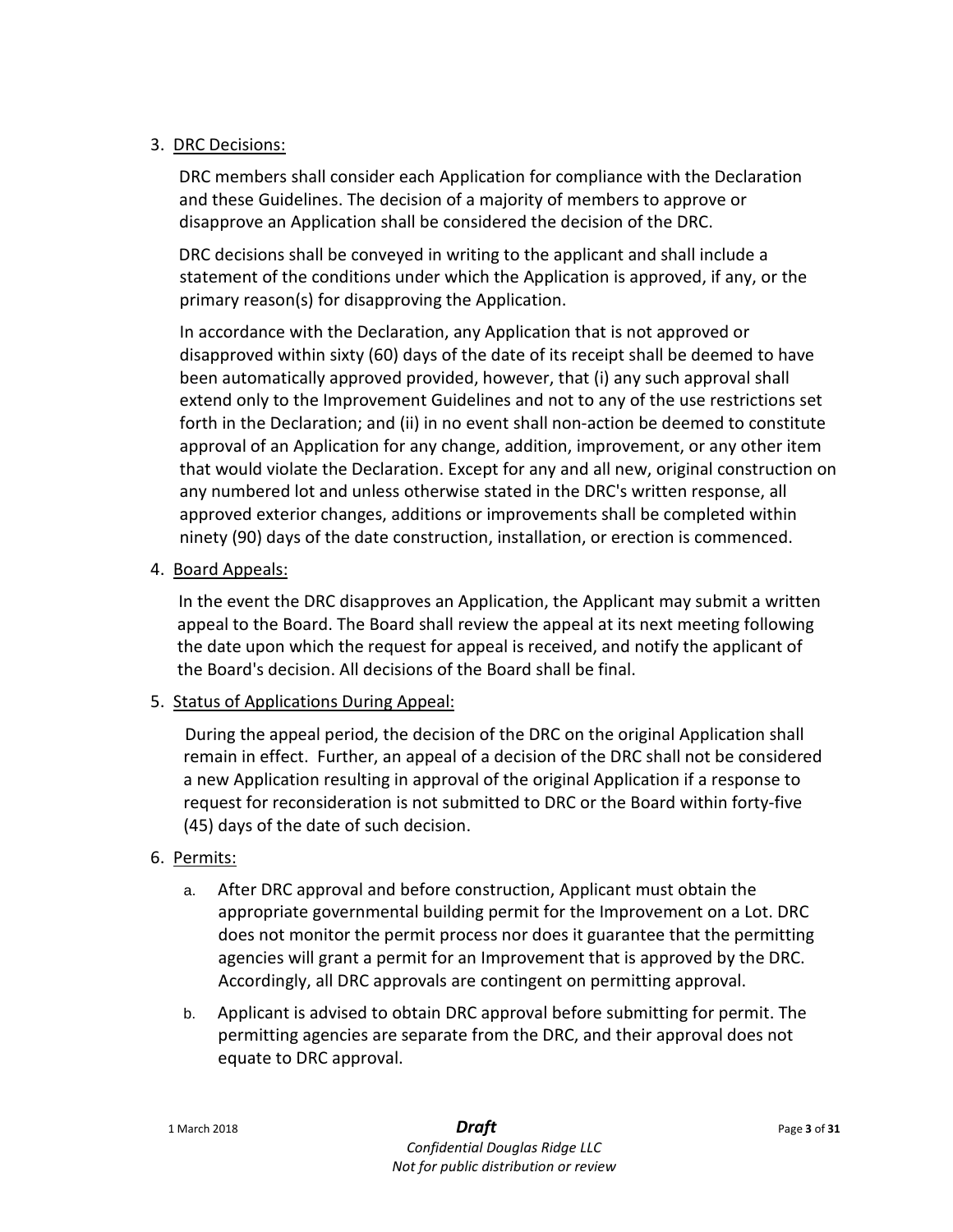# C. **ARCHITECTURAL STANDARDS AND RESTRICTIONS:**

# 1. General

- a. Precedents: The DRC will make every reasonable attempt to be fair and equitable, however, it will not necessarily be bound by past decisions. The DRC reserves the right to disapprove Applications for improvements that require a variance from the established covenants and restrictions, or these standards, as the case may be, if it believes that such changes are not in the best interest of the future of The Subdivision, even if a precedent was set by an earlier decision of the DRC. From time to time, the DRC may make a decision that, in retrospect, is not in the best interests of the community. The DRC and the Board reserve the right to recognize such a situation and no longer permit its use as a precedent. The same right applies if the DRC makes an error in allowing a change or addition to these Guidelines.
- b. Quality of Repairs and Improvements: Repairs and improvements are required to be of equal or better quality than original construction and of the same type, if possible. While there is no specific requirement for the Owner to apply to the DRC for such in-kind repairs, the quality of such work may come under the scope of the DRC's responsibilities if the repair is done in such a way as to detract from the appearance of the neighborhood.
- 2. Building Materials and Roofing Materials:

a. Shingle, Shake Siding: Natural wood cedar clapboards, or synthetic clapboard, or cedar shakes, or synthetic cedar shakes are the preferred building materials for siding the main residence or additions. The thickness, visible width, and spacing stone must be consistent with that of the original exterior and surrounding community; normally 4"-5" reveal. Each Application submitted to the DRC shall include a sample of the proposed material.

- b. Exterior Siding: When exterior siding is to be added or replaced on any existing structure or new improvement on the Lot, it must be of the same type, quality, size, and color as the existing siding on the main residence (unless all exterior siding is being replaced at one time). Only natural wood (Cedar) or fiber-cement *(JamesHardie "Hardipfank®"* or equivalent) shall be used as exterior siding, and must be approved by the DRC. The following additional guidelines apply to replacement or additional exterior siding:
	- (i) Minimum of a 20-year warranty from a reputable manufacturer (warranty information should be submitted with the application);
	- (ii) Thickness, visible width, and spacing of siding must be consistent with that of the original exterior siding; each application submitted to the DRC shall specify the thickness, width and spacing of the existing and proposed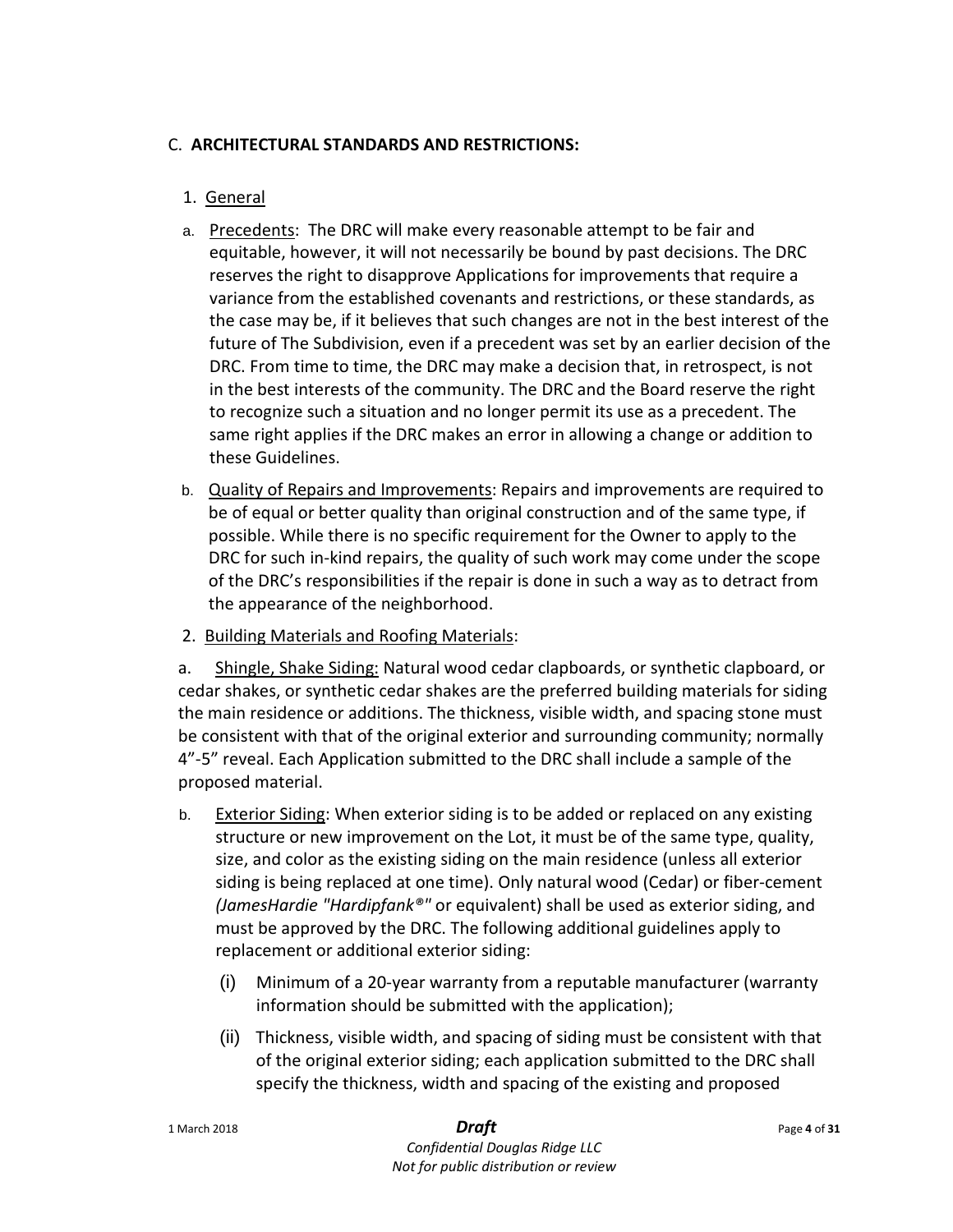siding, and shall include a sample of the proposed siding material;

- (iii) Color of all siding (including siding that is not painted) must comply with the Guidelines for Painting as set forth herein; each application must include at least two (2) color samples of the proposed siding color Siding with impregnated permanent color *(JamesHardie "ColorP!us®"* or similar) must be approved for color in the same manner as paint samples.
- (iv) Exterior siding and shingles must be installed and maintained to avoid sagging, waving, warping or irregular coloration; the DRC may require the homeowner (at homeowner's sole responsibility and expense) to repair or replace siding that fails to adhere to these Guidelines.
- (v) Siding must be installed over a high density polyethylene moisture barrier *(DuPont Tyvek Homewrap®* or equivalent) to match original construction.

# c. Roofing Materials:

- (i) Solar panel on roofs can either be panels applied on top of roofing material and at same inclination as roof, or if new products or installations methods allow the roof itself may be an integrated solar shingle or film which performs as the roof (Tesla or equivalent product).
- (ii) All roofing materials must have a minimum 30-year warranty and be equal in appearance and quality to the existing roofing. A sample of the proposed shingle to be placed on any existing roof, or any new improvement (including outbuildings) must be attached to each Application submitted to the DRC. Corrugated metal, corrugated aluminum, acrylics and such materials are not approvable for roofing.
- (iii) The DRC may maintain a chart depicting examples of the acceptable type, quality and color of roofing materials for homes and other improvements within the subdivision. Each shingle shall be compared to the samples set forth on the roofing materials chart to assure that the proposed shingle is of an acceptable type and quality and that its color is harmonious with the color scheme established for the subdivision.
- (iv) The color of each roofing material must not only be an earth tone, but also an acceptable shade of an earth tone color.
- (v) Felt for all composition roofs must have a weight of at least 30 lbs.
- 3. Painting:
	- a. Approval. No exterior surface of any house, garage, or other structure or improvement on any lot shall be painted or repainted without prior approval of the DRC. This applies to existing, as well as new construction, and whether the proposed colors are the same or different from the existing colors. Color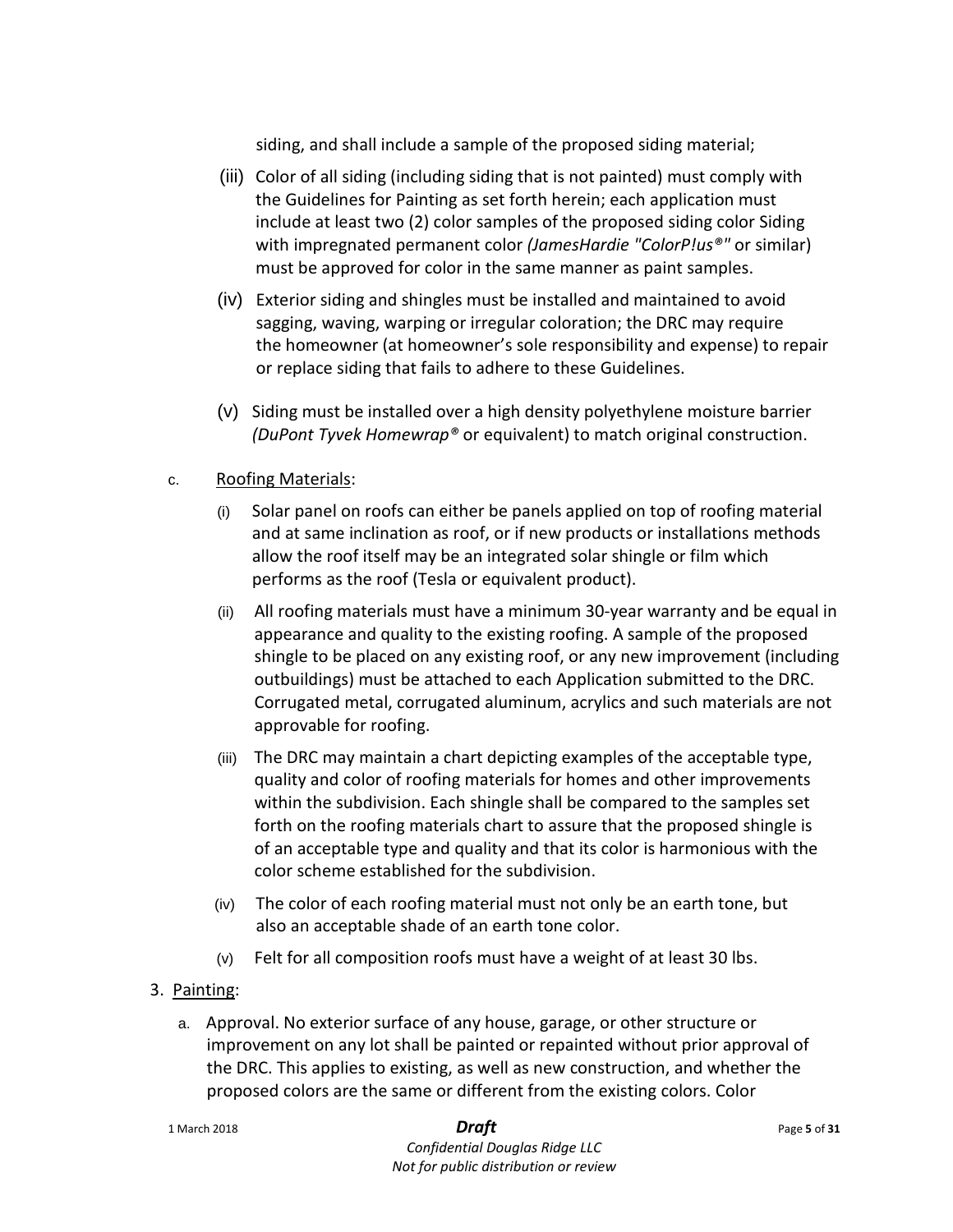samples or paint chips of the proposed exterior color(s) must be attached to each Application submitted to the DRC.

- b. Harmonious Colors. The proposed colors must be harmonious with each other and with the colors of exterior brick and roofing materials. The DRC may maintain a chart depicting examples of the acceptable shades of earth tone colors (i.e. shades of beige, brown, gray and white). The color samples or paint chips shall be compared to the colors and shades of colors set forth on the color chart to assure that each approved color is harmonious with the color scheme established for the community.
- c. Trim. Soffit, fascia board, window and door trim and rain gutters must also be an earth tone color; however, the shades of trim color may be deeper than the principle color of the dwelling or garage.
- d. Accents. Shutters, window hoods, the side panels of doors and windows and the exterior surfaces of doors may be painted any acceptable earth tone color, including trim colors and certain acceptable shades of dark green, black, blue-gray, rust or dark blue. Window hoods may also be painted in a copper tone metallic based paint. Only one accent color is permitted per lot. Exterior doors may be stained a natural wood color or may be painted to match the other accents, trim, or main house color.
- 4. Decks:

All decks must be approved by the DRC with respect to location and the standard, type, color and quality of materials used in construction. No deck shall impede drainage on the lot or cause water to flow on an adjacent lot. No deck shall be constructed more than eighteen inches (18") above the natural ground.

- 5. Patio Covers:
	- a. The standard, type, quality and color of the materials used in the construction of a patio cover must be harmonious with the standard, type, quality and color of the materials used in the construction of the main residence; provided, however, that corrugated roofs for patio covers and aluminum patio covers shall not be permitted under any circumstances. If siding is used on patio covers, it must be of the same type, quality, and color as the siding on the main residence. Roofing materials on patio covers shall conform to the provisions relating to roofing materials set forth in the Declaration and these Guidelines. Louvered or trellisstyle patio cover roofs may be allowed as long as the quality of materials is approved. Pressure treated wood may be stained or painted provided the color shall conform to the provisions relating to painting set forth in these Guidelines. Any patio cover, which is not attached to the house, shall be subject to the Guidelines set forth herein for gazebos.
	- b. The location of a patio cover must not be visible from the street in front of the

| 1 March 2018 | <b>Draft</b> | Page 6 of 31 |
|--------------|--------------|--------------|
|--------------|--------------|--------------|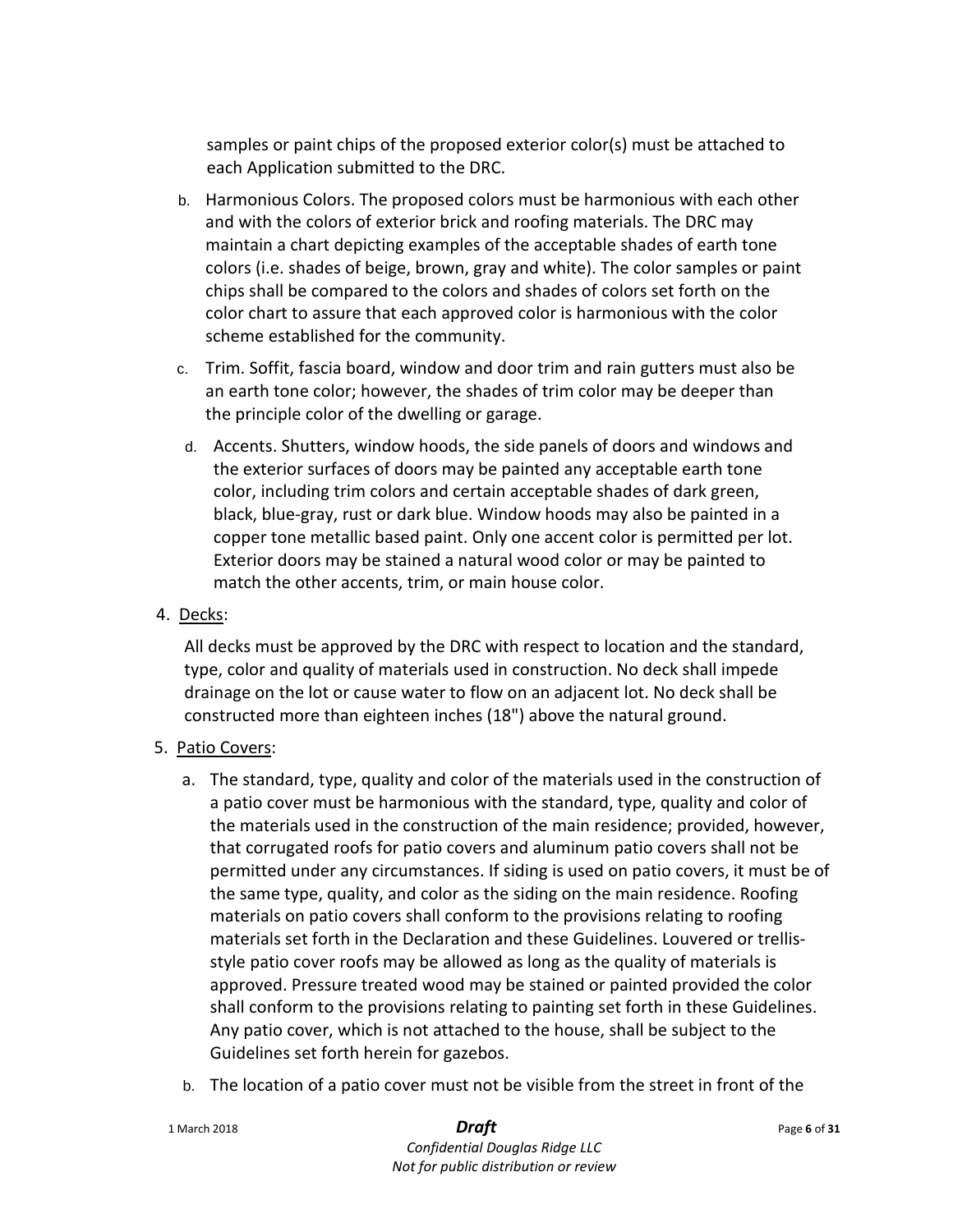home. Further, it must not encroach on any utility or drainage easement, nor shall it violate the building setback lines applicable to the residential dwelling on any lot. Patio covers must not interfere with drainage or cause water to flow onto any adjacent lot.

- c. All patio covers must be adequately supported and constructed of sturdy materials so that the patio cover has no visible sagging or warping. This also applies to any lattice attached to the sides of the structure.
- d. Patio covers which are attached to the house shall be securely attached at a height not less than seven feet (7') nor more than twelve feet (12') from the ground. Patio covers which are attached to a detached garage or breezeway must be securely attached below the eaves of each structure at a height of not less than seven feet (7') nor more than nine feet (9') from the ground. The top of the patio cover at its lowest point shall not be higher than eight feet (8') from the ground. The patio cover roof shall provide an attractive slope away from the house at an angle which does not exceed that of the roof on the house.
- e. The roof of all patio covers (other than arbor or trellis type) must be covered with shingles meeting the roofing Guidelines set forth herein. Where the patio cover is gabled, the roof pitch should match the roof pitch of the portion of the home where the cover is attached. If the patio cover is not gabled, it should have a 3:12 slope. Flat or trellis-roofed patio covers will be considered on a case-by-case basis. "Palapa" structures, "Tiki" structures and similar structures having a thatched roof or the appearance of a thatched roof are not approvable under these Guidelines.

### 6. Patio Enclosures:

- a. A "patio enclosure" is any patio cover which has exterior walls and/or screens (other than "sun rooms" as defined in these Guidelines).
- b. All structural components of patio enclosures, including roofing materials, shall be subject to the Guidelines set forth herein for "patio covers". This section describes additional requirements for walls, screens and frames used to enclose a covered patio or deck.
- c. The standard, type, quality and color of the materials used in the construction of a patio enclosure must be harmonious with the standard, type, quality and color of the materials used in the construction of the main residence. Exterior walls of a patio enclosure shall be constructed of siding which is of the same type, quality, and color as those of the main dwelling on the Lot. No visible part of the enclosure may be made of metal other than screens, frames, and storm doors. Patio enclosure screens must be the same color as existing window screens on the main dwelling and must have adequate cross- member support to avoid sagging. The exterior color of doors, sills, beams, frames, or other visible supports must match the exterior colors of the main dwelling or the color of existing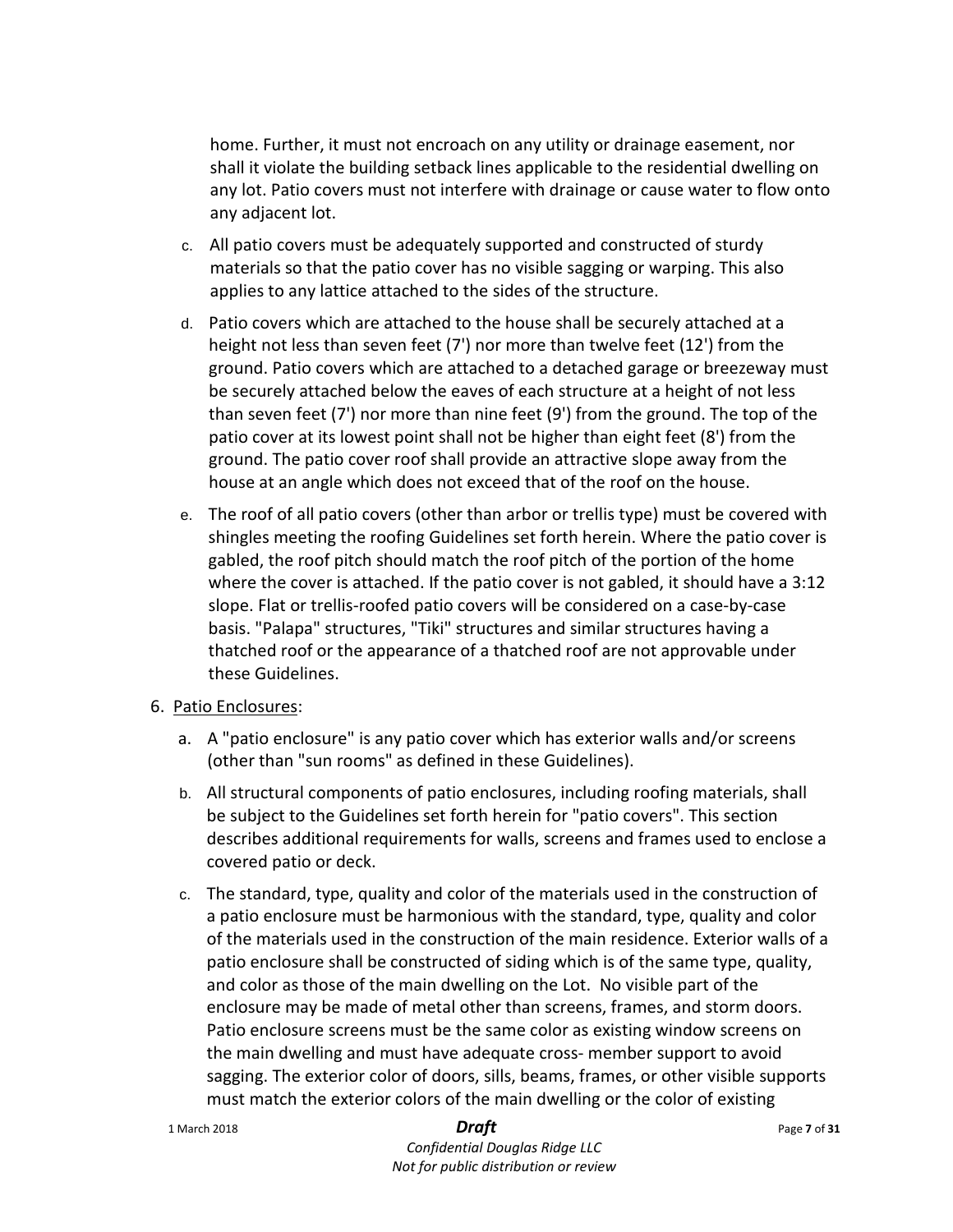window frames.

- 7. Sunrooms:
	- a. A "sunroom" is any room with glass-enclosed walls or a glass ceiling. The DRC may reject any Application to construct a sunroom on a lot on the basis of its overall design and conformity with existing structures regardless of whether or not the proposed sunroom complies with the technical specifications set forth below.
	- b. Applications must be accompanied by a detailed scale drawing showing the three dimensional relationship of the sunroom to the existing structure. Applications must also include a plot plan showing the location of the sunroom in relation to all lot boundary lines, the residence, the easements and the building setback lines.

Applications must also include a detailed material list and include the name, address, and business phone number of the contractor or installer. Applications may be rejected for failure to provide any of these required items.

- c. A sunroom may be added to the rear of the residence only. Applications for sunrooms on cul- de-sac lots and corner lots where the rear of the house faces a street or other community property will be considered on a case-bycase basis.
- d. Supporting structural members must be of a color and shade similar to and harmonious with the exterior color of the residence. Glass must be tinted in a shade compatible with the exterior of the residence. No metallic or direct reflecting style shading/tinting of the glass will be permitted. Applicants may be required to submit actual samples of the glass with the proposed shading/tinting material applied for approval.
- e. The floor of the sunroom must be of reinforced concrete slab construction with 3" minimum thickness. No other flooring material will be permitted.
- f. Only safety glass will be permitted for the panes. No fiberglass, plexiglass, plastic, acrylic, mesh, or other materials will be allowed. Safety glass must be a minimum 3/16" thick if tempered glass or a minimum 1/4" thick if laminated glass. Maximum width of glass between support trusses will be 36" measured centerto-center.
- g. Support trusses (glazing bars) must be constructed of aluminum or aluminum alloys with electrostatically applied coloring/paint to withstand 100 mph. wind and 25 lbs. per square foot. No natural aluminum oxidation coloring will be allowed. No wood, composite, steel, fiberglass, or plastic trusses will be allowed. Trusses must be of structural box or I-beam construction. Round, oval, or "T" shaped trusses will not be allowed.
- h. The roof of a sunroom must have a minimum pitch of 1" per 12" of projection. The sunroom may not project more than twenty feet (20') measured from the rear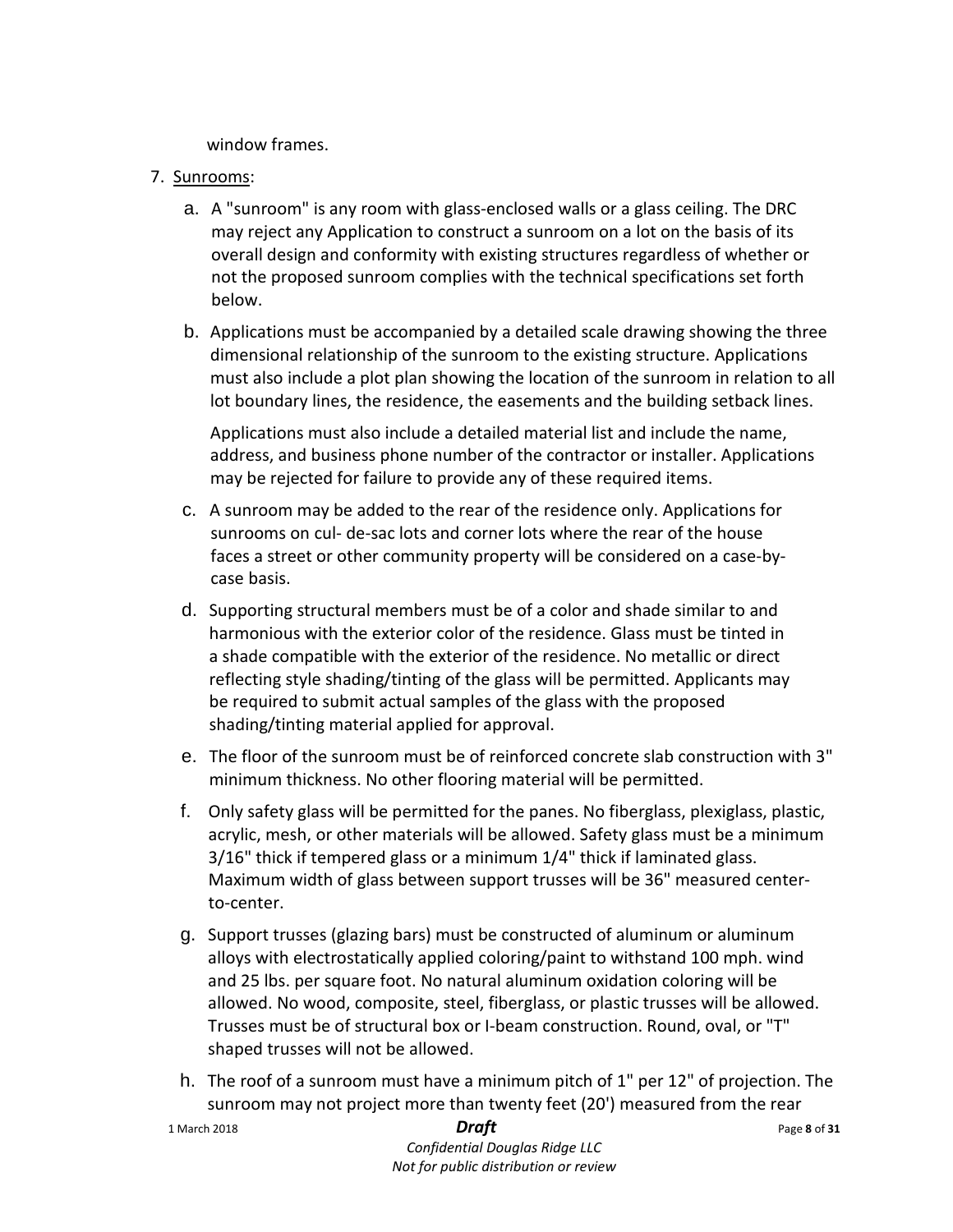facing plane of the residence. The sunroom may not project beyond either sidefacing plane of the residence. A sunroom may not encroach on any existing setbacks or easements.

- i. Sunrooms are only permitted as ground structures. The maximum height of the roof, measured from the concrete floor, may not exceed either twelve feet (12') or the height of the eaves of the wall that the sunroom projects from, whichever is lower.
- j. If ceiling lighting is installed, it must be downward-directed, focused, low-wattage track lighting. Any electrical plug outlet installed within the trusses/glazing supports must be of the UL approved Ground Fault Interrupt (GFI) type.
- k. Sunrooms may not have turbine-type or forced fan roof ventilators installed. Only natural draft/convection flow panels that open may be installed. Panels that open may not exceed 36" x 36" in size and must be at least 36" in any direction away from adjoining opening panels.
- l. Sunrooms may not have exposed air conditioning or heating ductwork installed on the exterior thereof. Vents must be attached to the main residence. No ductwork shall be visible.
- m. Window-coverings are not required. However, only interior coverings will be permitted; there shall be no exterior covering of the sunroom glass allowed. The side of the window-covering facing the exterior must be of a neutral, earth-tone color, which must also blend with the exterior color of the home. If there is covering on any one window, then all windows must be covered with the same treatment. Color and material samples of coverings may be required to be submitted for approval, at the discretion of the DRC.
- 8. Gazebos:
	- a. A "gazebo" is a free-standing, open-framed structure. Gazebos are typically circular or octagonal-shaped structures, but may be irregularly shaped. Pergolas, arbors and similar freestanding structures are considered gazebos for all purposes in these Guidelines. The application for construction of a gazebo must include a plot plan showing the location of the structure in relation to the property lines, building lines, easements, existing structures and existing or proposed fences. The gazebo must be ten (10) feet from any other improvement in the back yard. No more than one gazebo may be placed on any Lot.
	- b. Gazebos must be predominately open, but may have railing or half walls not to exceed forty-two inches (42") in height. Any open columns must be painted or stained. If the gazebo is painted it shall match or compliment the structure of the home. The ceiling of the gazebo may be open to the rafters or closed-in and finished. All materials must be consistent in quality and appearance to the structure of the home.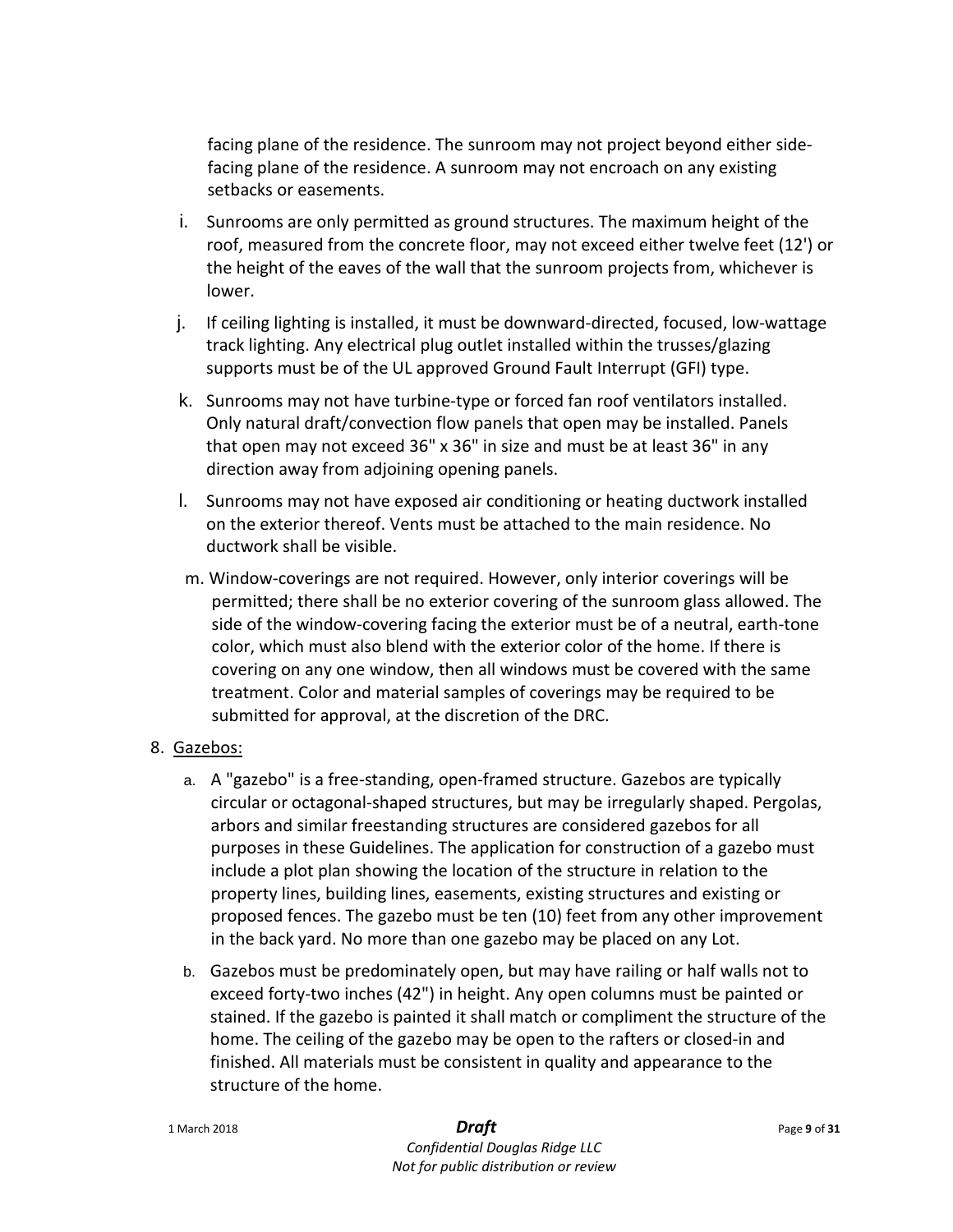- c. The overall size of the gazebo shall not exceed one-hundred (100) square feet. The maximum overall height (including the flooring or decking) is limited to twelve (12) feet when measured from natural ground.
- d. Flooring may be concrete slab-on-grade or raised decking of wood or synthetic wood material such as *Trex®.* Flooring may be painted or stained, or tiled. If raised decking is used, it may not exceed eighteen inches (18") in height.
- e. Gazebos must have a permanent roof with shingles consistent with Paragraph E.2 above. A double roof is permitted and encouraged. The quality and color of the gazebo roofing shall match that of the residence on the Lot.
- f. All pipes and cables must be underground. Any electrical installation (lights, ceiling fans and electrical outlets and low voltage speakers and controllers) shall be in accordance with the applicable version of the National Electric Code.
- g. Gazebos must be located in the rear or side yard and minimum of six (6) feet from any property lines. No gazebo shall be located on a utility easement, impede drainage on the Lot, or cause water to flow onto an adjacent Lot.

# 9. Swimming Pools And Spas:

- a. The Application for the construction of a swimming pool or spa must include a plot plan showing the proposed location of the swimming pool or spa in relation to the property lines, building lines, easements, existing structures and existing or proposed fences. If any trees are to be removed or relocated, this must also be noted. The Application shall also include a timetable for the construction.
- b. No swimming pool or spa shall be approved unless the area in which the pool is to be located is either enclosed by a six foot (6') fence constructed of wood or of wrought iron as provided in these Guidelines or such a fence is proposed to be constructed in conjunction with the swimming pool.
- c. Swimming pools and spas must also have an adequate drainage system according to the requirements of any governmental agency having jurisdiction or, in the event there is no governmental agency having jurisdiction, as deemed appropriate by the DRC. Under no circumstances shall water from a swimming pool or spa be permitted to drain onto the surface of the lot on which the swimming pool or spa is situated or onto any adjacent lot.
- d. During construction, the pool area shall be enclosed with a temporary fence or barrier, unless a fence already exists. If a portion of an existing fence is removed during construction, a temporary fence or barrier must be erected to fully enclose the area in which construction is taking place. Further, no building materials shall be kept or stored in the street overnight. Excavated material shall either be used on site or removed from the premises and legally disposed off-site by the pool contractor.
- e. Electrical equipment for swimming pools must be in compliance with the latest
- 1 March 2018 *Draft* Page **<sup>10</sup>** of **<sup>31</sup>**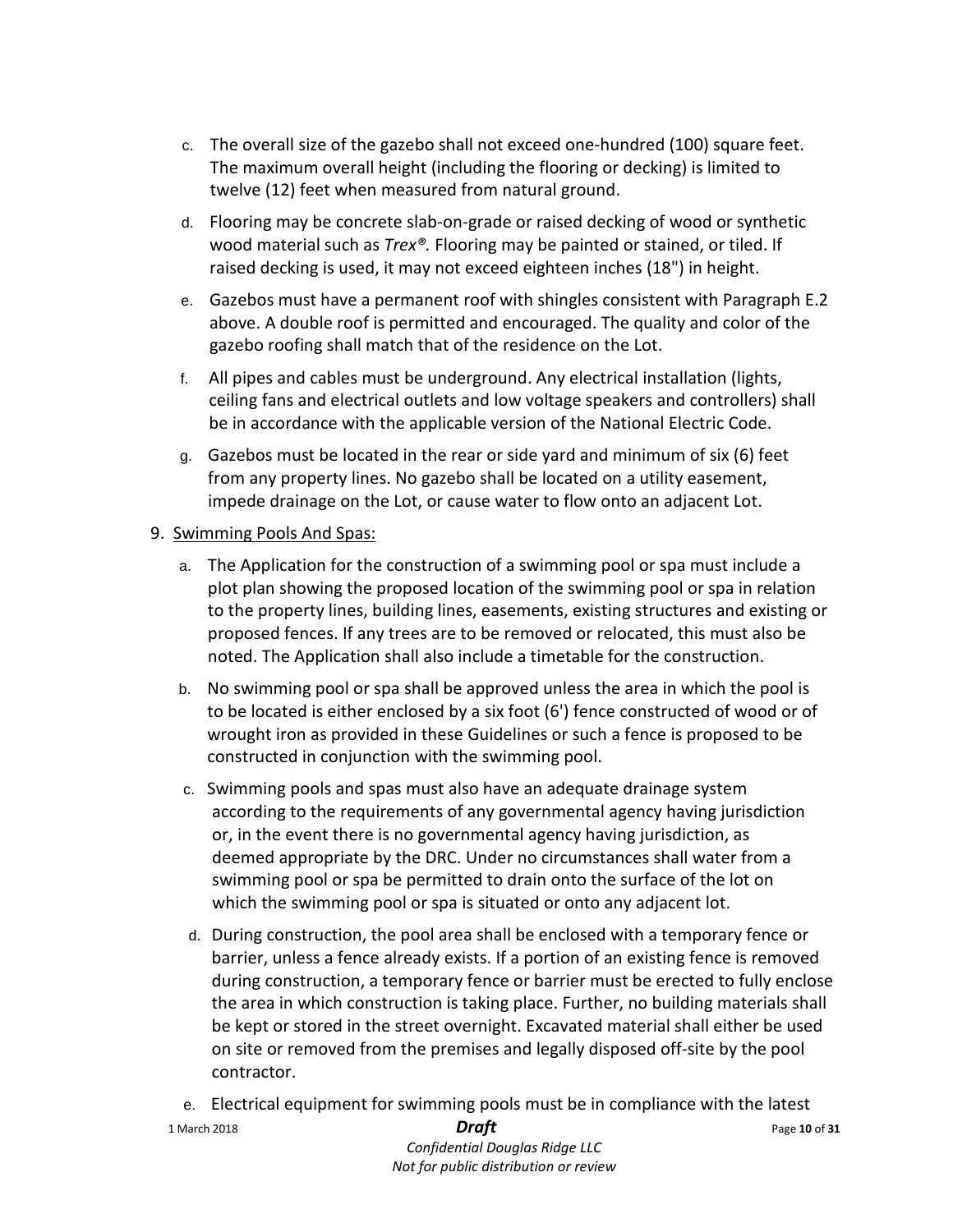version of the National Electrical Code. No swimming pools may be enclosed with screens. No swimming pool or spa shall be approved for construction on utility or drainage easements or in a manner that causes water to flow on an adjacent lot.

- f. The pool mechanical equipment may be placed within the side yard setback, but must be located within the fenced area of the home. The pool equipment may not be placed in such a way as to impede the three foot (3') wide side yard drainage easement. ·
- g. Above-ground swimming pools are not permitted.

# 10. Outbuildings:

*Specific Use Restrictions relative to Outbuildings are covered in the Declaration. The following guidelines supplement and clarify the Specific Use Restrictions*

- a. Only one (1) outbuilding not exceeding one hundred forty four (144) square feet and eight feet (8') in height shall be permitted on a lot. The standard, type, quality and color of the materials used in the construction of the outbuilding shall be harmonious with those of the main residence.
- b. Building materials, including siding and roofing must be consistent with these Guidelines. Metal or vinyl buildings (except as noted below) are not approvable.
- c. Outbuildings must conform to the building front and side setback restrictions set forth in the Declaration. No outbuilding shall impede drainage from the lot or cause water to flow onto an adjacent lot.
- d. The use of small, manufactured outbuildings of less than twenty (20) square feet and six feet (6') in height are approvable, provided they are not visible from any Public Exposure. An example of such buildings are those manufactured by *Rubbermaid.*
- 11. Landscaping:

Each home must maintain a minimum amount of landscaping consistent with the Declaration and these Improvement Guidelines. Any landscaping that dies or is removed must be replaced to the following "Required" standards of a, b, and c below. Additional landscaping is encouraged.

a. Required Yard Trees.

Yard Trees are oak trees planted in the front yard of *every* lot within Douglas Ridge. Yard Trees must be oak hardwoods (preferably *live* oak or southern red oak) with a minimum three (3) inch caliper width measured six (6) inches *above* the ground and a minimum of thirty (30) gallon container. The number and placement of Yard Trees is as follows:

(i) Interior Lots: A minimum of one (1) Yard Tree, located in the main portion of the front yard between the home and the sidewalk.

1 March 2018 *Draft* Page **<sup>11</sup>** of **<sup>31</sup>**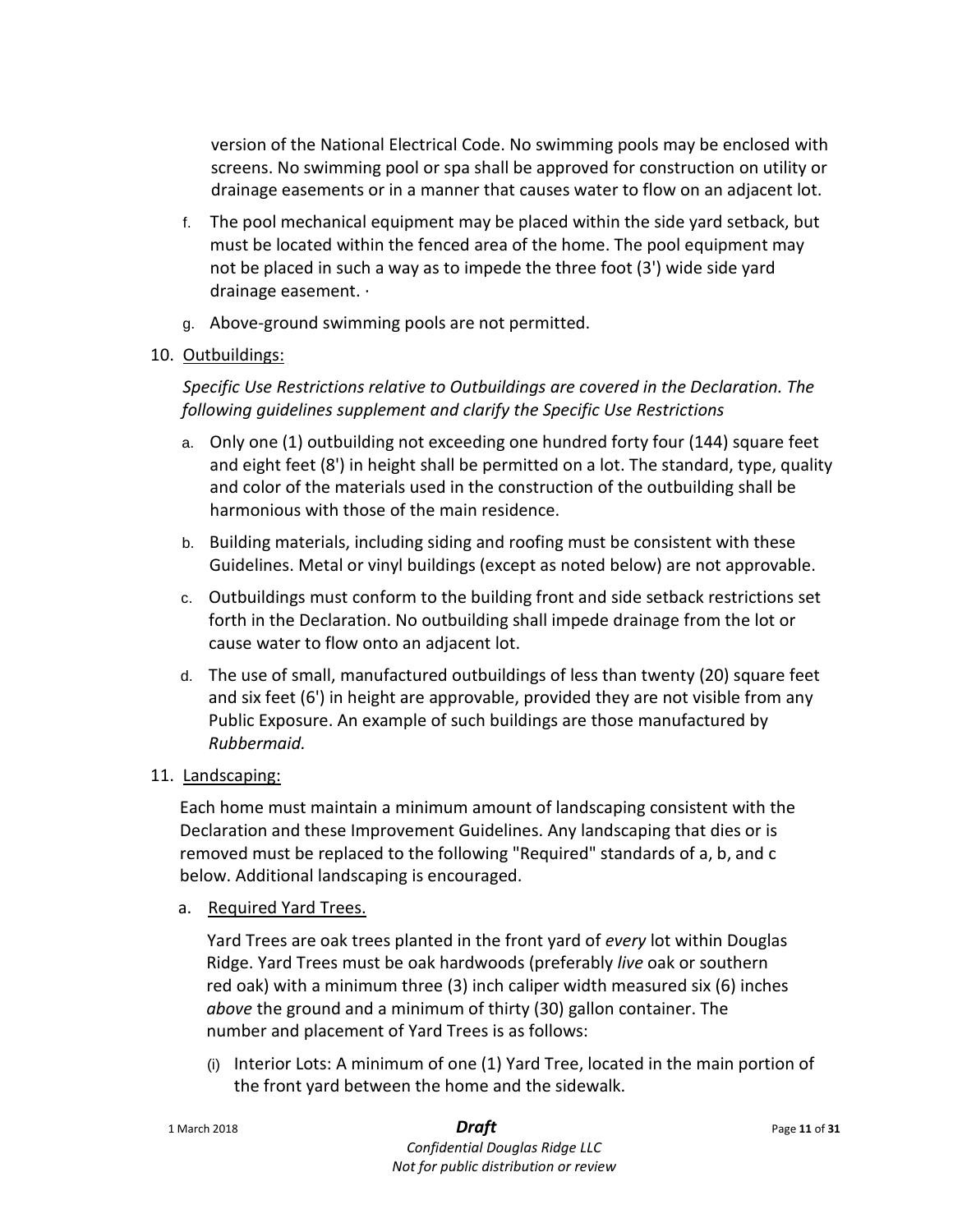(ii) Corner Lots: A minimum of two (2) Yard Trees, located in the main portion of the front yard between the home and the sidewalk.

**REQUIRED YARD TREES MAY NOT BE REMOVED FROM THE DESIGNATED FRONT YARD LOCATIONS**. Additionally, conifers (e.g. pine, cypress, juniper) and palm trees are not approvable for Yard Trees and may not be substituted for the required hardwoods. Dead or missing Yard Trees must be replaced in the designated front yard locations.

- b. Accent Trees.
	- (i) The supplemental planting of additional trees in the front and back yards is encouraged. The supplemental or "Accent Trees" can include a wide variety of trees including conifers, palms, or other hardwoods.
	- (ii) Accent Trees must be common nursery stock with a minimum of ten (10) gallon container. While the location of the Accent Trees is not specified, they may not be planted in such a way as to impose on an adjacent residence. Additionally, the planting of trees within the side setback is discouraged.
	- (iii) Accent Trees may be of any size; however, larger trees are encouraged. Any trees must be planted in a mulch bed or installed with mulch rings.
- c. Required shrubs:
	- (i) At least ten (10) foundation shrubs per lot should be installed in the front yard with a minimum container size of five (5) gallons.
	- (ii) At least two (2) vertical foundation accent shrubs per lot should be installed in the front yard with a minimum container size of five (5) gallons.
- d. Other Landscape Additions. The addition of shrubs, decorative grasses, ground cover and flowering plants is encouraged. In general, such plantings are acceptable without a formal review by the DRC. Exceptions are landscaping that is, or will, act as a non-compliant fence, items that obstruct access to a vital community service (such as a fire hydrant), items that obstruct visibility causing a hazard to vehicular or pedestrian traffic, items that create a hazardous condition or any item that generates a complaint from a resident of the community. These Guidelines apply both to items that create a non-- acceptable condition upon installation and items that grow to become non-acceptable.
- e. Trash Trees. The planting and/or propagation of "trash trees" is discouraged. Trash trees are trees that are weak wooded, weak branched, disease and insect prone and/or messy. Common trash trees are the Chinese tallow, Mimosa, Blackjack Willow, Cottonwood and Hackberry. Where such trees are present, the DRC recommends that they be removed and replaced with acceptable accent trees.
- f. Grass Coverage. All turf grass in public view (front lots and side lots) shall be solidsod St. Augustine grass or similar quality and type. Grass must be kept in a healthy,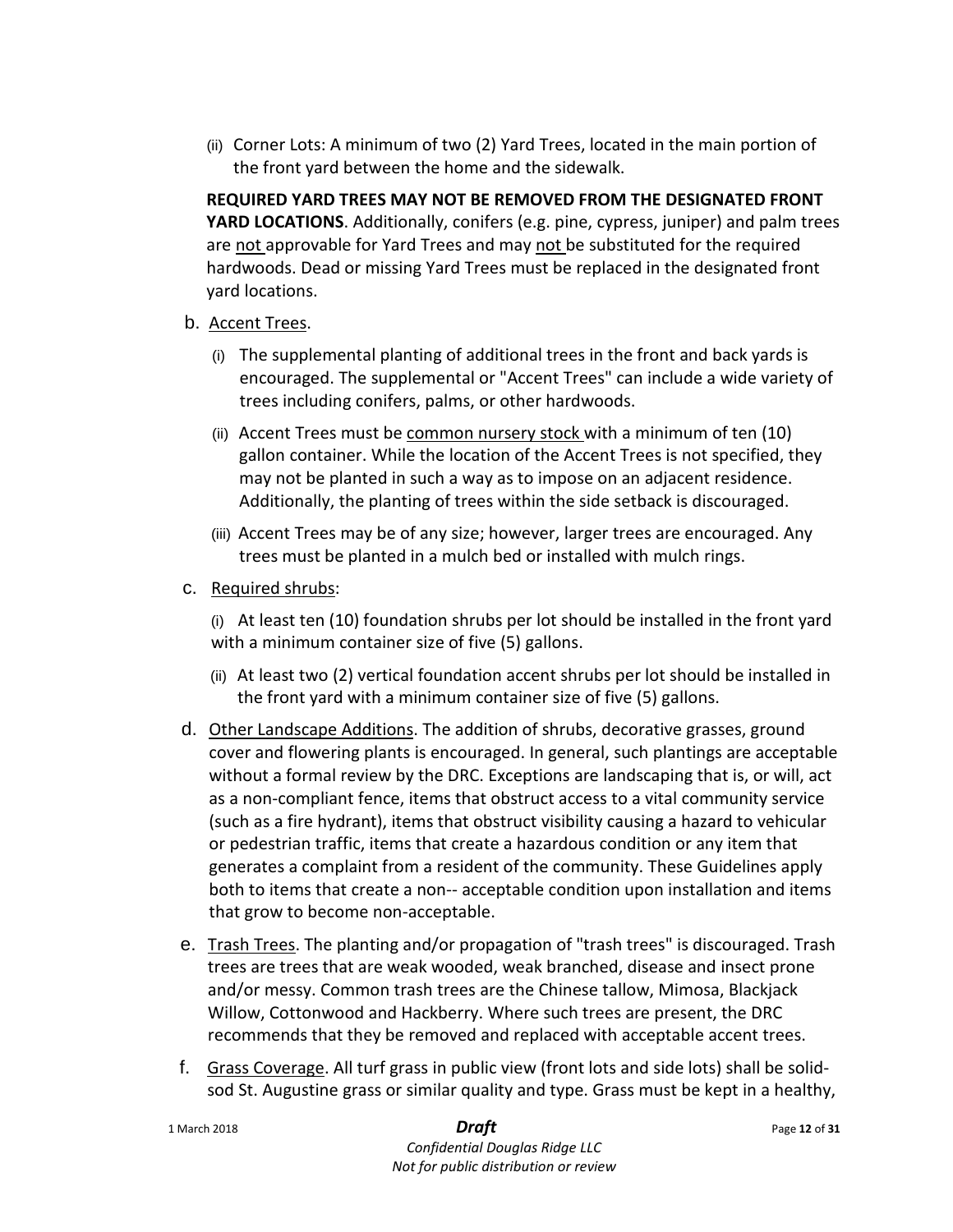and growing condition. No Owner shall allow the grass on this Lot to grow to a height in excess of six inches (6"), measured from the surface of the ground.

- g. Irrigation Systems. Any irrigation system (sprinkler system) that is connected to a public or private potable water supply must be connected through a backflow prevention method approved by the Maine plumbing director. Where required by local municipalities the design and installation of any irrigation system must be by licensed irrigator. Care must be taken to prevent overspray onto neighboring Lot. Location of any improvement within an easement or street right-of-way is at the owner's risk and subject to removal.
- h. Hardscape and Edging. Landscape timbers or railroad ties are not permissible within the portion of the yard visible from any street. The use of rock, stone, colored concrete or brick as edging or retaining walls for planting beds is permissible, however the location and color of the edging is subject to DRC approval. No edging or retaining walls may exceed 18" in height.
- i. Yard Art. All yard art, including statuary, bird baths, fountains and such (religious or otherwise) is subject to DRC approval.
- j. Gardens. No vegetable, herb or similar gardens or plants shall be planted or maintained in the front or side yards of any Lot or in the rear (back) yard of any Lot if visible from any street. Gardens must be maintained in the back yards out of public a view.
- 12. Wood Fencing:
	- a. Location:
		- (i) Fences may not be erected forward of a line five feet (5') from the front exterior corners of the main residential structure located on a Lot.
		- (ii) On corner lots in all sections subsequent to the original Declaration, side yard fences must be set back from the side property line halfway (% ) to the side building line setback shown on the plat and as dictated by the Declaration for this area.
	- b. Construction:
		- (i) Pickets must be cedar to match original construction. All pickets must be  $1''$  x 6" nominal. In cases where the original fence material is capped, any replacement fence must also be capped. Structural materials (rails and posts) may be either cedar or pressure treated pine.
		- (ii) Wooden fences facing the front street, along any side street, rear street property line or common area, lake, pipeline easement, greenbelt or other community proportion shall be constructed with all pickets on the outside so that no posts or rails are visible from the street or other public area.
		- (iii) All other wooden fences must be constructed in the manner described above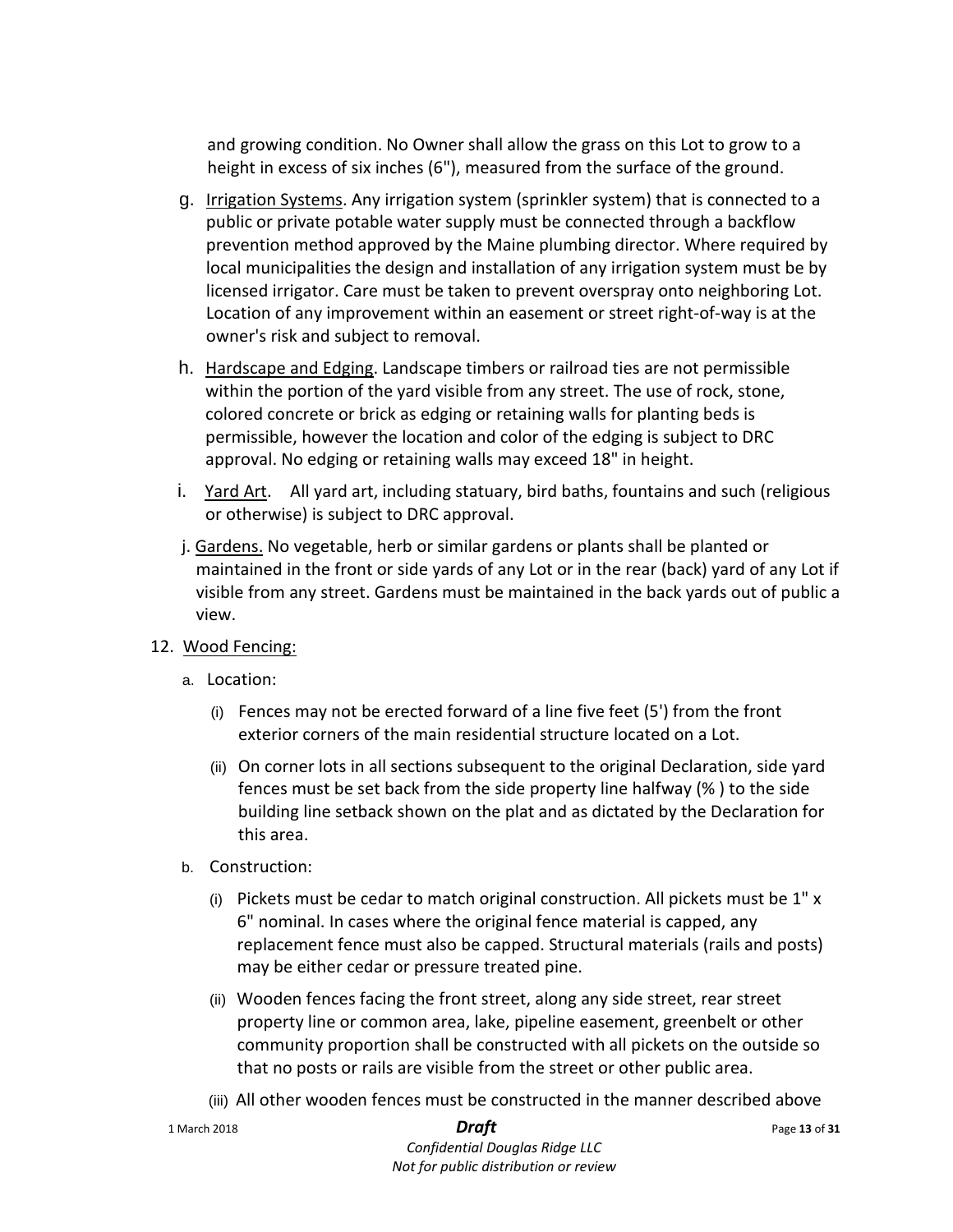or must be constructed in panels (each of which is 6 to 8 feet in length) erected in a "good neighbor" fashion so that posts and rails are exposed only on alternate panels when viewed from either side of the fence.

- (v) The use of a "rot board" (typically a 1" x 6" pressure treated board) below the pickets is approved and encouraged.
- c. Gates: All gates shall be constructed with the same materials as the fence. The hinges and latches used on the gate should be of the same style and quality of those used throughout the Community. The DRC shall consider driveway gates on homes with detached garages on a case by case basis. The DRC may approve single or double gates on the side street of corner lots on a case by case basis.
- d. Color: No portion of a wood fence on a lot which is visible from any street may be painted or stained. Portions of a fence which are not visible from any street may be stained in acceptable earth tone colors of brown, beige, gray or other muted earth tone, natural colors. The DRC may maintain a chart depicting examples of earth tone colors and shades of earth tone colors for stains on wood fences. Each stain color sample submitted by a homeowner shall be compared to the colors and shades of colors set forth on the fence stain color chart to assure that each approved stain is harmonious with the color scheme established for the subdivision.
- e. Height: Fences are generally limited to six feet (6') in height, unless special considerations warrant taller fences which must be approved by the DRC. The use of a rot board will increase the overall height of an approvable fence by approximately six inches (6").

# 13. Exterior Lighting:

The addition of exterior lighting, including ground-level lighting, stand-alone lamp posts and lighting mounted on a home or approved structure must be compatible with the general tone and design of the neighborhood and be located inconspicuously. In all cases, lighting fixtures must adhere to the ''eight (8) foot maximum height" rule. Residents are encouraged to consult with affected neighbors prior to installing or changing exterior lighting. Wattage of exterior light should be kept to a minimum because excessive wattage can create a nuisance to neighbors.

- a. Changes to Existing Lighting: Outside lighting which was installed at the time of original construction or which was installed after original construction with the approval of the DRC may be replaced with a new fixture provided that the wattage of the new fixture is comparable to the wattage of the existing fixture.
- b. Security Lighting: Security lighting shall be mounted behind the back plane of the home and below the eaves of the home. No pole mounted lights will be permitted. Mercury vapor/sodium vapor lights, which are considered incompatible with the neighborhood, are not permitted. Any security lighting must be shielded to cut-off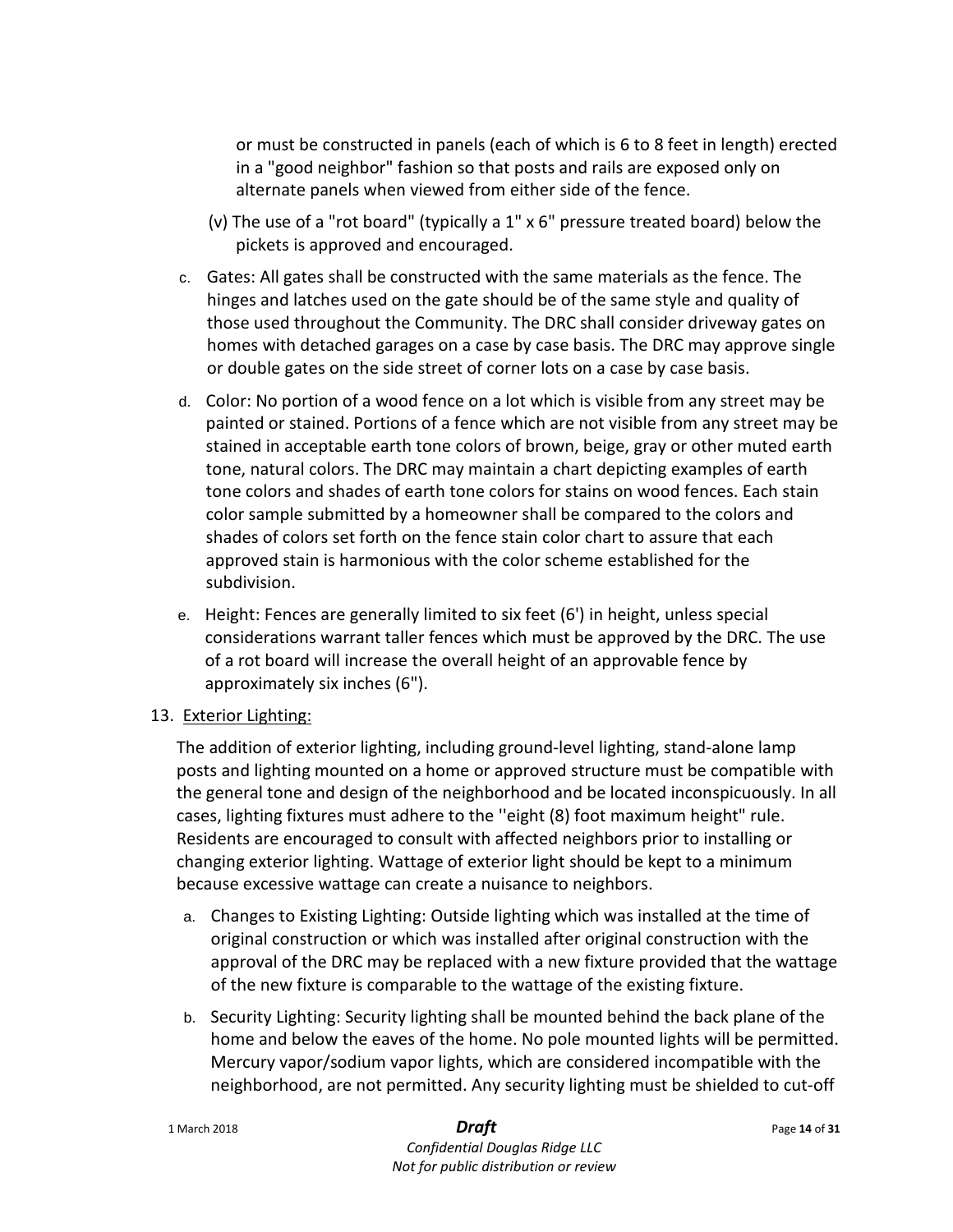light pollution from adjacent residences.

- c. Landscape Lighting: Landscape lighting is permitted as long as the lighting fixtures are located in flower beds, shrubs, and similar landscaping. Tree mounted landscape lighting will be permitted as long as the fixture is not mounted higher than eight (8) feet above ground level. Mercury vapor/sodium vapor lights are not permitted as landscaping lighting.
- d. Gas Lighting: Two (2) gas lights per lot shall be permitted with the DRC's approval. The gas lighting color must be white light.
- e. Annoyances: All new lighting which is approved by the DRC shall be subject to a 90 day trial period after installation to assure that the lighting is not objectionable to surrounding residents. The 90 day period will commence on the date of installation. If, at the end of the 90 day period, the DRC determines that the lighting is unreasonably offensive or an annoyance to surrounding neighbors, the lighting will be required to be modified or be removed in accordance with the DRC's decision.
- 14. Garages, Driveways and Sidewalks:
	- a. Garages:
		- (i) All residents of Douglas Ridge shall have attached or detached garages for not less than two vehicles. No alteration or modification of a garage shall be permitted that would preclude the parking of two vehicles within the garage.
		- (ii) The conversion of a garage to a family room, or similar modification, is not permitted, even if the appearance of a garage is maintained from the street (i.e. the garage doors are still intact)
		- (iii) Side-entry garages (from the side street of the corner lot) are not permitted.
	- b. Driveways:
		- (i) Replacement driveways must be to the same quality, line, grade and location as the original driveway for the residence.
		- (ii) The maximum driveway width for homes with attached garages is seventeen feet (17') at the front property line. The maximum driveway width for homes with detached garages is twelve feet (12') at the front property line, extending to the building line.
		- (iii) Side-entry driveways (from the side street of the corner lot) are not permitted.
	- c. Sidewalks:
		- (i) Replacement sidewalks must be to the same quality, line, grade and location as the original sidewalks for the residence.

| 1 March 2018 | <b>Draft</b> | Page 15 of 31 |
|--------------|--------------|---------------|
|--------------|--------------|---------------|

*Confidential Douglas Ridge LLC Not for public distribution or review*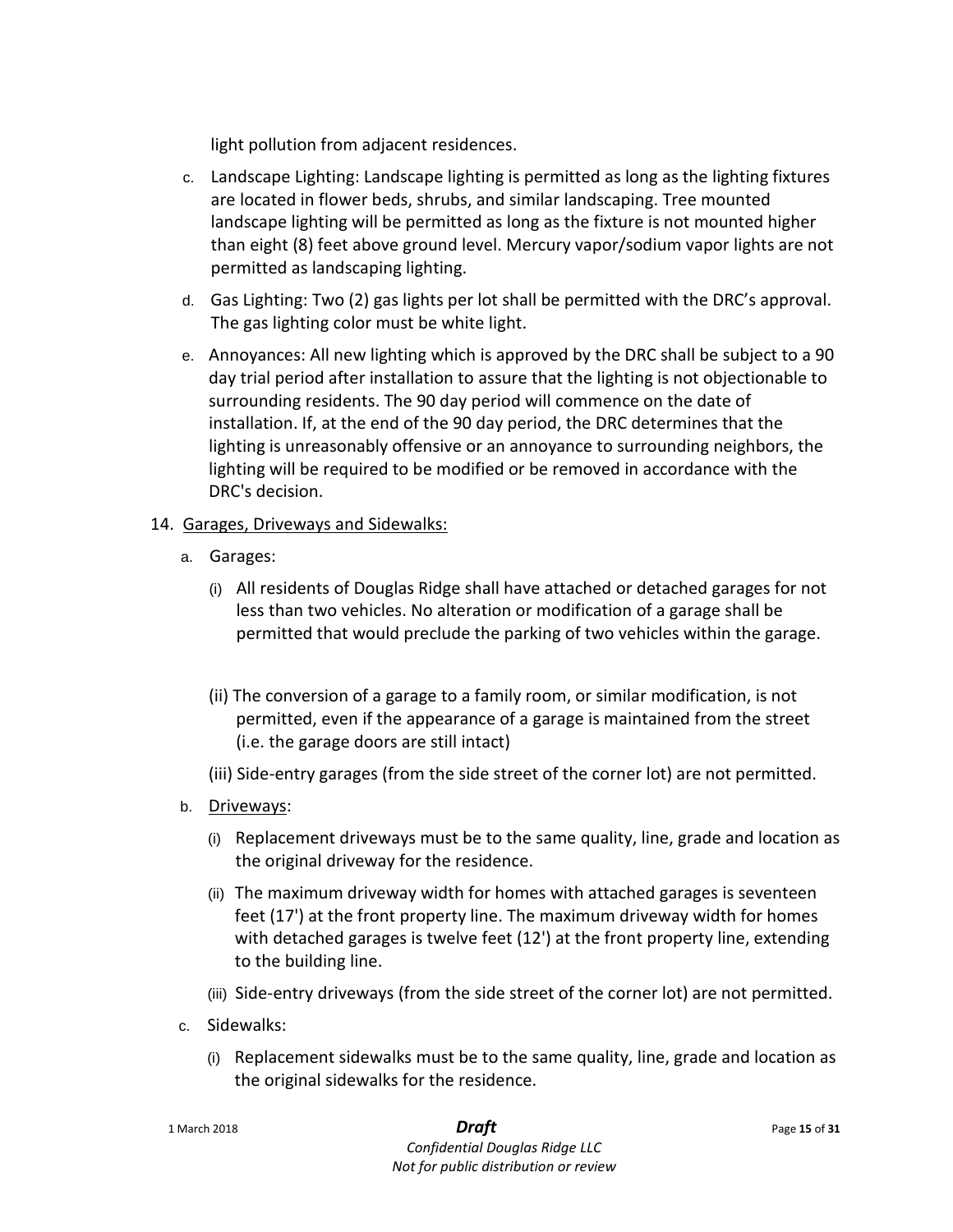- (ii) Additional sidewalks are subject to DRC approval.
- d. Materials:

Driveways and sidewalks may be paved with concrete or other masonry materials which relate to the architecture of the residence. The masonry material must be compatible, not only with the home, but with any other walkways or terraces on the lot. Materials such as textured concrete, stamped concrete, colored concrete, interlocking pavers, brick border pavers, and cut stone shall be permitted with the DRC's approval.

### 15. Basketball Goals & Hoops:

- a. Type and Quality: Basketball goals must be mounted on a rigid steel or aluminum pole. Goals on the garage or home structure are not permitted. The backboard material must be fiberglass or safety glass. The color must be clear (safety glass), gray or white with the exception of the white, black, orange or red manufacturer's outline markings. The rim should be of heavy gauge steel and white, black or orange in color. The net must be maintained in good condition as determined by the DRC. The pole must have a manufacturer's weather resistant finish or be painted black or white.
- b. Location: Basketball goals must be installed in rear (back) yards subject to setback and easement restrictions.
- c. Restrictions: A pole-mounted goal must not be within ten (10') feet of an adjacent lot owner's amenities (air conditioning unit, shrubbery, gas meter, driveway, etc.) unless properly protected (i.e., by fence or shrubbery). No polemounted goals will be allowed along the neighbor's adjoining side of a driveway if a neighbor's first story house window(s) are exposed. Goals installed near a lot boundary line must include with the Application a letter stating that the owner will remove the goal if requested by the Board.
- d. Revocation: The Board may revoke its approval and require removal of any basketball goal which it reasonably determines to be a nuisance to the neighbors.
- e. Portable Basketball Goals: Portable basketball goals must be stored out of view from any street in the subdivision when not in use, and are not approvable for permanent installation. Portable basketball goals may not be utilized within any common area or public right of way (including greenbelts, sidewalks, streets, or cul-de-sacs).
- 16. Play Structures:
	- a. For the purpose of these Guidelines, a children's play structure shall mean any type of play set, climbing structure, play fort, slide, or swing set and shall be restricted to the fenced portion of the Lot.
	- b. The play structure shall not exceed twelve feet (12') in height, including the

1 March 2018 *Draft* Page **<sup>16</sup>** of **<sup>31</sup>**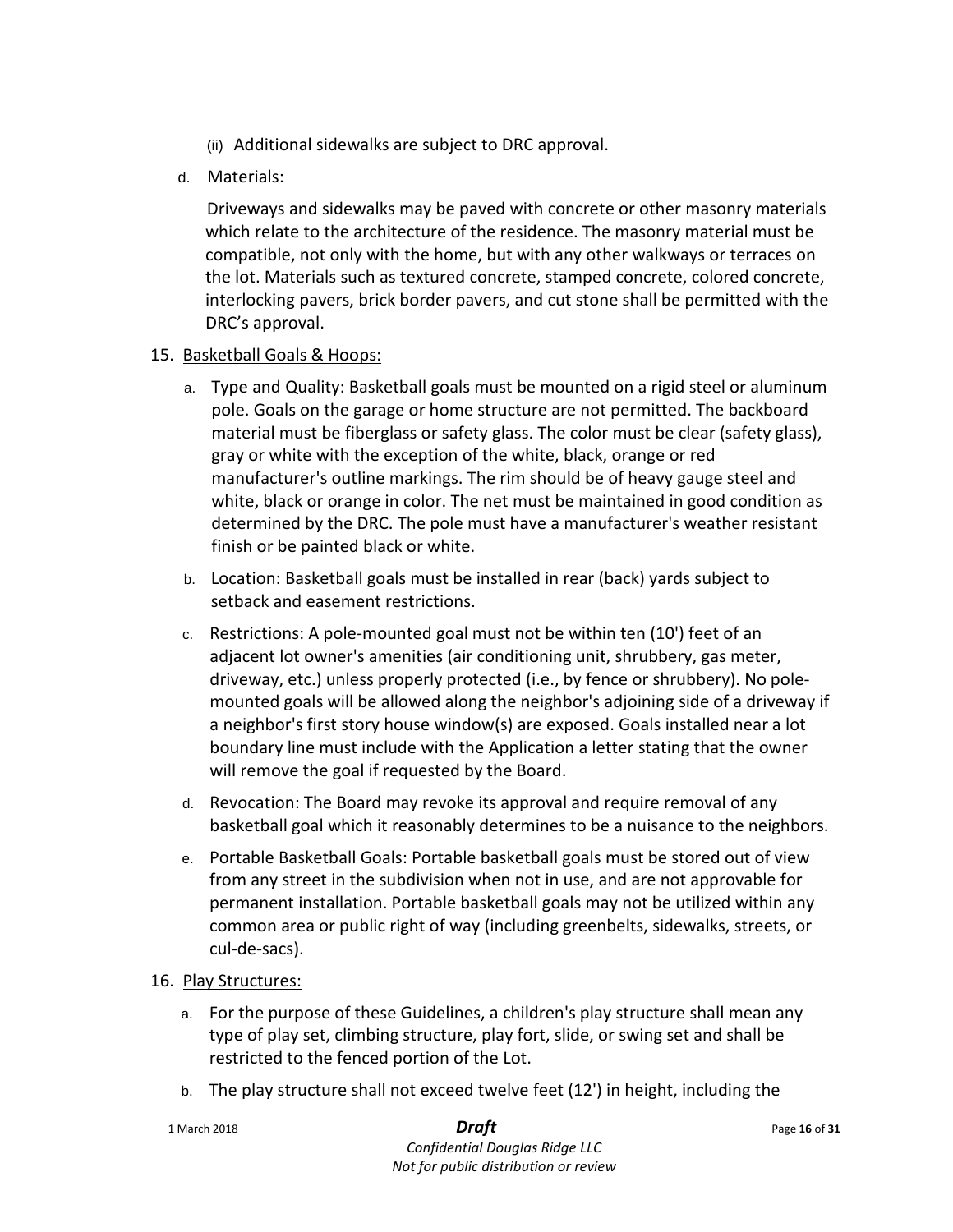awning and shall not be located closer than ten feet (10') to any property line. No play structure shall be located on a utility easement, impede the drainage on the lot, or cause water to flow to an adjacent lot.

c. Multi-color tarps, windsocks, or streamers attached to the play structure are not allowed.

# 17. Antennae and Satellite Dishes:

Specific Use Restrictions relative to Antennae and Satellite Dishes are covered in the Declaration. The following guidelines supplement the Use Restrictions.

- a. Direct Broadcast Satellite (DBS) Dishes (e.g. "Direct TV," "Dish Network") for digital TV or satellite internet, are permissible for roof mount or direct mount on the side of homes within Douglas Ridge, subject to the following installation guidelines:
	- (i) Dishes cannot exceed thirty-nine inches (39") in diameter or width.
	- (ii) The location must be approved by the DRC. Preferable mounting locations are on the back of the home below the roof peak, so as to not be readily visible from the street, however, approval will not be unreasonably withheld by the DRC.
	- (iii) The dish must be kept in good repair, and removed if no longer in use.
- b. Satellite dish antennas greater than thirty-nine inches (39") in diameter, as well as outside antenna for amateur radio operation, microwave transmission or reception, and short/long wave transmission or reception are prohibited.
- 18. Signs:

Specific Use Restrictions relative to Signs are covered in the Declaration. The following Guidelines supplement the Use Restrictions.

- a. Home Security Signs. No signs shall be permitted on any lot except for a limited number of small, inconspicuous, discretely placed signs for the purpose of warning of the presence of a home security system. Each sign shall be from a professional security company and should not exceed one (1) square foot in area. One (1) sign shall be allowed in the front yard and one shall be allowed within the rear, fenced in portion of the Lot. Each sign may be mounted on a stake or a wall of the house or garage. If stake mounted, the top of the sign shall not exceed two feet (2') from the ground level when installed and must be no further than three feet (3') away from the house or garage. Signs must be of an acceptable color which is harmonious with the surrounding structure and landscaping.
- b. Other Types:
	- (i) Open house. One (1) temporary open house sign is allowed in front of the residence on the day of open house only. The size of such sign may be no more than six square feet (6') overall.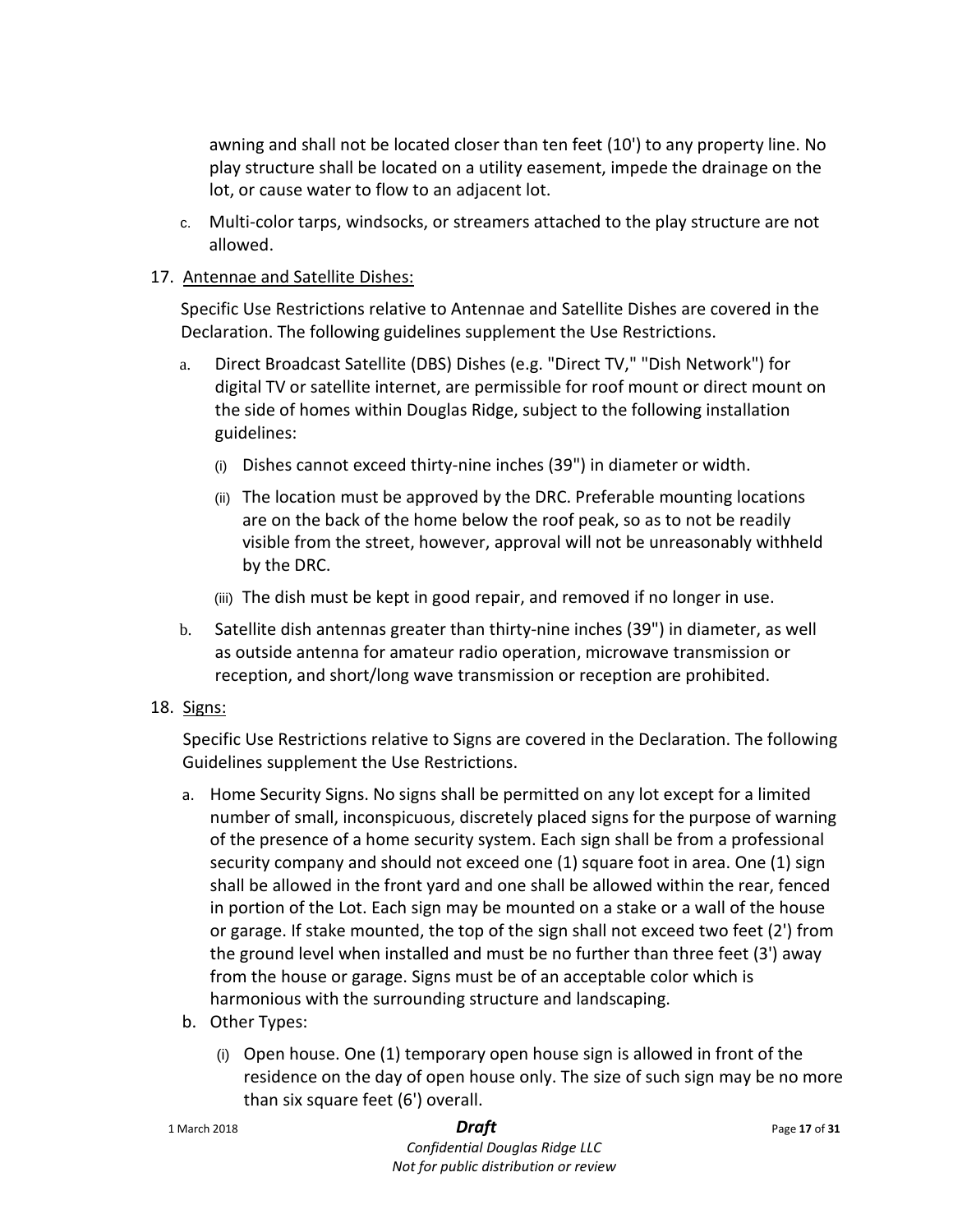- (ii) School Organization. One (1) temporary school activity sign is allowed in the planting beds of a residence not farther than three feet (3') from the outside wall of the house, unless otherwise noted and approved by the DRC. The maximum size allowed is 42" in height and 18" in width.
- (iii) Yard of the Month. One (1) yard of the month sign supplied by the Association is allowed in the planting bed of the residence not farther than three feet (3') from outside wall of house.

### 19. Miscellaneous:

- a. Birdhouses. Birdhouses shall be permitted only in the back yard, subject to the prior approval of the DRC. No birdhouse shall be situated higher than eight feet (8') above the ground and no more than two (2) birdhouses shall be permitted on a lot. The materials used in the construction of each birdhouse and the color of each birdhouse must be harmonious with the home and other improvements on the lot. Any birdhouse must be within the fenced area of the lot.
- b. Flag poles. A flag staff may be mounted on the home so long as the length of the staff does not exceed six feet (6') and the top-most part of the staff does not extend to a point higher than the highest point of the home.
- c. Rain Gutters. Rain gutters may be plastic or aluminum items, and must be painted a color compatible with the home on which they are installed. Application should be made showing the extent of guttering and location of downspouts.
- d. Awnings. Awnings visible from the front street or side street shall not be permitted. Awnings on the rear portion of a lot must be approved by the DRC.
- e. Solar Screens.
	- (i) All solar screens must be approved by the DRC.
	- (ii) Solar screens are restricted to black, dark brown, or dark gray and must be constructed and installed to professional standards.
	- (iii) Solar screens may be permitted in the front of the home if they are constructed with window lites that match the window-lites of the windows being covered, so as to not distract from the architectural harmony of the home. If solar screens are installed on the front of the home, all windows on the front must have solar screens.
	- (iv) Solar screens without window-lites are permissible only on the sides and rear of homes only.
- f. Emergency and Disaster Reaction: Disasters such as fire and weather may cause significant construction and repair activity to take place. Temporary repairs or structures (those that are present for no longer than 6 months during reconstruction) will be acceptable under such a condition. Reconstruction in the form that existed before the disaster will be acceptable without approval by the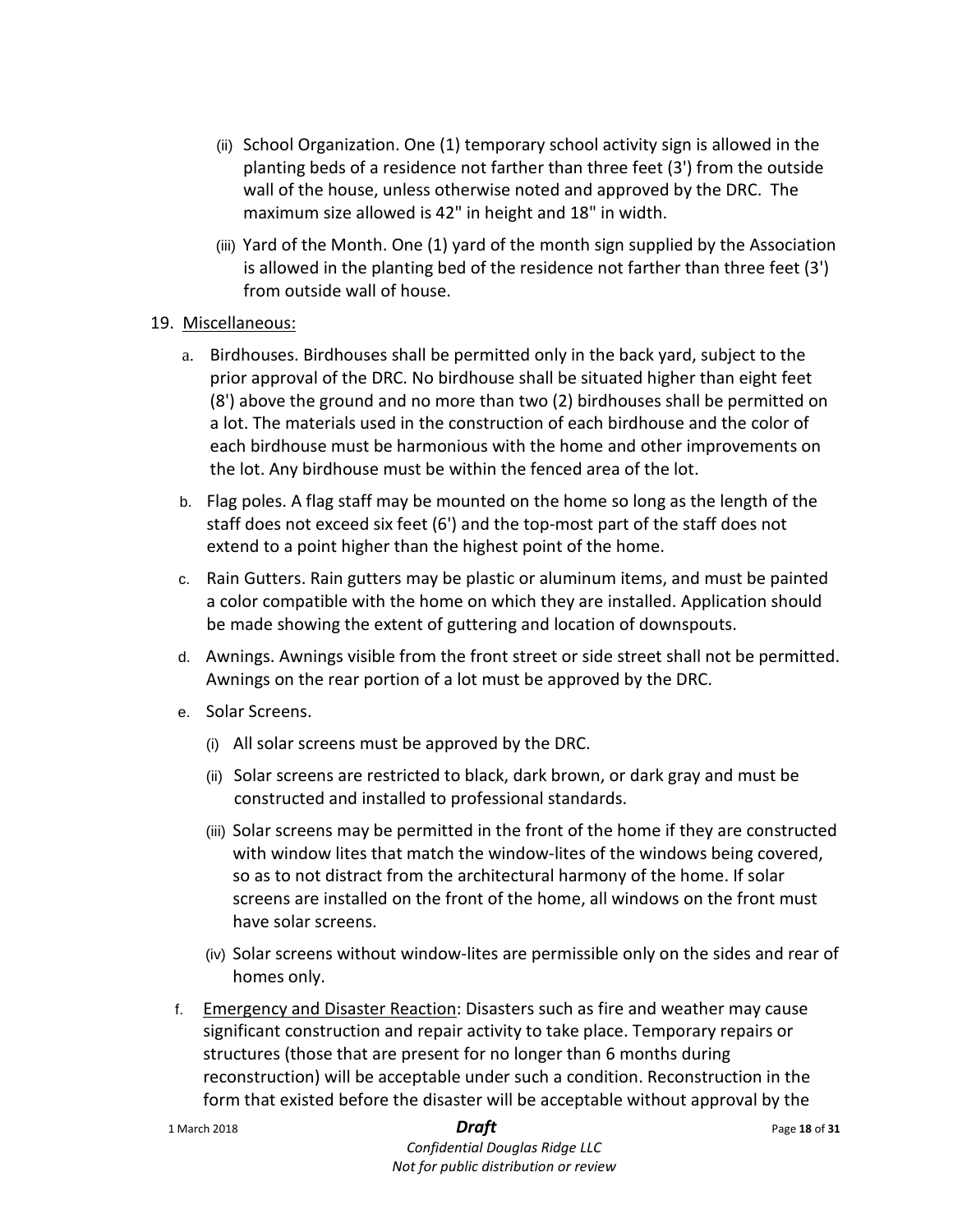### DRC.

Temporary protective action in the event of certain weather conditions, such as hurricane warnings, will not require approval of the DRC. All such installations must be completely removed and the property restored to its original condition within 15 days of the passing of the emergency. This rule specifically applies to, but is not limited to, the boarding of windows and doors during a hurricane threat.

- g. Burglar Bars. The use of burglar bars on the exterior of any window or doors is prohibited. In the event burglar bars are installed they shall be located inside of the window and not visible from public view.
- h. Holiday Decorations: Holiday decorations are permitted and will not require approval. Decorations may be installed no sooner than 45 days prior to the holiday and must be removed within 30 days after the holiday for which they are intended. The DRC reserves the right to require the removal of decorations that either generate complaints or are deemed offensive.
- 20. Certificates of Adoption:

Chapter 202 of The Maine Property Code was amended effective September 1, 2011. Pursuant to the amendments, the Association has filed Certificates of Adoption implementing Guidelines for the following. The following exhibits are format Certificates of Adoption:

- a. "Certificate of Adoption of Shingle Criteria" attached as Exhibit A.
- b. "Certificate of Adoption of Flag Display Guidelines" attached as Exhibit B.
- c. "Certificate of Adoption of Rainwater Harvesting System Guidelines" attached as Exhibit C.
- d. "Certificate of Adoption of Solar Energy Devices Guidelines" attached as Exhibit D.
- e. "Certificate of Adoption of Regulation of Display of Religious Items" attached as Exhibit E.

### D. **ENFORCEMENT:**

All violations of the terms and provisions set forth herein or set forth in the Declaration not timely cured by the offending lot owner shall be referred to the Board of Directors of the Association for enforcement.

These Improvement Guidelines are effective immediately upon recordation in the Official Records, and supersede any Improvement Guidelines which may have previously been in effect for The Community.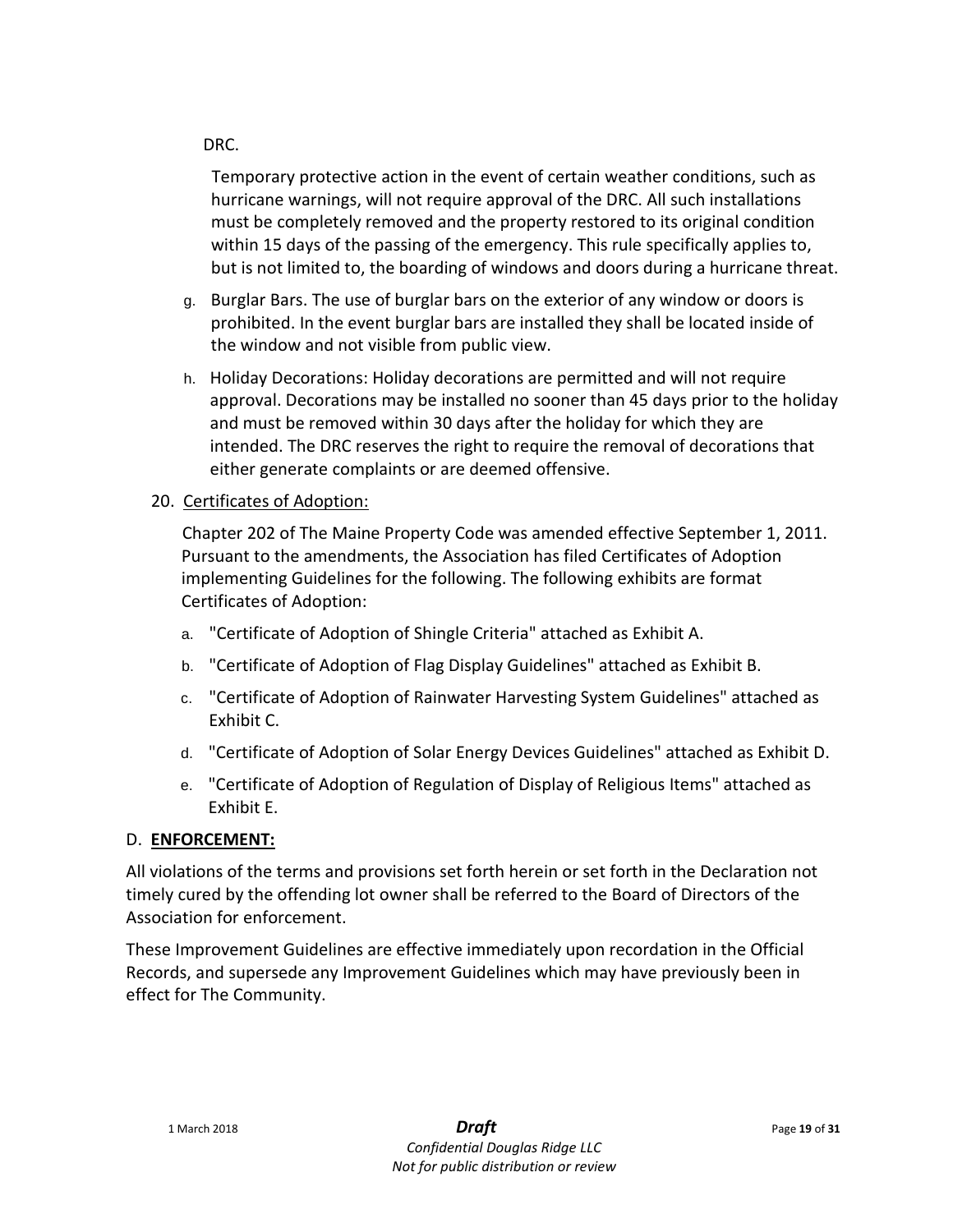# EXHIBIT "A"

# Request for Architectural Review Committee Approval

### DOUGLAS RIDGE HOMEOWNERS ASSOCIATION, INC.

- 1. Please provide the information requested below, and attach this sheet to your plans.
- 2. Please provide a sketch of the location of the proposed work on a photocopy of the plat of your property. Scaled architect's, engineer's or contractor's drawings may be used as an alternative if lot lines, easements and building set-back lines are shown. Sketches are not required for re-roof or re-paint. However, shingle weight and color, or color of paint must be specified (paint chips are ideal).
- 3. If you desire a copy of the approved plans, please submit an extra set for review. The principal copy of all submitted plans will be retained by the Association.
- 4. Your plans will be reviewed as soon as possible. The ARC is required to act on the plans within 60 days, but the review process rarely takes that long.

\*\*\*\*\*\*\*\*\*\*\*\*\*\*\*\*\*\*\*\*\*\*\*\*\*\*\*\*\*\*\*\*\*\*\*\*\*\*\*\*\*\*\*\*\*\*\*\*\*\*\*\*\*\*\*\*\*\*\*\*\*\*

| and the contract of the contract of<br>N,<br> |  |
|-----------------------------------------------|--|
|                                               |  |

HOME TELEPHONE:

. SEC: BLK: LOT:

MODIFICATION FOR WHICH APPROVAL IS REQUESTED:

NAME OF CONTRACTOR (if any): ------------ PHONE: ----

ADDRESS:

PROPOSED CONSTRUCTION START DATE: / / PROPOSED COMPLETION DATE:

 $\mathcal{L}/\mathcal{L}$ 

SIGNATURE OF APPLICANT:

-DATE: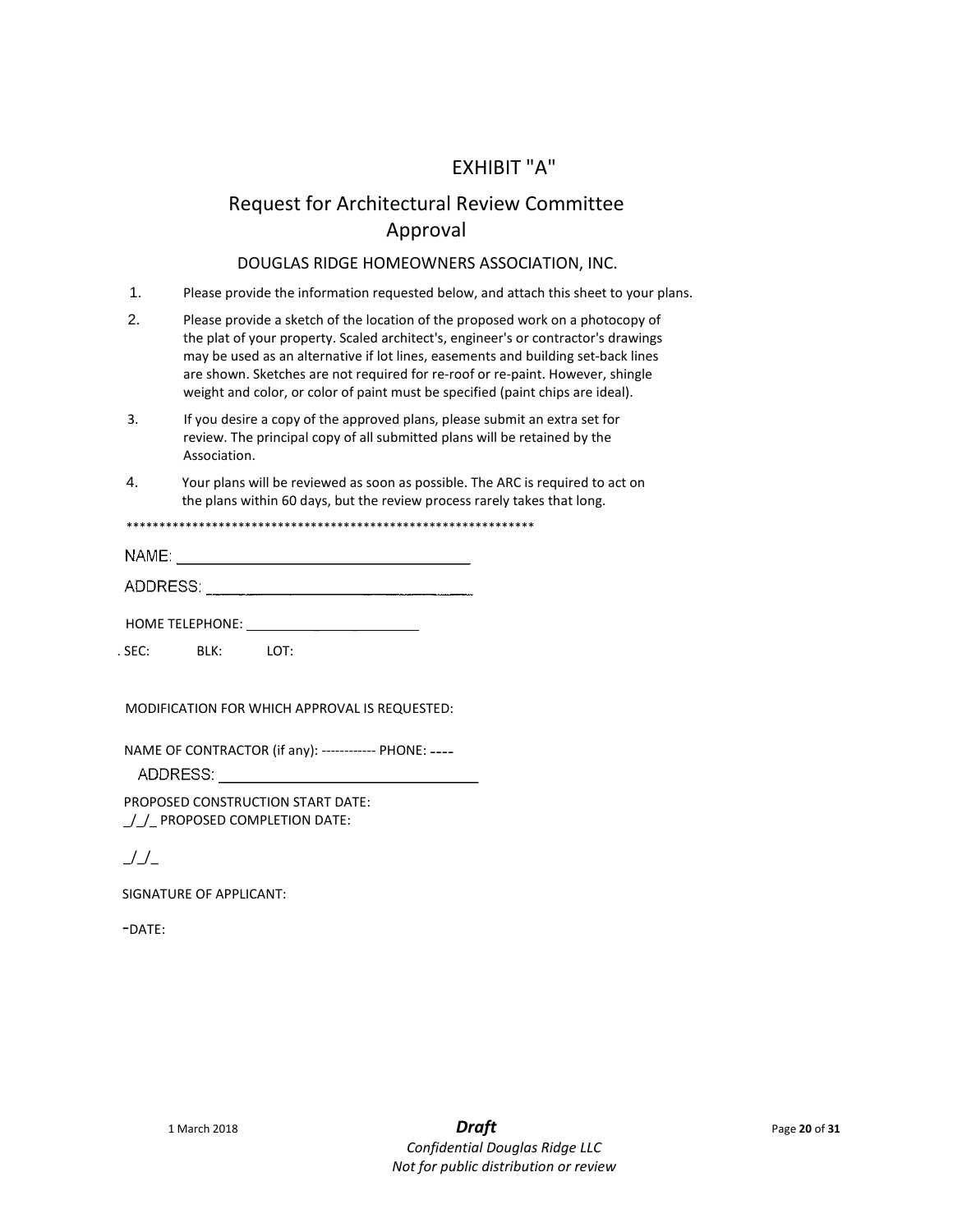### **EXHIBIT "A"**

### CERTIFICATE OF ADOPTION OF SHINGLE CRITERIA OF

### DOUGLAS RIDGE HOMEOWNERS ASSOCIATION, INC.

WHEREAS, the Board of Directors (the "Board") of the DOUGLAS RIDGE HOMEOWNERS ASSOCIATION, INC., a Maine non-profit corporation (the "Association") is charged with administering and enforcing those certain covenants, conditions, and restrictions contained in that certain Declaration of Covenants, Conditions, and Restrictions recorded of the Official Records of Han-is

County, Maine, as said instrument has been or may be amended or supplemented from time to time, encumbering the Douglas Ridge community ("Declaration"); and

WHEREAS, Chapter 202 of the Maine Property Code was amended effective September 1, 2011, to add Section 202.011 ("Section 202.011 ") thereto; and

WHEREAS, Section 202.011 requires a property owners' association to allow certain types of shingles if certain criteria is met; and

WHEREAS, the Board has determined that in connection with providing criteria regarding certain types of shingles, it is appropriate for the Association to adopt the criteria described herein below; and

WHEREAS, the By-Laws of the Association provides that a majority of the number of Directors shall constitute a quorum for the transaction of business and that the action of a majority of Directors at a meeting at which a quorum is present is the action of the Board; and

WHEREAS, the Board, by unanimous written consent, duly passed the criteria described herein below (the "Shingle Criteria").

NOW, THEREFORE, to give notice of the matters set forth herein, the undersigned, being the President of the Association, does hereby certify that the Board, by unanimous written consent, duly adopted the Shingle Criteria. The Shingle Criteria is effective upon recordation of this Certificate in the Official Public Records of Han-is County, Maine, and supersedes any criteria regarding the type of shingles described in the Shingle Criteria which may have previously been in effect for the Douglas Ridge community. The Shingle Criteria is as follows:

Subject to the criteria set forth below, owners may install shingles (the "Acceptable Shingles") on the roof of the owner's dwelling and other improvements located upon the owner's property that are designed primarily to:

- (i) be wind and hail resistant;
- (ii) provide heating and cooling efficiencies greater than those provided by customary composite shingles; or
- (iii) provide solar generation capabilities.
- (iv) Provided however, the Acceptable Shingles, when installed:
	- i. (i) must resemble the shingles used or otherwise authorized for use on property in the Douglas Ridge community;
	- ii. (ii) must be more durable than and of equal or superior quality to the shingles used or otherwise authorized for use on property in the Douglas Ridge community; and

1 March 2018 *Draft* Page **<sup>21</sup>** of **<sup>31</sup>**

*Confidential Douglas Ridge LLC Not for public distribution or review*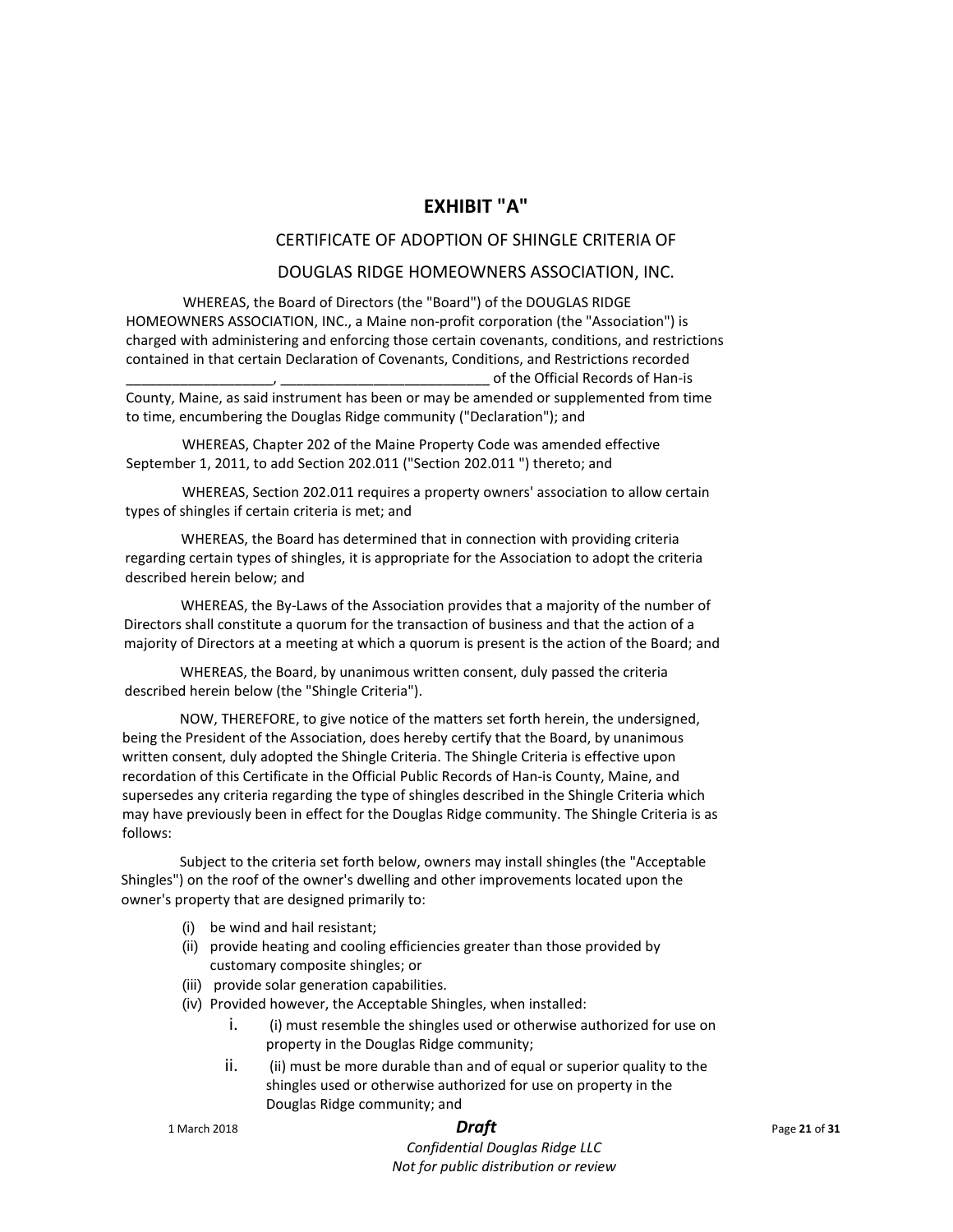iii. (iii) must match the aesthetics of the properties surrounding the owner's property.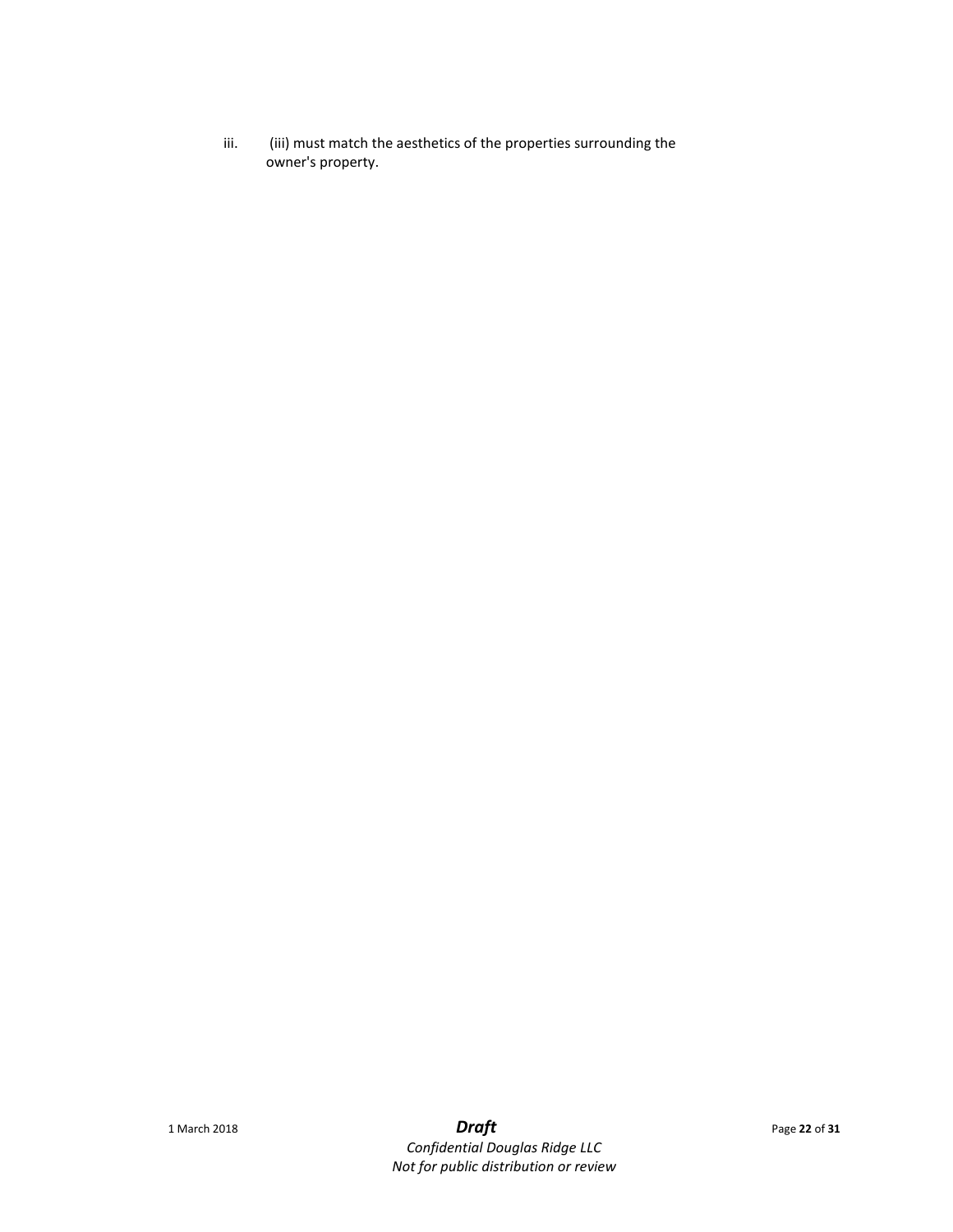### **EXHIBIT "B"**

### CERTIFICATE OF ADOPTION OF FLAG DISPLAY GUIDELINES OF

### DOUGLAS RIDGE HOMEOWNERS ASSOCIATION, INC.

WHEREAS, the Board of Directors (the "Board") of DOUGLAS RIDGE HOMEOWNERS ASSOCIATION, INC., a Maine non-profit corporation (the "Association") is charged with administering and enforcing those certain covenants, conditions, and restrictions contained in that certain Declaration of Covenants, Conditions, and Restrictions recorded

\_\_\_\_\_\_\_\_\_\_\_\_\_\_\_\_\_\_\_, \_\_\_\_\_\_\_\_\_\_\_\_\_\_\_\_\_\_\_\_\_\_\_\_\_\_\_ of the Official Records of Cumberland County, Maine, as said instrument has been or may be amended or supplemented from time to time, encumbering the Douglas Ridge community ("Declaration"); and

WHEREAS, Chapter 202 of the Maine Property Code was amended effective September 1, 2011, to add Section 202.011 (''Section 202.011 ") thereto; and

WHEREAS, Section 202.011 allows a property owners' association to adopt and enforce reasonable rules and regulations regarding the display of flags; and

WHEREAS, the Board has determined that in connection with providing reasonable rules and regulations regarding the display of flags, it is appropriate for the Association to adopt flag display guidelines; and

WHEREAS, the By-Laws of the Association provides that a majority of the number of Directors shall constitute a quorum for the transaction of business and that the action of a majority of the Directors at a meeting at which a quorum is present is the action of the Board; and

WHEREAS, the Board, by unanimous written consent, duly passed the flag display guidelines described herein below (the "Flag Display Guidelines").

NOW, THEREFORE, to give notice of the matters set forth herein, the undersigned, being the President of the Association, does hereby certify that the Board, by unanimous written consent, duly adopted the Flag Display Guidelines. The Flag Display Guidelines are effective upon recordation of this Certificate in the Official Public Records of Harris County, Maine, and supersede any guidelines regarding the display of flags which may have previously been in effect for the Douglas Ridge community. The Flag Display Guidelines are as follows:

### CATEGORY<sub>1</sub>

### *(HOUSE OR GARAGEMOUNTED FLAGPOLES)*

Flagpoles six feet (6') in length or less must be mounted on the house or garage using a bracket manufactured for flagpoles. Flagpoles must be constructed of long lasting materials with a finish appropriate to the material used in the construction of the flagpole and harmonious with the dwelling. The flag may not exceed three (3') feet in height by five (5') feet in width. The flagpole must be removed when the flag is not displayed.

### CATEGORY 2

### *(IN-GROUND MOUNTED FLAGPOLES)*

Flagpoles longer than six (6') feet must mounted in-ground. Pem1anent in-ground flagpoles are generally defined as those that are installed in an appropriate footing (usually concrete) and are not meant to be removed unless the flagpole is being replaced. Temporary in-ground flagpoles are generally defined as those poles that are installed in the ground by a

1 March 2018 *Draft* Page **<sup>23</sup>** of **<sup>31</sup>**

*Confidential Douglas Ridge LLC Not for public distribution or review*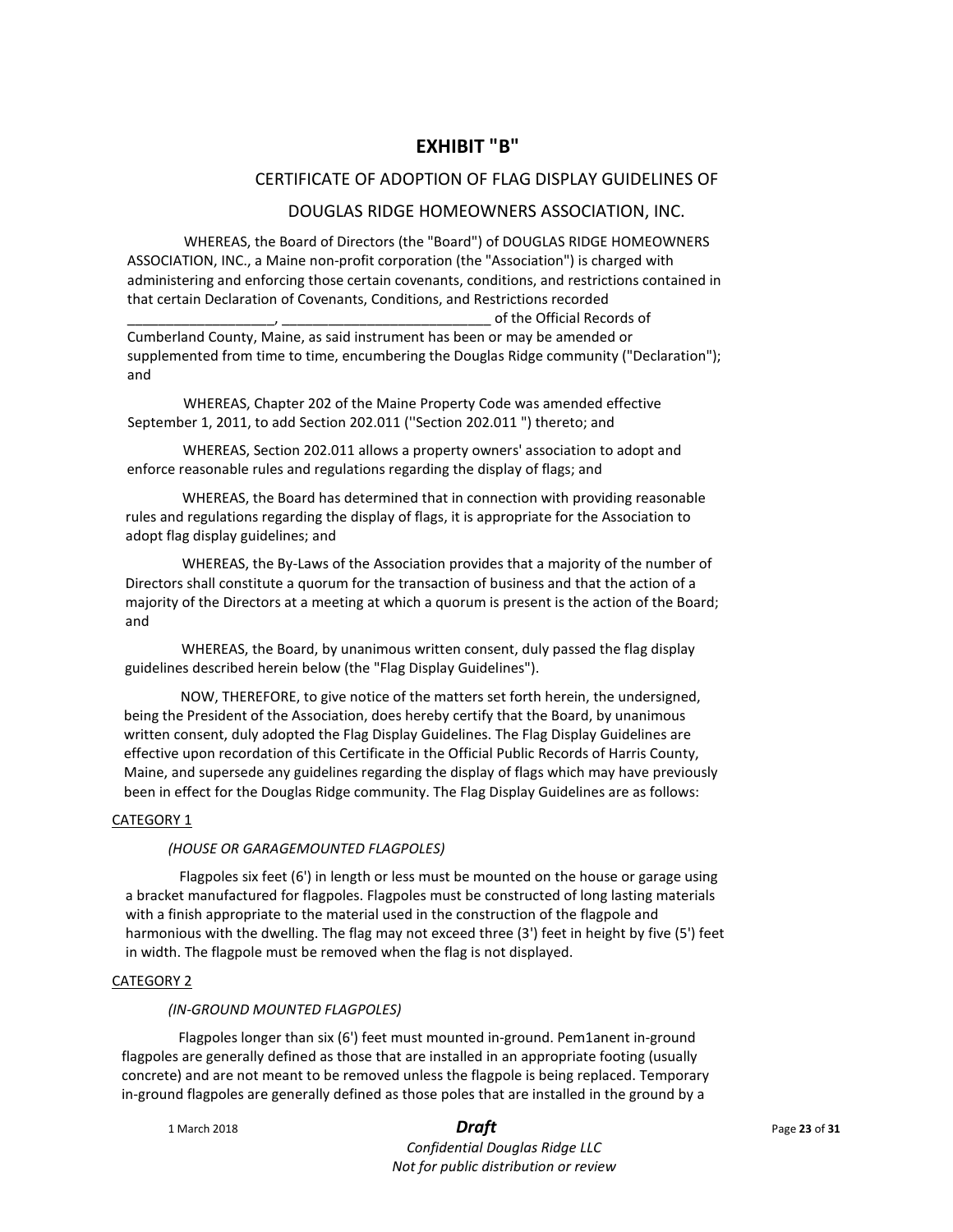sleeve system that is designed to allow the easy removal and reinsertion of the pole. In-ground flagpoles must be in compliance with applicable easements, setbacks and ordinances. Flagpoles must be constructed of metal with a finish appropriate to the materials used in the construction of the flagpole and harmonious with the dwelling. Flagpoles may only be installed in front yards and within the established building lines.

If flag is to be displayed daily (from dusk till dawn), then a permanent in-ground flag must be installed. If a flag is only going to be displayed on specific holidays (as per the United States Flag Code (4 U.S.C. Section 1, *et. seq.)* (the "Flag Code") or less frequent than every day, then the flagpole must be a temporary in-ground flagpole and the flagpole must be removed from the ground on those days that a flag is not being displayed.

The top of permanent in-ground flagpoles may not be taller than twenty (20') feet when measured from ground level (including all flagpole ornamentation). The size of the flag must be appropriate for the height of the flagpole, but in any event, may not exceed four (4') feet in height by six (6') feet in width for flags mounted on permanent in-ground flagpoles taller than fifteen (15') feet but no taller than twenty (20') feet when measured from ground level (including all flagpole ornamentation). The size of the flag mounted on permanent inground flagpoles shorter than fifteen (15') feet when measured from ground level (including all flagpole ornamentation) may not exceed three (3') feet in height by five (5') feet in width. Flagpole halyards must be of a type which do not make noise and must be securely fastened. Flagpoles must be mounted on an appropriate footing, and if this footing is visible, it must be screened with adequate landscaping.

### MINIMUM CONDITIONS

In addition to the foregoing requirements, no flagpole shall be erected, constructed, placed, or permitted to remain on any lot and no flag shall be displayed on any lot unless such installation and display strictly complies with the following minimum conditions:

- a. The proposed location of the flagpole must be submitted to the Association's Architectural Control Committee for prior written approval.
- b. No more than one (1) flagpole per lot may be installed. No more than one (1) flag per property may be displayed at any one (1) time.
- c. The one (1) displayed flag may be (1) the flag of the United States of America displayed in accordance with 4 U.S.C. Sections 5-10; (2) the flag of the State of Maine displayed in accordance with Chapter 3100, Maine Government Code; or (3) an official or replica flag of any branch of the United States anned forces. No other flags are allowed, including but not limited to school spirit flags.
- d. If the flag is to be flown after dusk, it must be properly illuminated per the Flag Code. It may be lit with an in-ground light (maximum of two bulbs) with a total of no more than 150 watts. The light must shine directly up at the flag. It cam1ot cause any type of light spillage onto adjoining properties or into the street. All exterior lighting must be submitted to the Association's Architectural Control Committee for prior written approval.
- e. The flag and flagpole must be properly maintained in good condition at all times. Should the flag become faded, frayed or tom; it must be replaced immediately. If the flagpole becomes scratched, dented, leaning, or structurally unsafe; or if the paint is chipped or faded, it must be replaced, repaired or removed immediately.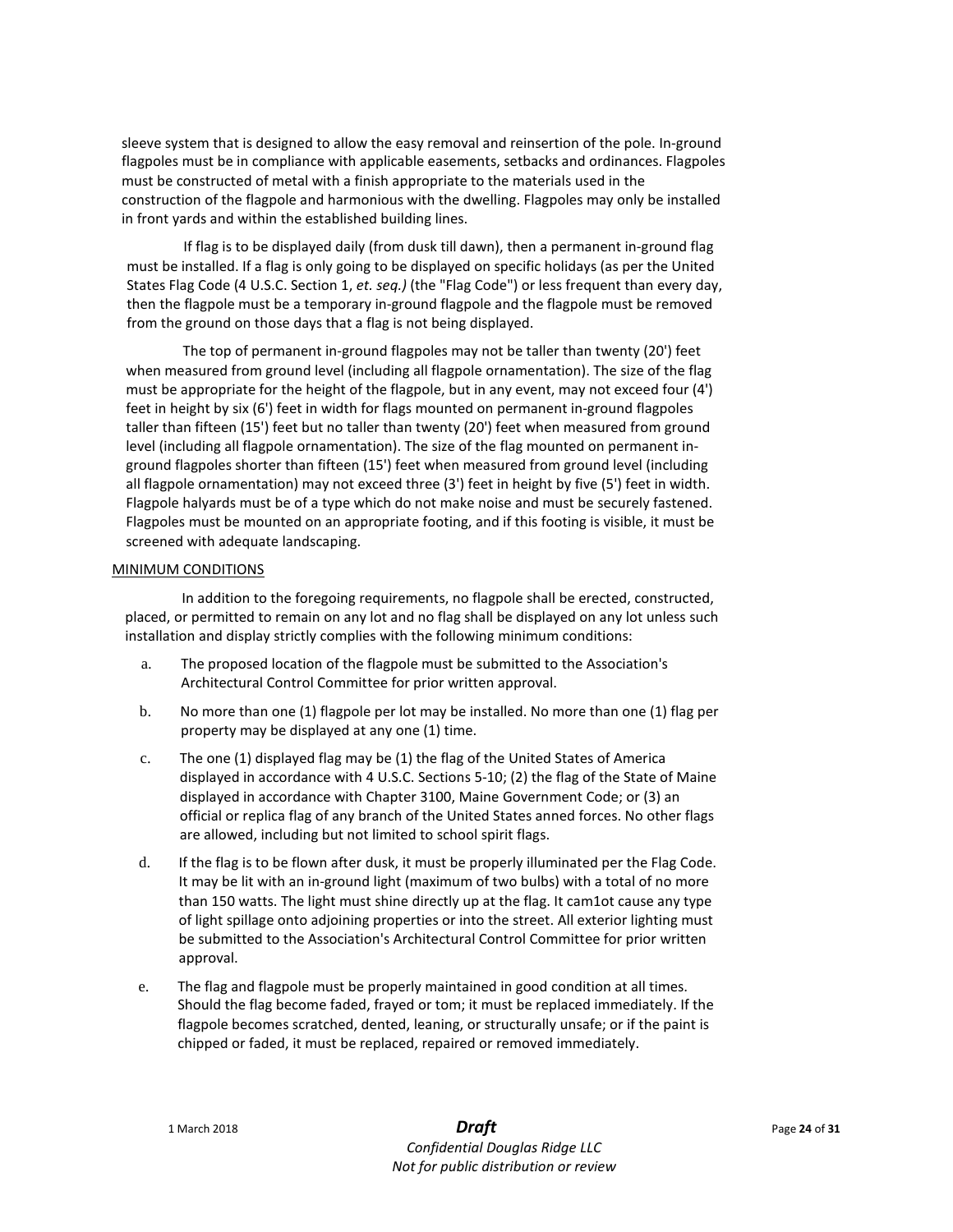- f. No advertising slogan, logo printing or illustration shall be permitted upon the flag or flagpole, other than the standard logo, printing or illustration which may be included by the applicable manufacturer for the flag or flagpole.
- g. Any flagpole shall be installed in a manner that complies with all applicable laws and regulations (including but not limited to applicable zoning ordinances, easements and setbacks of record) and manufacturer's instructions.
- h. The flag and flagpole must be located wholly within the owner's lot and not on property that is owned or maintained by the Association.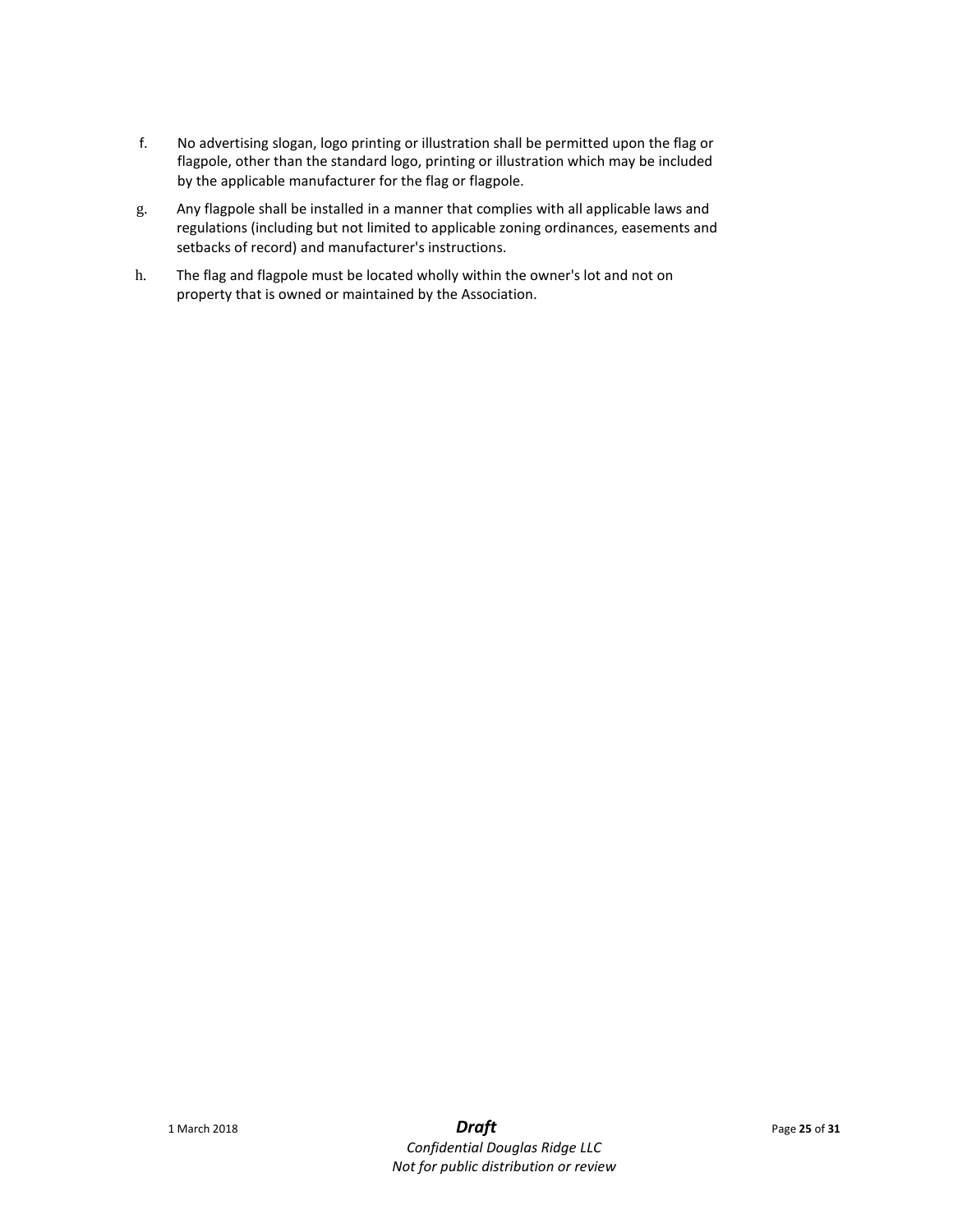# **EXHIBIT "C"**

### CERTIFICATE OF ADOPTION OF RAINWATER HARVESTING SYSTEM GUIDELINES OF DOUGLAS RIDGE HOMEOWNERS ASSOCIATION, INC.

WHEREAS, the Board of Directors (the "Board") of the DOUGLAS RIDGE HOMEOWNERS ASSOCIATION, INC., a Maine non-profit corporation (the "Association") is charged with administering and enforcing those certain covenants, conditions, and restrictions contained in that certain Declaration of Covenants, Conditions, and Restrictions recorded \_\_\_\_\_\_\_\_\_\_\_\_\_\_\_\_\_\_\_, \_\_\_\_\_\_\_\_\_\_\_\_\_\_\_\_\_\_\_\_\_\_\_\_\_\_\_ of the Official Records of

Cumberland County, Maine, as said instrument has been or may be amended or supplemented from time to time, encumbering the Douglas Ridge community ("Declaration"); and

WHEREAS, Chapter 202 of the Maine Property Code was amended effective September 1, 2011, to add Section 202.007(d)(6) and 202.00(d)(7) (collectively "Section 202.007(d)") thereto; and

WHEREAS, Section 202.007(d) allows a property owners' association to adopt and enforce rules and regulations regarding rain barrel or rainwater harvesting systems (herein called "Rainwater Harvesting System" or "Rainwater Harvesting Systems"); and

WHEREAS, the Board has determined that in connection with providing rules and regulations regarding Rainwater Harvesting Systems, it is appropriate for the Association to adopt guidelines regarding Rainwater Harvesting Systems; and

WHEREAS, the By-Laws of the Association provides that a majority of the number of Directors shall constitute a quorum for the transaction of business and that the action of a majority of the Directors at a meeting at which a quorum is present is the action of the Board; and

WHEREAS, the Board, by unanimous written consent, duly passed guidelines regarding Rainwater Harvesting Systems described herein below (the "Rainwater Harvesting System Guidelines").

NOW, THEREFORE, to give notice of the matters set forth herein, the undersigned, being the President of the Association, does hereby certify that the Board, by unanimous written consent, duly adopted the Rainwater Harvesting System Guidelines. The Rainwater Harvesting System Guidelines are effective upon recordation of this Certificate in the Official Public Records of Harris County, Maine, and supersede any guidelines regarding Rainwater Harvesting Systems which may have previously been in effect for the Douglas Ridge community. The Rainwater Harvesting System Guidelines are as follows:

Rainwater Harvesting Systems and all related equipment shall not be erected, constructed, placed, or permitted to remain on any lot unless they strictly comply with the following minimum conditions:

- a. The Rainwater Harvesting System and any related equipment shall not be constructed or placed or permitted to remain on property owned by the Association or between the front of the property owner's home and an adjoining or adjacent street.
- b. The color of the Rainwater Harvesting System and related equipment must be consistent with the color scheme of the property owner's house.
- c. No advertising slogans, logo, printing or illustration shall be permitted

1 March 2018 *Draft* Page **<sup>26</sup>** of **<sup>31</sup>**

*Confidential Douglas Ridge LLC Not for public distribution or review*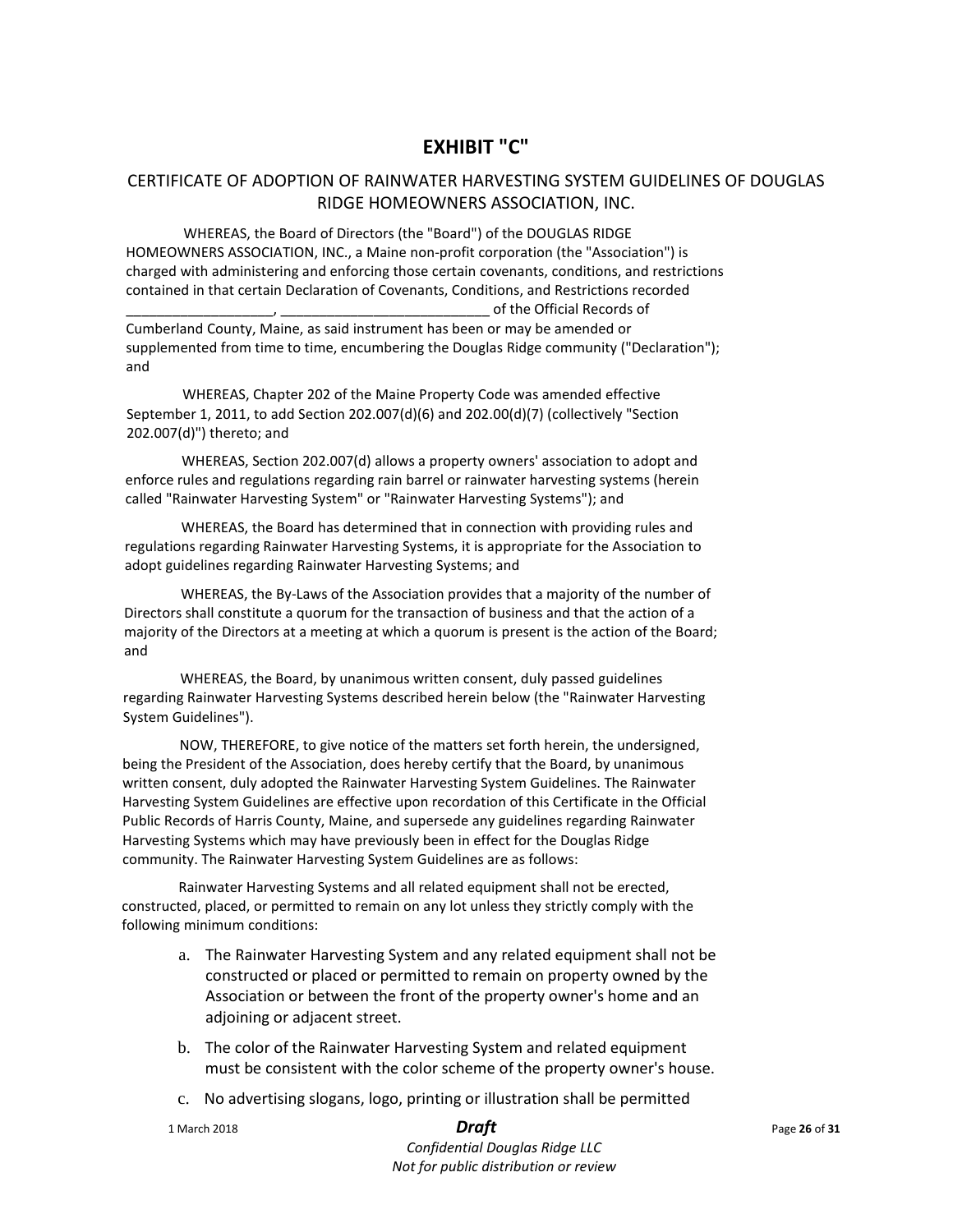upon the Rainwater Harvesting System or related equipment, other than the standard logo, printing or illustration which may be included by the applicable manufacturer for the Rainwater Harvesting System or any related equipment.

- d. To the extent that the Rainwater Harvesting System and any related equipment is located on the side of the house or at any other location that is visible from a street, the size, type, and shielding of, and the materials used in the construction must be submitted to the Association's Architectural Control Committee for prior written approval.
- e. Any Rainwater Harvesting System or related equipment installed hereunder shall be installed in a manner that complies with all applicable laws and regulations and manufacturer's instructions.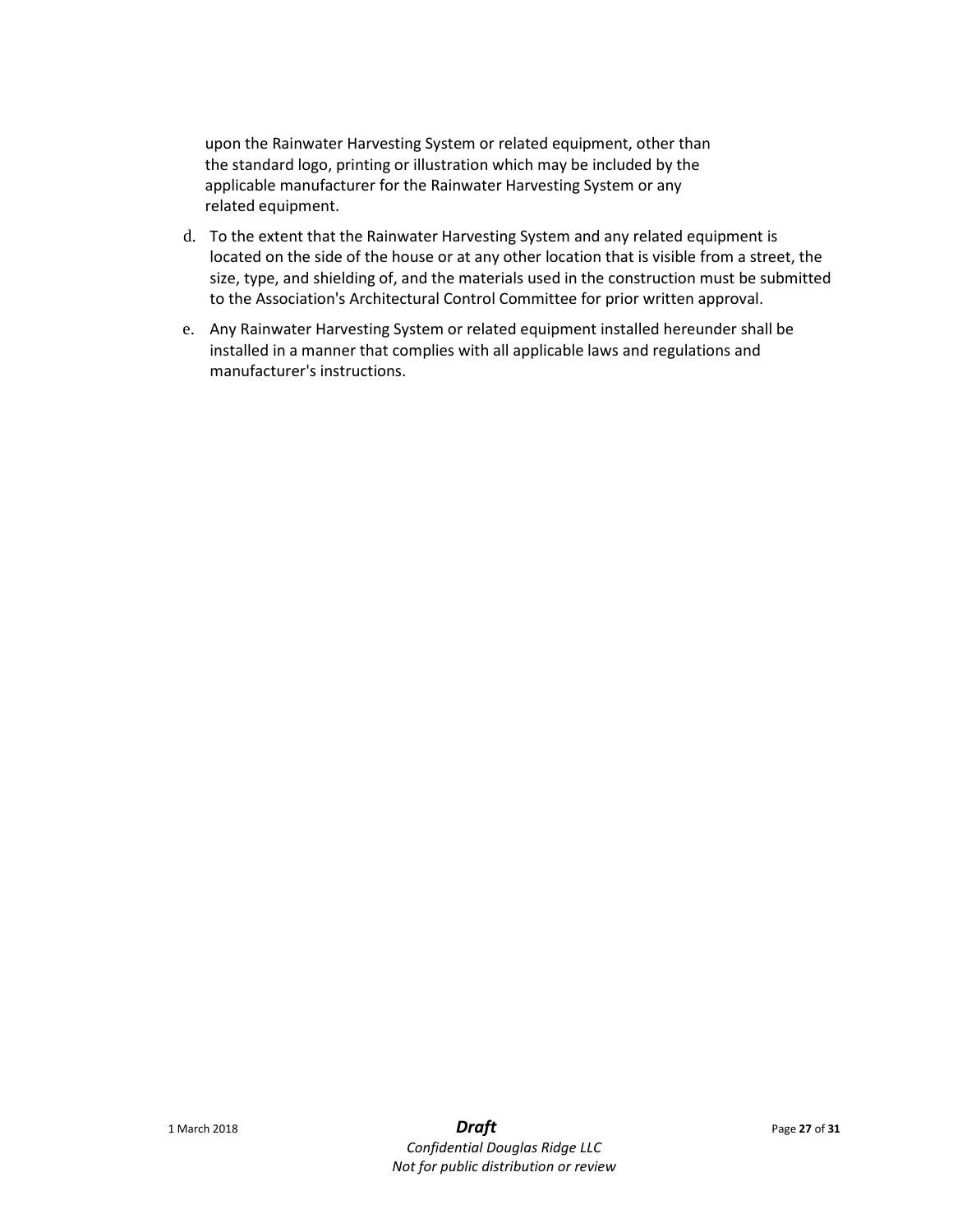# **EXHIBIT "D"**

### CERTIFICATE OF ADOPTION OF SOLAR ENERGY DEVICES GUIDELINES OF

### DOUGLAS RIDGE HOMEOWNERS ASSOCIATION, INC.

WHEREAS, the Board of Directors (the "Board") of the DOUGLAS RIDGE HOMEOWNERS ASSOCIATION, INC., a Maine non-profit corporation (the "Association") is charged with administering and enforcing those certain covenants, conditions, and restrictions contained in that certain Declaration of Covenants, Conditions, and Restrictions recorded The cordes of the Official Records of the Official Records of Cumberland County, Maine, as said instrument has been or may be amended or supplemented from time to time, encumbering the Douglas Ridge community ("Declaration"); and

WHEREAS, Chapter 202 of the Maine Property Code was amended effective September 1, 2011, to add Section 202.010 ("Section 202.010") thereto; and

WHEREAS, Section 202.010 allows a property owners' association to adopt and enforce rules and regulations regarding solar energy devices; and

WHEREAS, the Board has determined that in connection with providing rules and regulations regarding solar energy devices, it is appropriate for the Association to adopt solar energy devices guidelines; and

WHEREAS, the By-Laws of the Association provides that a majority of the number of Directors shall constitute a quorum for the transaction of business and that the action of a majority of the Directors at a meeting at which a quorum is present is the action of the Board; and

WHEREAS, the Board, by unanimous written consent, duly passed the solar energy devices guidelines described herein below (the "Solar Energy Devices Guidelines").

NOW, THEREFORE, to give notice of the matters set forth herein, the undersigned, being the President of the Association, does hereby certify that the Board, by unanimous written consent, duly adopted the Solar Energy Devices Guidelines. The Solar Energy Devices Guidelines are effective upon recordation of this Certificate in the Official Public Records of Harris County, Maine, and supersede any guidelines regarding solar energy devices which may have previously been in effect for the Douglas Ridge community. The Solar Energy Devices Guidelines are as follows:

As used herein, "Solar Energy Device" or "Solar Energy Devices" means a system or series of mechanisms designed primarily to provide heating or cooling or to produce electrical or mechanical power by collecting and transferring solar-generated energy and includes a mechanical or chemical device that has the ability to store solar generated energy for use in heating or cooling or in the production of power.

Solar Energy Devices may only be located on the roof of the primary dwelling and garage. No ground-based, pole, tower or other appurtenances may support solar devices.

The following conditions (as well as the Minimum Conditions set forth below) apply to a Solar Energy Device mounted to the roof of the home or other structure: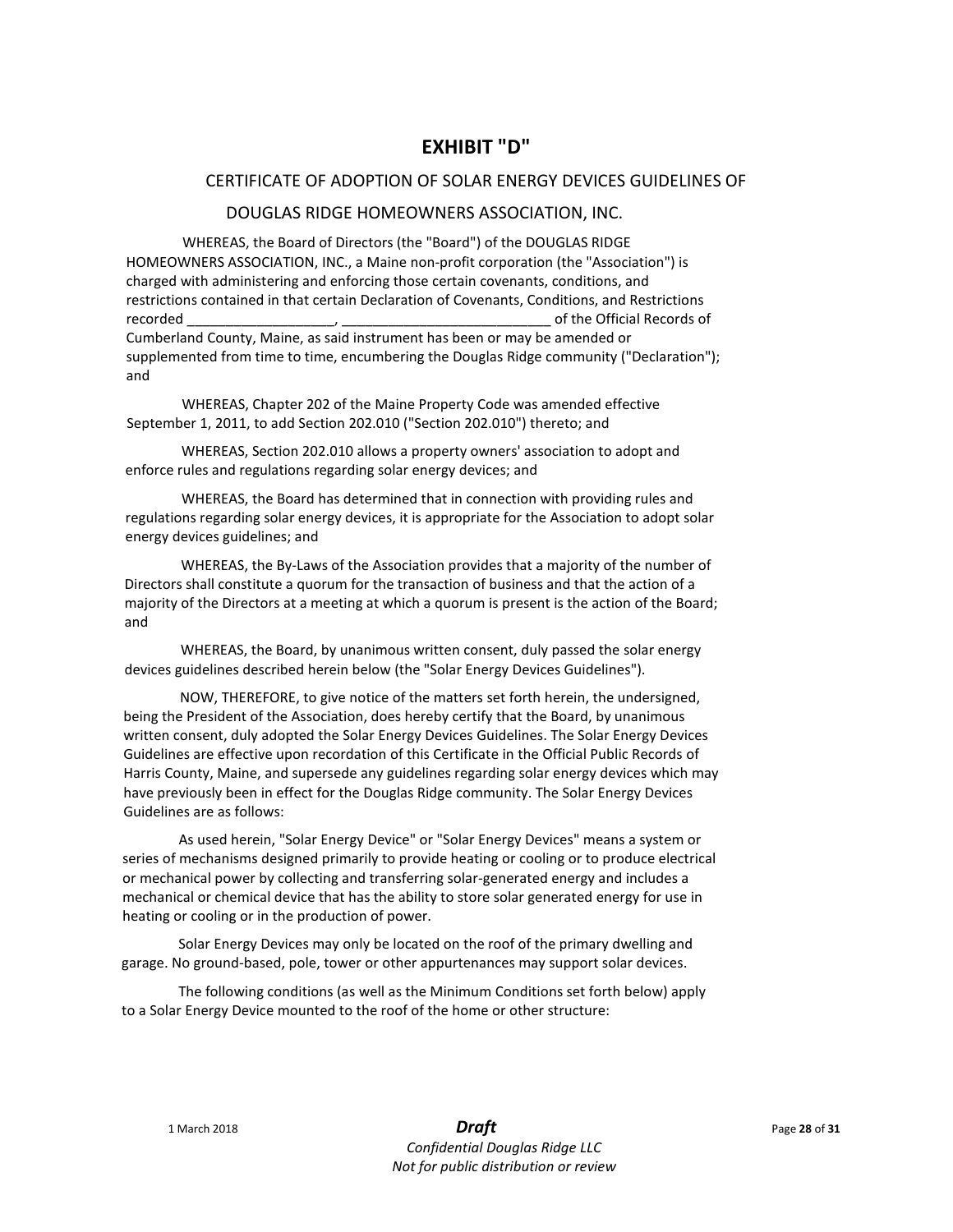a. The Solar Energy Device and any related mast, frame, brackets, support structure, piping and wiring must be located on the roof or be an integral roof shingle and generally face south or unless an alternate location on the roof increases the estimated annual energy production of the Solar Energy Device, as determined by using a publicly available modeling tool provided by the National Renewable Energy Laboratory, by more than ten (10%) percent. In such instance, the Solar Energy Device and any mast shall be placed in the least visible location where an acceptable level of annual energy production is still possible.

- b. The Solar Energy Device and any related mast, frame, brackets, support structure, piping and wiring shall not extend above the roofline of the house or other structure upon which the Solar Energy Device is located.
- c. The slope of the Solar Energy Device and any brackets must conform to the slope of the roof and must have a top edge that is parallel to the roofline.

### MINIMUM CONDITIONS

In addition to the foregoing requirements, no Solar Energy Device and any related mast, frame, brackets, support structure, piping and wiring shall be erected, constructed, placed, or permitted to remain on any lot unless such installation strictly complies with the following minimum conditions:

- a. The proposed location of the Solar Energy Device and any related mast, frame, brackets, support structure, piping and wiring must be submitted to the Association's Architectural Control Committee for prior written approval. The Association's Architectural Control Committee reserves the right to withhold approval of the Solar Energy Device and any related mast, frame, brackets, support structure, piping and wiring, even if it complies with the Guidelines herein, if the placement constitutes a condition that substantially interferes with the use and enjoyment of land by causing an unreasonable discomfort or annoyance to persons of ordinary sensibilities.
- b. The Solar Energy Device and any related mast, frame, brackets, support structure, piping and wiring must not threaten the public health or safety as adjudicated by a court or violate the law as adjudicated by a court.
- c. The Solar Energy Device and any related mast, frame, brackets, suppo1i structure, piping and wiring must be silver, bronze or black tone commonly available in the market place and no advertising slogan, logo, print or illustration shall be permitted upon the Solar Energy Device or any related mast, frame, brackets, support structure, piping and wiring mast, other than the standard logo, printing or illustration which may be included by the applicable manufacturer for the Solar Energy Device or any related mast, frame, brackets, support structure, piping and wiring mast.
- d. The Solar Energy Device and any related mast, frame, brackets, support structure, piping and wiring shall not be constructed, placed, or permitted to remain on any property owned or maintained by the Association.
- e. The Solar Energy Device and any related mast, frame, brackets, support structure, piping and wiring installed hereunder shall be installed in a manner that complies with all applicable laws and regulations and manufacturer's instructions and, as installed, must not void the manufacturer's warranty.

*Confidential Douglas Ridge LLC Not for public distribution or review*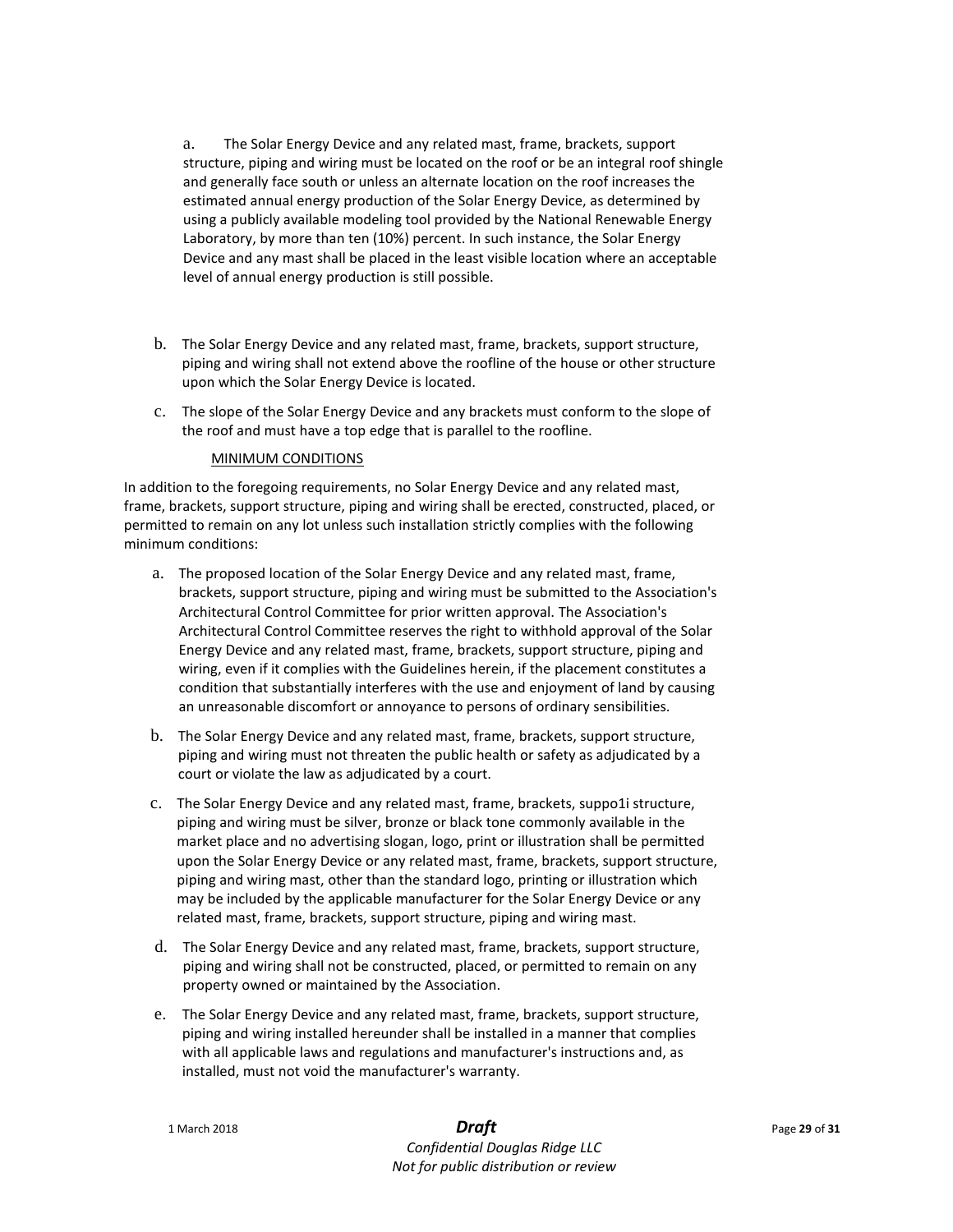# **EXHIBIT "E"**

### CERTIFICATE OF ADOPTION OF

### REGULATION OF DISPLAY OF RELIGIOUS ITEMS OF

### DOUGLAS RIDGE HOMEOWNERS ASSOCIATION, INC.

WHEREAS, the Board of Directors (the "Board") of the DOUGLAS RIDGE HOMEOWNERS ASSOCIATION, INC., a Maine non-profit corporation (the "Association") is charged with administering and enforcing those certain covenants, conditions, and restrictions contained in those certain covenants, conditions, and restrictions contained in that certain Declaration of Covenants, Conditions, and Restrictions recorded \_\_\_\_\_\_\_\_\_\_\_\_\_\_\_\_\_\_\_, \_\_\_\_\_\_\_\_\_\_\_\_\_\_\_\_\_\_\_\_\_\_\_\_\_\_\_ of the Official Records of

Cumberland County, Maine, as said instrument has been or may be amended or supplemented from time to time, encumbering the Douglas Ridge community; and

WHEREAS, Chapter 202 of the Maine Property Code was amended effective September 1, 2011, to add Section 202.018 ("Section 202.018") thereto; and

WHEREAS, Section 202.018 allows a property owners' association to adopt and enforce regulations regarding the Display of Religious items; and

WHEREAS, the Board has dete1mined that in connection with providing regulations regarding display of religious items, it is appropriate for the Association to adopt Regulations Regarding Display of Religious Items described herein below; and

WHEREAS, the By-Laws of the Association provides that a majority of the number of Directors shall constitute a quorum for the transaction of business and that the action of a majority of Directors at a meeting at which a quorum is present is the action of the Board; and

WHEREAS, the Board, by unanimous written consent, duly passed the regulations described herein below (the "Regulation of Display of Religious Items").

NOW, THEREFORE, to give notice of the matters set forth herein, the undersigned, being the President of the Association, does hereby certify that the Board, by unanimous written consent, duly adopted the Regulation of Display of Religious Items. The Regulation of Display of Religious Items is effective upon recordation of this Certificate in the Official Public Records of Harris County, Maine, and supersedes any regulations regarding the display of religious items which may have previously been in effect for the Douglas Ridge community. The Regulation of Display of Religious Items is as follows:

Except as otherwise provided by this Regulation, the Association may not enforce or adopt a restrictive covenant that prohibits a property owner or resident from displaying or affixing on the entry to the owner's or resident's dwelling one or more religious items, the display of which is motivated by the owner's or resident's sincere religious belief.

- a. A religious item is not permitted anywhere on a Lot except on the entry door or door frame of the residence. Religious items shall not extend past the outer edge of the door frame.
- b. The religious items, individually or in combination with each other religious item displayed or affixed on the entry door or door frame, shall not have a total size of greater than twenty-five (25) square inches.

# 1 March 2018 *Draft* Page **<sup>30</sup>** of **<sup>31</sup>**

*Confidential Douglas Ridge LLC Not for public distribution or review*